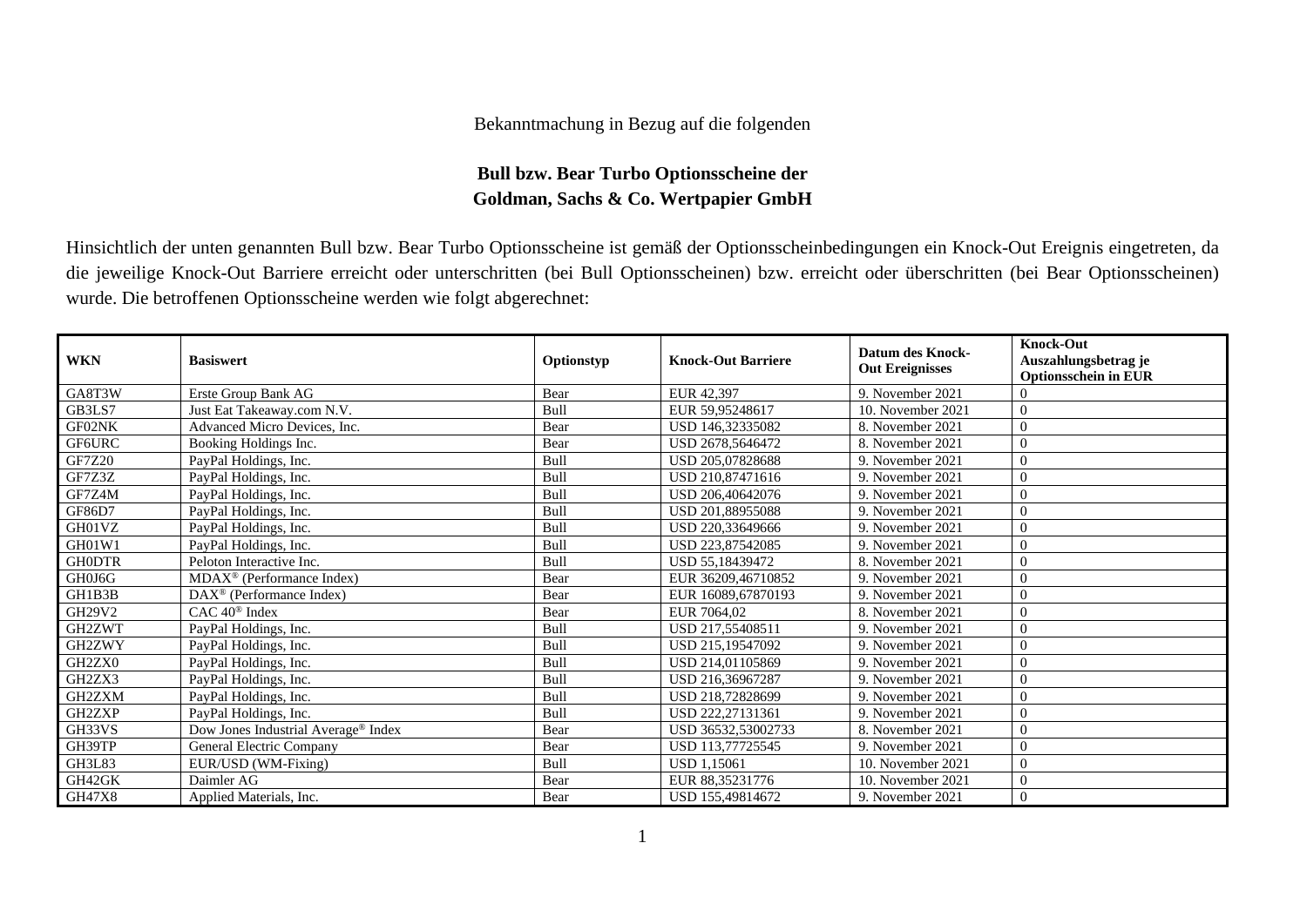| <b>WKN</b> | <b>Basiswert</b>                                         | Optionstyp | <b>Knock-Out Barriere</b> | <b>Datum des Knock-</b><br><b>Out Ereignisses</b> | <b>Knock-Out</b><br>Auszahlungsbetrag je<br><b>Optionsschein in EUR</b> |
|------------|----------------------------------------------------------|------------|---------------------------|---------------------------------------------------|-------------------------------------------------------------------------|
| GH4BUM     | Dow Jones Industrial Average® Index                      | Bear       | USD 36475,94963213        | 8. November 2021                                  | $\Omega$                                                                |
| GH4FQR     | DAX <sup>®</sup> (Performance Index)/ X-DAX <sup>®</sup> | Bear       | EUR 16094,26428221        | 9. November 2021                                  | $\Omega$                                                                |
| GH4FX3     | Applied Materials, Inc.                                  | Bear       | USD 154,25045285          | 8. November 2021                                  | $\theta$                                                                |
| GH4TBT     | Dow Jones Industrial Average <sup>®</sup> Index          | Bear       | USD 36506,18262699        | 8. November 2021                                  | $\theta$                                                                |
| GH51M2     | LVMH Moët Hennessy Louis Vuitton SE                      | Bear       | EUR 713,00668704          | 8. November 2021                                  | $\overline{0}$                                                          |
| GH5L9N     | Coinbase Global Inc                                      | Bear       | USD 348,205767            | 8. November 2021                                  | $\theta$                                                                |
| GH5NU0     | Fresenius SE & Co KGaA                                   | Bull       | EUR 38,68701406           | 9. November 2021                                  | $\theta$                                                                |
| GH5NU3     | Fresenius SE & Co KGaA                                   | Bull       | EUR 37,8522642            | 9. November 2021                                  | $\theta$                                                                |
| GH5NU5     | Fresenius SE & Co KGaA                                   | Bull       | EUR 38,26963913           | 9. November 2021                                  | $\theta$                                                                |
| GH5NU6     | Fresenius SE & Co KGaA                                   | Bull       | EUR 38,0558617            | 9. November 2021                                  | $\theta$                                                                |
| GH5NU7     | Fresenius SE & Co KGaA                                   | Bull       | EUR 38,47323665           | 9. November 2021                                  | $\Omega$                                                                |
| GH64C1     | Commerzbank AG                                           | Bear       | EUR 6,92808446            | 10. November 2021                                 | $\theta$                                                                |
| GH64C3     | Commerzbank AG                                           | Bear       | EUR 6,95756568            | 10. November 2021                                 | $\theta$                                                                |
| GH6BE9     | GBP/USD (WM-Fixing)                                      | Bull       | <b>USD 1,34276</b>        | 10. November 2021                                 | $\theta$                                                                |
| GH6CU9     | CAC 40 <sup>®</sup> Index                                | Bear       | EUR 7075,77               | 9. November 2021                                  | $\theta$                                                                |
| GH6JUJ     | Parker-Hannifin Corporation                              | Bear       | USD 330,70802961          | 8. November 2021                                  | $\overline{0}$                                                          |
| GH6JWE     | Koninklijke Vopak N.V.                                   | Bull       | EUR 33,21676838           | 9. November 2021                                  | $\theta$                                                                |
| GH6R4X     | General Electric Company                                 | Bear       | USD 115.31024152          | 9. November 2021                                  | $\Omega$                                                                |
| GH6R4Y     | General Electric Company                                 | Bear       | USD 114,60759634          | 9. November 2021                                  | $\theta$                                                                |
| GH6R96     | <b>ECOLAB INC</b>                                        | Bear       | USD 233,1739185           | 10. November 2021                                 | $\theta$                                                                |
| GH6RER     | Moncler S.p.A                                            | Bear       | EUR 68,04960783           | 8. November 2021                                  | $\theta$                                                                |
| GH6X6B     | Twitter, Inc.                                            | Bull       | USD 52,70080603           | 10. November 2021                                 | $\theta$                                                                |
| GH6X6C     | Twitter, Inc.                                            | Bull       | USD 51,89241608           | 10. November 2021                                 | $\theta$                                                                |
| GH6X6D     | Twitter, Inc.                                            | Bull       | USD 52,31733895           | 10. November 2021                                 | $\Omega$                                                                |
| GH6XCR     | <b>Ballard Power Systems Inc</b>                         | Bear       | USD 19,18482205           | 8. November 2021                                  | $\theta$                                                                |
| GH71R9     | Engie                                                    | Bear       | EUR 12,84372287           | 8. November 2021                                  | $\Omega$                                                                |
| GH71UU     | Nvidia Corporation                                       | Bear       | USD 313,41609291          | 9. November 2021                                  | $\overline{0}$                                                          |
| GH759Q     | <b>Ballard Power Systems Inc.</b>                        | Bear       | USD 19,35003558           | 8. November 2021                                  | $\Omega$                                                                |
| GH79HU     | General Electric Company                                 | Bear       | USD 111,08049887          | 9. November 2021                                  | $\Omega$                                                                |
| GH79JV     | <b>General Electric Company</b>                          | Bear       | USD 111,86276518          | 9. November 2021                                  | $\theta$                                                                |
| GH79NW     | <b>Ballard Power Systems Inc</b>                         | Bear       | USD 19,53625054           | 8. November 2021                                  | $\Omega$                                                                |
| GH79QY     | Ford Motor Company                                       | Bear       | USD 19,97200251           | 8. November 2021                                  | $\theta$                                                                |
| GH7AKA     | LVMH Moët Hennessy Louis Vuitton SE                      | Bear       | EUR 717,86900185          | 8. November 2021                                  | $\Omega$                                                                |
| GH7AL1     | Wacker Chemie AG                                         | Bear       | EUR 165,28622292          | 8. November 2021                                  | $\Omega$                                                                |
| GH7FZX     | 1 Feinunze Gold, Feinheit mind. 0,995, LBMA              | Bear       | USD 1860,89588778         | 10. November 2021                                 | 0,001                                                                   |
| GH7K5J     | Feinunze Gold, Feinheit mind. 0,995, LBMA                | Bear       | USD 1854,08832052         | 10. November 2021                                 | 0,001                                                                   |
| GH7P4L     | 1 Feinunze Gold, Feinheit mind. 0,995, LBMA              | Bear       | USD 1845,68106113         | 10. November 2021                                 | 0,001                                                                   |
| GH7P4M     | 1 Feinunze Gold, Feinheit mind. 0,995, LBMA              | Bear       | USD 1828,36001335         | 9. November 2021                                  | 0,001                                                                   |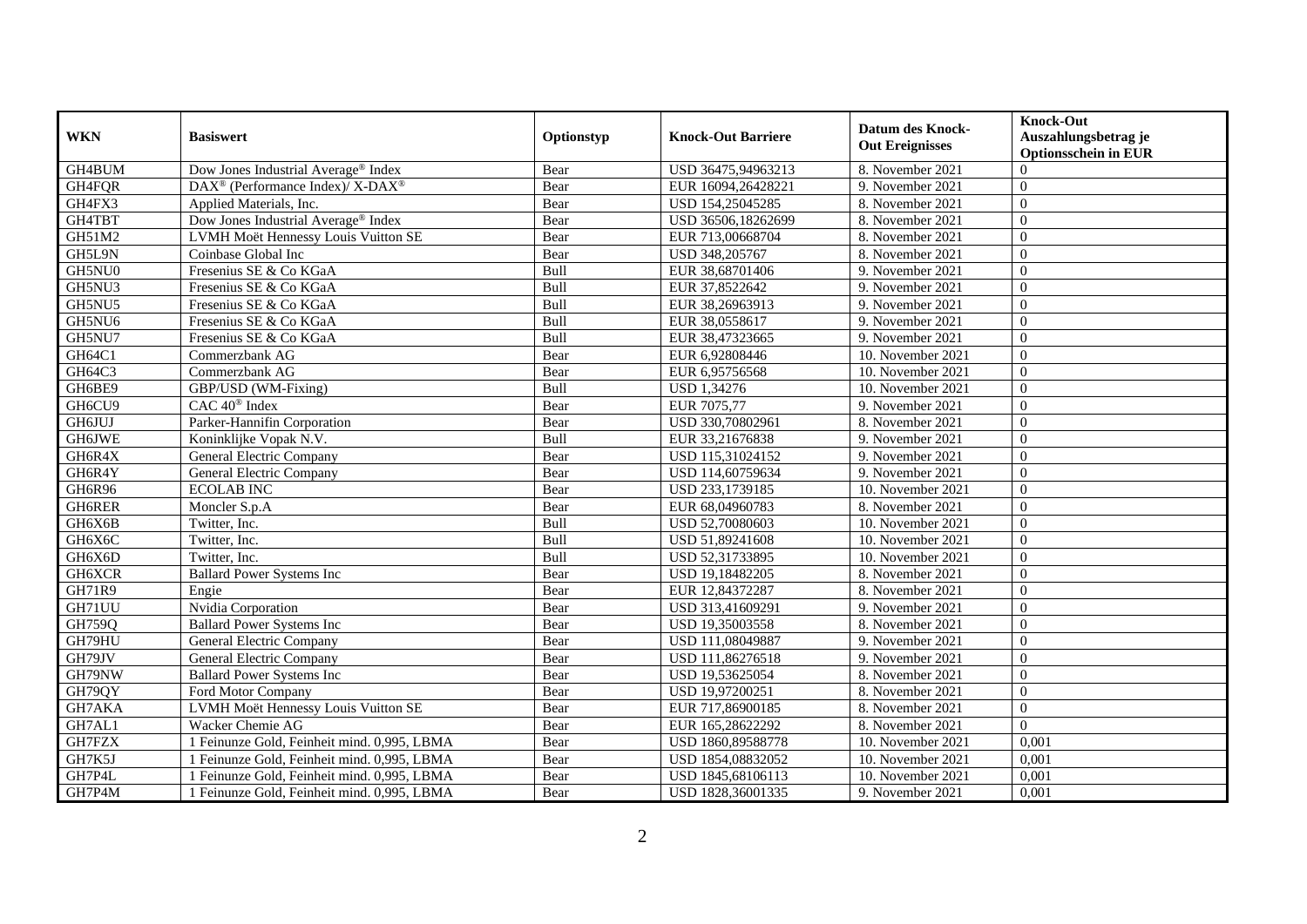| <b>WKN</b>    | <b>Basiswert</b>                            | Optionstyp | <b>Knock-Out Barriere</b> | <b>Datum des Knock-</b><br><b>Out Ereignisses</b> | <b>Knock-Out</b><br>Auszahlungsbetrag je<br><b>Optionsschein in EUR</b> |
|---------------|---------------------------------------------|------------|---------------------------|---------------------------------------------------|-------------------------------------------------------------------------|
| GH7P4Q        | Feinunze Gold, Feinheit mind. 0,995, LBMA   | Bear       | USD 1832,73657716         | 9. November 2021                                  | 0,001                                                                   |
| GH7P4V        | 1 Feinunze Gold, Feinheit mind. 0,995, LBMA | Bear       | USD 1836,92418023         | 10. November 2021                                 | 0,001                                                                   |
| GH7P4W        | 1 Feinunze Gold, Feinheit mind. 0,995, LBMA | Bear       | USD 1824,15104668         | 8. November 2021                                  | 0,001                                                                   |
| GH7P50        | Feinunze Gold, Feinheit mind. 0,995, LBMA   | Bear       | USD 1841,28632992         | 10. November 2021                                 | 0,001                                                                   |
| GH7P5S        | 1 Feinunze Gold, Feinheit mind. 0,995, LBMA | Bear       | USD 1867,57797432         | 10. November 2021                                 | 0,001                                                                   |
| <b>GH7R36</b> | <b>General Motors Company</b>               | Bear       | USD 59,71236338           | 8. November 2021                                  | $\Omega$                                                                |
| <b>GH7REU</b> | Centene Corp                                | Bear       | USD 75,48246207           | 10. November 2021                                 | $\Omega$                                                                |
| GH7U9R        | Air Liquide SA                              | Bear       | EUR 152,35582479          | 10. November 2021                                 | $\Omega$                                                                |
| GH7WKU        | <b>Baver AG</b>                             | Bear       | EUR 51,66326776           | 9. November 2021                                  | $\theta$                                                                |
| GH7ZG3        | General Motors Company                      | Bear       | USD 60,5114373            | 10. November 2021                                 | $\overline{0}$                                                          |
| GH7ZQ5        | Valeo SA                                    | Bear       | EUR 27,59199309           | 9. November 2021                                  | $\overline{0}$                                                          |
| GH7ZQ7        | Valeo SA                                    | Bear       | EUR 27,07286788           | 9. November 2021                                  | $\Omega$                                                                |
| GH84JZ        | <b>Exxon Mobil Corporation</b>              | Bear       | USD 66,14670796           | 8. November 2021                                  | $\overline{0}$                                                          |
| GH8D4B        | Amadeus IT Group S.A.                       | Bear       | EUR 62,90396571           | 8. November 2021                                  | $\Omega$                                                                |
| GH8D4H        | Amadeus IT Group S.A.                       | Bear       | EUR 63,3486783            | 9. November 2021                                  | $\overline{0}$                                                          |
| GH8D5T        | Amadeus IT Group S.A.                       | Bear       | EUR 63,79153851           | 9. November 2021                                  | $\overline{0}$                                                          |
| GH8D5X        | Amadeus IT Group S.A.                       | Bear       | EUR 62,46104934           | 8. November 2021                                  | $\Omega$                                                                |
| GH8FMN        | Koninklijke Philips N.V.                    | Bear       | EUR 41,64218358           | 8. November 2021                                  | $\Omega$                                                                |
| GH8FNF        | Koninklijke Philips N.V.                    | Bear       | EUR 41,83979029           | 10. November 2021                                 | $\overline{0}$                                                          |
| GH8FPF        | General Electric Company                    | Bear       | USD 112,56790472          | 9. November 2021                                  | $\overline{0}$                                                          |
| GH8FPH        | General Electric Company                    | Bear       | USD 113,11740423          | 9. November 2021                                  | $\overline{0}$                                                          |
| GH8FQ9        | Orange SA                                   | Bear       | EUR 9,80928133            | 10. November 2021                                 | $\Omega$                                                                |
| GH8JQN        | <b>TransDigm Group Incorporated</b>         | Bear       | USD 672,7597986           | 8. November 2021                                  | $\Omega$                                                                |
| GH8LRY        | Advanced Micro Devices, Inc.                | Bear       | USD 149,62300888          | 8. November 2021                                  | $\Omega$                                                                |
| GH8TMX        | The Procter & Gamble Company                | Bear       | USD 146,65102556          | 10. November 2021                                 | $\Omega$                                                                |
| GH8YPQ        | Siemens Energy AG                           | Bear       | <b>EUR 25,41</b>          | 10. November 2021                                 | $\overline{0}$                                                          |
| GH8YPT        | Siemens Energy AG                           | Bear       | EUR 25,511                | 10. November 2021                                 | $\overline{0}$                                                          |
| GH8ZNZ        | Air Products and Chemicals, Inc.            | Bear       | USD 314,46442993          | 9. November 2021                                  | $\Omega$                                                                |
| GH8ZSR        | Hugo Boss AG                                | Bear       | EUR 55,76519365           | 8. November 2021                                  | $\Omega$                                                                |
| GH94M2        | 1 Feinunze Platin, Feinheit mind. 0,9995    | Bear       | <b>USD 1090.368</b>       | 10. November 2021                                 | 0.001                                                                   |
| GH9CFN        | Alphabet Inc. - Class C                     | Bear       | USD 3010,12494412         | 8. November 2021                                  | $\Omega$                                                                |
| GH9HQ0        | Church & Dwight Co.                         | Bear       | USD 90,29113914           | 10. November 2021                                 | $\overline{0}$                                                          |
| GH9HQX        | Just Eat Takeaway.com N.V.                  | Bull       | EUR 60,04470848           | 8. November 2021                                  | $\Omega$                                                                |
| GH9HSR        | Koninklijke Vopak N.V.                      | Bull       | EUR 33,53127689           | 9. November 2021                                  | $\Omega$                                                                |
| GH9LGT        | The Estee Lauder Companies Inc.             | Bear       | USD 352,79291566          | 8. November 2021                                  | $\overline{0}$                                                          |
| GH9LLB        | <b>QUALCOMM</b> Incorporated                | Bear       | USD 169,28238891          | 9. November 2021                                  | $\theta$                                                                |
| GH9MV8        | DAX <sup>®</sup> (Performance Index)        | Bear       | <b>EUR 16100</b>          | 9. November 2021                                  | 0,001                                                                   |
| GH9P2H        | 1 Feinunze Platin, Feinheit mind. 0,9995    | Bear       | <b>USD 1080,021</b>       | 10. November 2021                                 | 0,001                                                                   |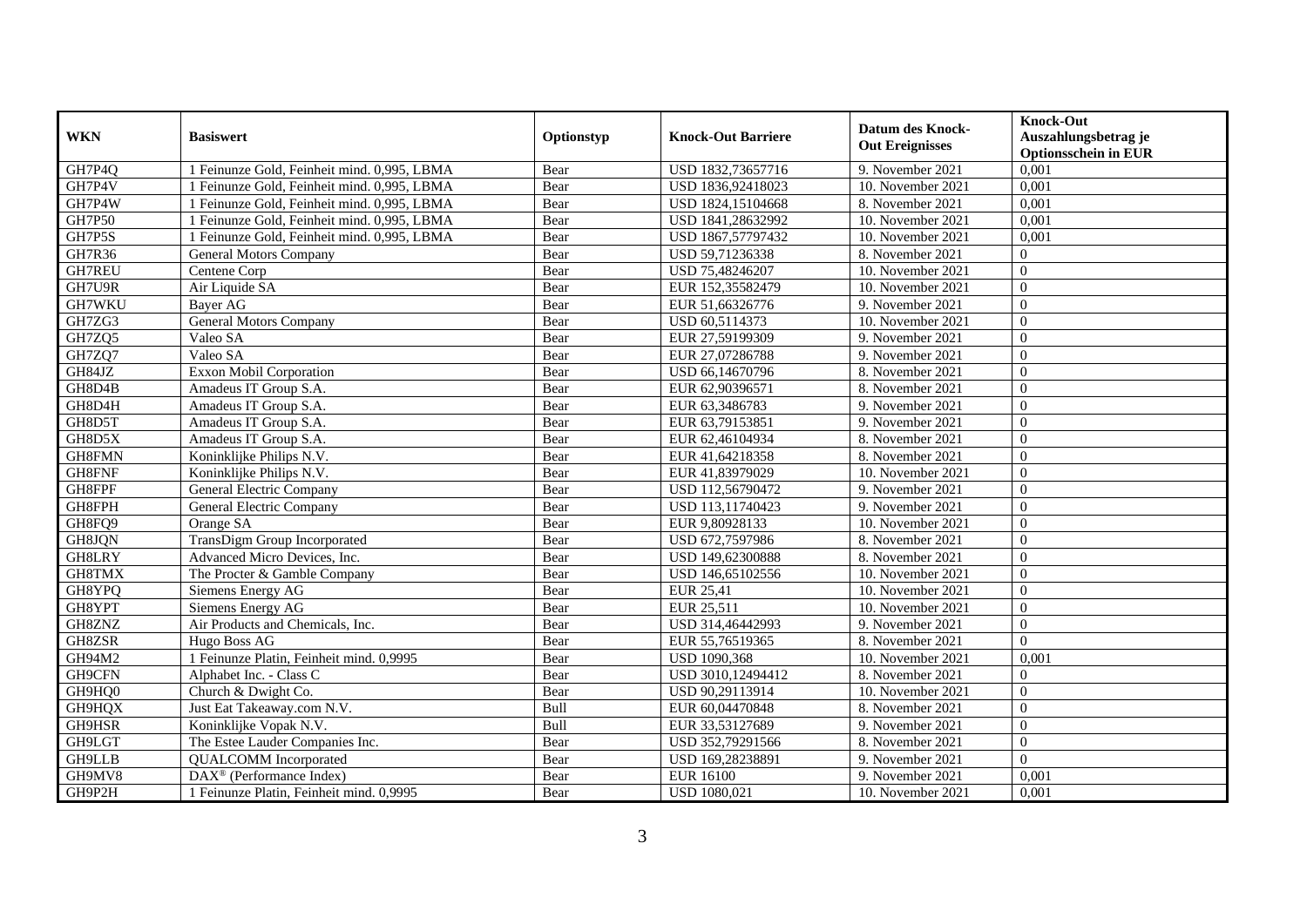| <b>WKN</b>    | <b>Basiswert</b>                      | Optionstyp | <b>Knock-Out Barriere</b> | <b>Datum des Knock-</b><br><b>Out Ereignisses</b> | <b>Knock-Out</b><br>Auszahlungsbetrag je<br><b>Optionsschein in EUR</b> |
|---------------|---------------------------------------|------------|---------------------------|---------------------------------------------------|-------------------------------------------------------------------------|
| GH9PPA        | Amazon.com, Inc.                      | Bear       | USD 3578,06014093         | 8. November 2021                                  | $\Omega$                                                                |
| GH9PPG        | Amazon.com. Inc.                      | Bear       | USD 3593,8340755          | 10. November 2021                                 | $\Omega$                                                                |
| GH9U6A        | Hugo Boss AG                          | Bear       | EUR 56,33571277           | 8. November 2021                                  | $\theta$                                                                |
| GH9U6C        | Hugo Boss AG                          | Bear       | EUR 57,29254256           | 9. November 2021                                  | $\theta$                                                                |
| GH9WVM        | Bayer AG                              | Bear       | EUR 50,83713939           | 9. November 2021                                  | $\overline{0}$                                                          |
| GH9WVX        | Bayer AG                              | Bear       | EUR 51,32984282           | 9. November 2021                                  | $\theta$                                                                |
| GH9WW0        | Bayer AG                              | Bear       | EUR 51,0834911            | 9. November 2021                                  | $\theta$                                                                |
| GX0823        | $DAX^{\circledR}$ (Performance Index) | Bear       | <b>EUR 16090</b>          | 9. November 2021                                  | 0,001                                                                   |
| GX09YM        | Koninklijke Ahold Delhaize N.V.       | Bear       | EUR 29,61629466           | 10. November 2021                                 | $\theta$                                                                |
| GX0A16        | NIO Inc                               | Bear       | USD 44,04246318           | 8. November 2021                                  | $\theta$                                                                |
| GX0A17        | Koninklijke Ahold Delhaize N.V.       | Bear       | EUR 29,47748383           | 10. November 2021                                 | $\Omega$                                                                |
| GX0A1H        | NIO Inc                               | Bear       | USD 44,24740267           | 8. November 2021                                  | $\theta$                                                                |
| <b>GX0HNT</b> | <b>Barrick Gold Corporation</b>       | Bear       | USD 20,41861334           | 10. November 2021                                 | $\theta$                                                                |
| GX0HP1        | <b>Barrick Gold Corporation</b>       | Bear       | USD 20,51783019           | 10. November 2021                                 | $\Omega$                                                                |
| GX0J8U        | Henkel AG & Co KGaA                   | Bull       | EUR 75,5032027            | 8. November 2021                                  | $\Omega$                                                                |
| <b>GX0LZK</b> | Caterpillar Inc.                      | Bear       | USD 213,34901865          | 8. November 2021                                  | $\overline{0}$                                                          |
| <b>GX0LZX</b> | Caterpillar Inc.                      | Bear       | USD 215,43678768          | 8. November 2021                                  | $\theta$                                                                |
| GX0M0Z        | Caterpillar Inc.                      | Bear       | USD 214.38795586          | 8. November 2021                                  | $\Omega$                                                                |
| GX0MC4        | MTU Aero Engines AG                   | Bear       | EUR 205,98337634          | 10. November 2021                                 | $\theta$                                                                |
| <b>GX0MCG</b> | MTU Aero Engines AG                   | Bear       | EUR 205,02931324          | 9. November 2021                                  | $\theta$                                                                |
| GX0MD6        | <b>LINDE PLC</b>                      | Bear       | EUR 292,04741665          | 9. November 2021                                  | $\theta$                                                                |
| <b>GX0MDB</b> | MTU Aero Engines AG                   | Bear       | EUR 206,96349525          | 10. November 2021                                 | $\theta$                                                                |
| <b>GX0MDJ</b> | LINDE PLC                             | Bear       | EUR 290,45467207          | 8. November 2021                                  | $\theta$                                                                |
| <b>GX0TAQ</b> | Hochtief Aktiengesellschaft           | Bear       | EUR 72,05053247           | 9. November 2021                                  | $\Omega$                                                                |
| <b>GX0TBP</b> | Chevron Corporation                   | Bear       | USD 115,81815202          | 8. November 2021                                  | $\theta$                                                                |
| GX0V6R        | Pfizer Inc.                           | Bear       | USD 49,15558158           | 10. November 2021                                 | $\Omega$                                                                |
| GX0V71        | Pfizer Inc.                           | Bear       | USD 48,90660942           | 10. November 2021                                 | $\overline{0}$                                                          |
| GX0WX3        | Roblox Corporation - Class A          | Bear       | USD 103,46074506          | 9. November 2021                                  | $\Omega$                                                                |
| <b>GX0WXY</b> | Roblox Corporation - Class A          | Bear       | USD 106,4181747           | 9. November 2021                                  | $\Omega$                                                                |
| GX0WY3        | Roblox Corporation - Class A          | Bear       | USD 96,99383234           | 9. November 2021                                  | $\theta$                                                                |
| GX0WZ3        | Roblox Corporation - Class A          | Bear       | USD 100,07941728          | 9. November 2021                                  | $\Omega$                                                                |
| GX0XZ7        | Wacker Chemie AG                      | Bear       | EUR 163,30913407          | 8. November 2021                                  | $\Omega$                                                                |
| <b>GX0XZH</b> | Wacker Chemie AG                      | Bear       | EUR 162,3026367           | 8. November 2021                                  | $\Omega$                                                                |
| GX10RB        | Robinhood Markets Inc                 | Bull       | USD 34,09815858           | 10. November 2021                                 | $\Omega$                                                                |
| GX10T2        | The JM Smucker Company                | Bear       | USD 127,06691335          | 9. November 2021                                  | $\overline{0}$                                                          |
| GX10T4        | The JM Smucker Company                | Bear       | USD 128,73284447          | 9. November 2021                                  | $\theta$                                                                |
| <b>GX10T8</b> | The JM Smucker Company                | Bear       | USD 127,89987889          | 9. November 2021                                  | $\overline{0}$                                                          |
| GX10TG        | The JM Smucker Company                | Bear       | USD 126,24386402          | 9. November 2021                                  | $\overline{0}$                                                          |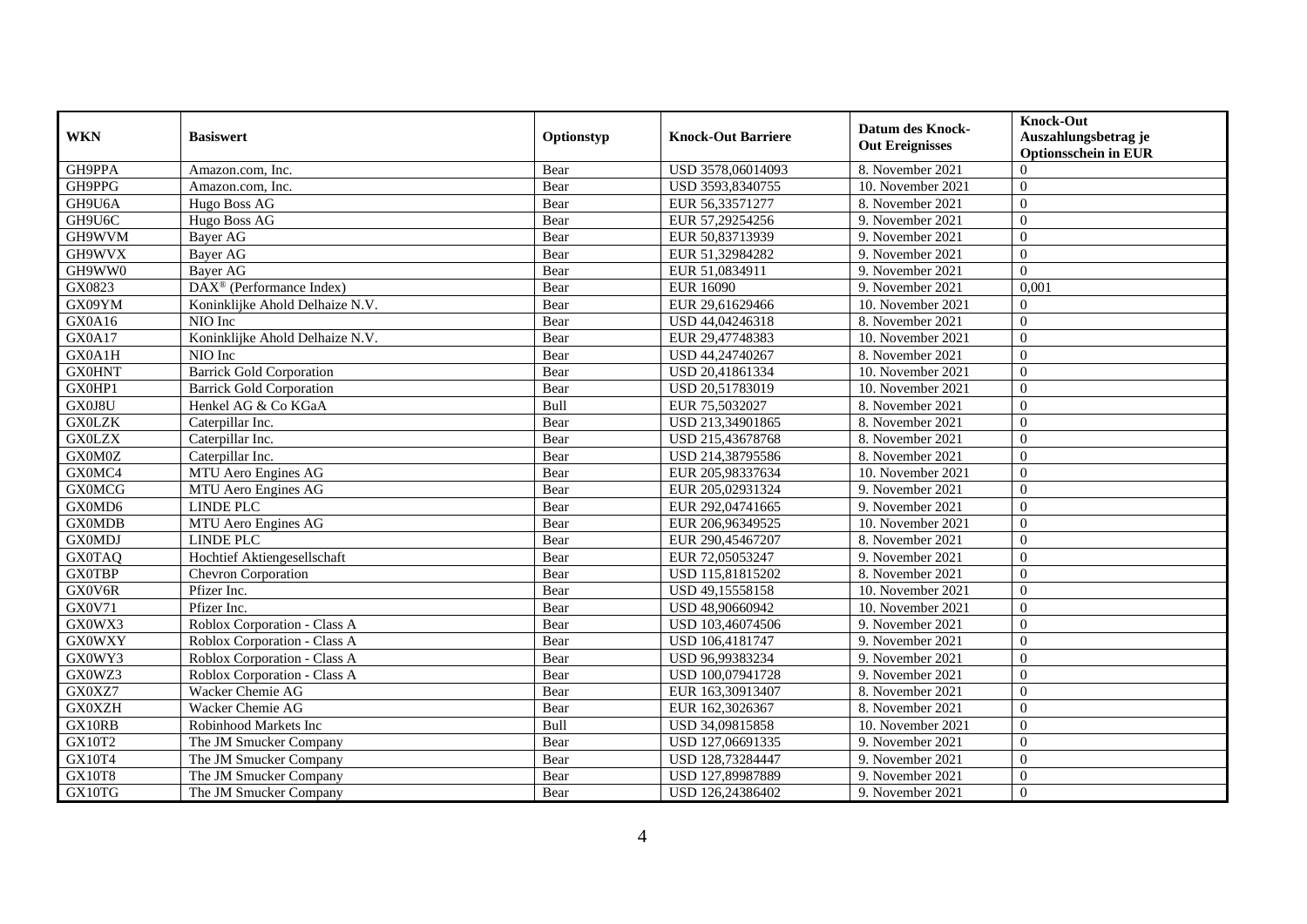| <b>WKN</b>    | <b>Basiswert</b>                                         | Optionstyp | <b>Knock-Out Barriere</b> | <b>Datum des Knock-</b><br><b>Out Ereignisses</b> | <b>Knock-Out</b><br>Auszahlungsbetrag je<br><b>Optionsschein in EUR</b> |
|---------------|----------------------------------------------------------|------------|---------------------------|---------------------------------------------------|-------------------------------------------------------------------------|
| <b>GX110J</b> | Autodesk, Inc.                                           | Bear       | USD 328,11349511          | 8. November 2021                                  | $\Omega$                                                                |
| <b>GX111R</b> | Autodesk, Inc.                                           | Bear       | USD 326,40096162          | 8. November 2021                                  | $\Omega$                                                                |
| GX1126        | Autodesk, Inc.                                           | Bear       | USD 333,24023517          | 9. November 2021                                  | $\Omega$                                                                |
| GX115G        | Autodesk, Inc.                                           | Bear       | USD 329,84582666          | 8. November 2021                                  | $\overline{0}$                                                          |
| GX13FK        | Roblox Corporation - Class A                             | Bear       | USD 92,0313619            | 9. November 2021                                  | $\overline{0}$                                                          |
| GX13FP        | Roblox Corporation - Class A                             | Bear       | USD 93,86744832           | 9. November 2021                                  | $\Omega$                                                                |
| GX13FQ        | Roblox Corporation - Class A                             | Bear       | USD 90,20514695           | 9. November 2021                                  | $\theta$                                                                |
| GX13GL        | Workday, Inc.                                            | Bear       | USD 295,74058402          | 10. November 2021                                 | $\theta$                                                                |
| GX13HB        | Workday, Inc.                                            | Bear       | USD 292,84904393          | 8. November 2021                                  | $\theta$                                                                |
| GX13WS        | DAX <sup>®</sup> (Performance Index)                     | Bear       | <b>EUR 16100</b>          | 9. November 2021                                  | 0,001                                                                   |
| GX13WT        | DAX <sup>®</sup> (Performance Index)                     | Bear       | <b>EUR 16090</b>          | 9. November 2021                                  | 0,001                                                                   |
| GX15ZN        | <b>ECOLAB INC</b>                                        | Bear       | USD 230,74462516          | 8. November 2021                                  | $\overline{0}$                                                          |
| <b>GX160S</b> | Covestro AG                                              | Bull       | EUR 53,54987074           | 8. November 2021                                  | $\Omega$                                                                |
| GX18EA        | DAX <sup>®</sup> (Performance Index)/ X-DAX <sup>®</sup> | Bear       | <b>EUR 16100</b>          | 9. November 2021                                  | 0.001                                                                   |
| GX1BY7        | Dow Jones Industrial Average® Index                      | Bear       | USD 36560,75323649        | 8. November 2021                                  | $\mathbf{0}$                                                            |
| <b>GX1FKJ</b> | Martin Marietta Materials, Inc.                          | Bear       | USD 426,47594335          | 8. November 2021                                  | $\Omega$                                                                |
| <b>GX1FNA</b> | 1 Feinunze Silber, Feinheit mind. 0,999                  | Bear       | USD 24,93822193           | 10. November 2021                                 | 0,001                                                                   |
| <b>GX1KRL</b> | Microchip Technology Incorporated                        | Bear       | USD 87.2412361            | 8. November 2021                                  | $\Omega$                                                                |
| <b>GX1KRV</b> | Hormel Foods Corporation                                 | Bear       | USD 43,50035496           | 8. November 2021                                  | $\Omega$                                                                |
| GX1KS7        | Amundi SA                                                | Bear       | EUR 79,67098831           | 8. November 2021                                  | $\overline{0}$                                                          |
| GX1KT0        | Amundi SA                                                | Bear       | EUR 79,11433514           | 8. November 2021                                  | $\overline{0}$                                                          |
| <b>GX1NWB</b> | Taiwan Semiconductor Manufacturing Company Ltd.          | Bear       | USD 122,45386297          | 9. November 2021                                  | $\Omega$                                                                |
| <b>GX1NWH</b> | Taiwan Semiconductor Manufacturing Company Ltd.          | Bear       | USD 123,04950391          | 9. November 2021                                  | $\Omega$                                                                |
| GX1NX3        | Taiwan Semiconductor Manufacturing Company Ltd.          | Bear       | USD 121,86505105          | 8. November 2021                                  | $\Omega$                                                                |
| GX1NXA        | Zoom Video Communications, Inc.                          | Bull       | USD 250,03899124          | 10. November 2021                                 | $\theta$                                                                |
| GX1QKY        | Cisco Systems, Inc.                                      | Bear       | USD 58,49271538           | 10. November 2021                                 | $\overline{0}$                                                          |
| GX1QKZ        | Cisco Systems, Inc.                                      | Bear       | USD 58,20413033           | 10. November 2021                                 | $\theta$                                                                |
| GX1QL4        | Cisco Systems, Inc.                                      | Bear       | USD 57,9155452            | 10. November 2021                                 | $\theta$                                                                |
| GX1QMY        | Roblox Corporation - Class A                             | Bear       | USD 88,3525967            | 9. November 2021                                  | $\Omega$                                                                |
| GX1QMZ        | Roblox Corporation - Class A                             | Bear       | USD 86,68874328           | 9. November 2021                                  | $\Omega$                                                                |
| GX1QN1        | Roblox Corporation - Class A                             | Bear       | USD 87,52066997           | 9. November 2021                                  | $\overline{0}$                                                          |
| GX1QSU        | <b>GEA Group AG</b>                                      | Bear       | EUR 44,49734382           | 10. November 2021                                 | $\overline{0}$                                                          |
| GX1QU8        | Edenred S.A.                                             | Bull       | EUR 45,00486852           | 9. November 2021                                  | $\Omega$                                                                |
| GX1QUG        | Edenred S.A.                                             | Bull       | EUR 44,40642709           | 10. November 2021                                 | $\overline{0}$                                                          |
| GX1QXP        | Bechtle AG                                               | Bear       | EUR 69,29988681           | 9. November 2021                                  | $\overline{0}$                                                          |
| GX1R0X        | Kering S.A.                                              | Bear       | EUR 683,9051655           | 9. November 2021                                  | $\overline{0}$                                                          |
| GX1R10        | Kering S.A.                                              | Bear       | EUR 678,15581033          | 9. November 2021                                  | $\theta$                                                                |
| <b>GX1R12</b> | Kering S.A.                                              | Bear       | EUR 689,65452071          | 9. November 2021                                  | $\boldsymbol{0}$                                                        |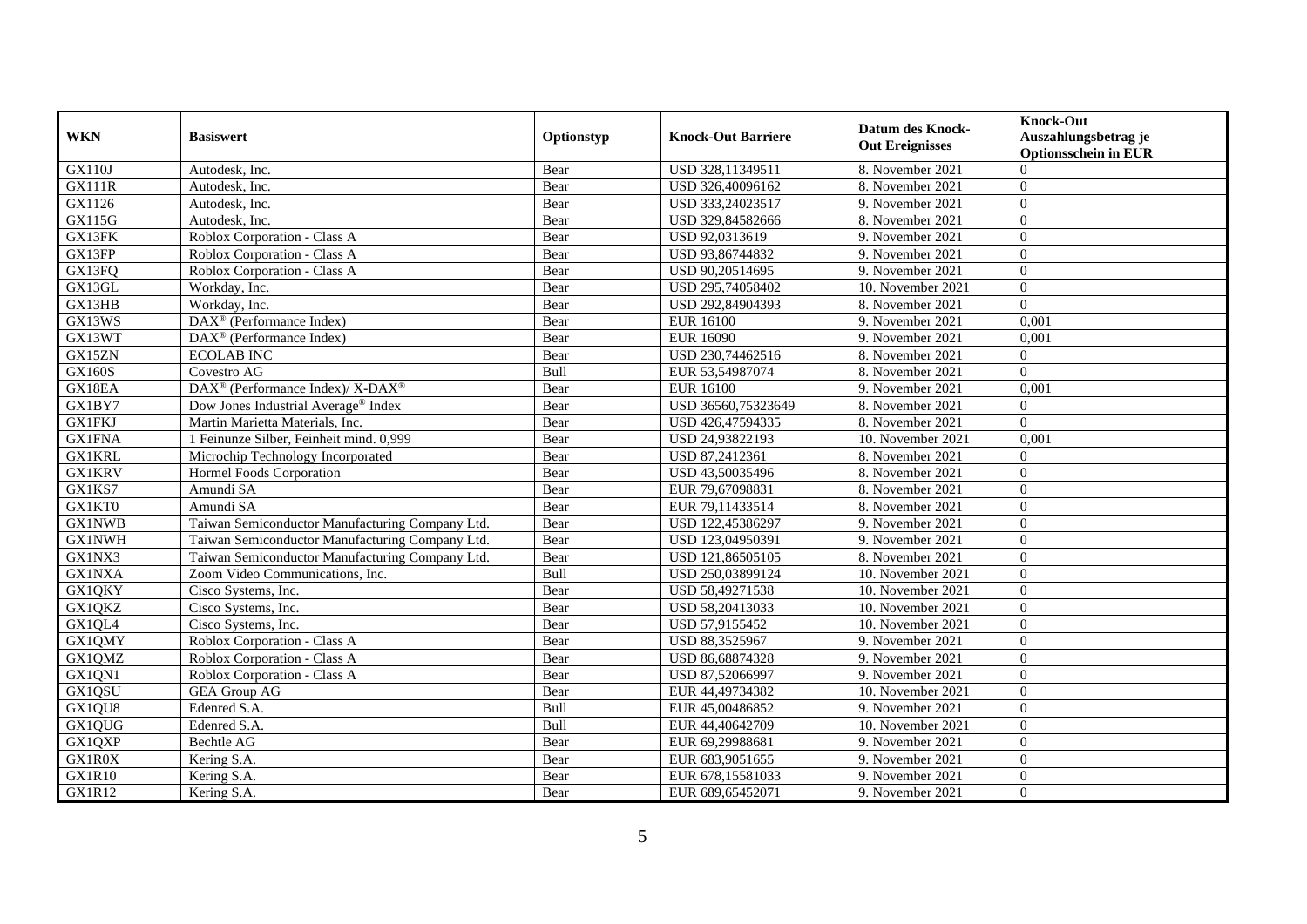| <b>WKN</b>    | <b>Basiswert</b>                        | Optionstyp | <b>Knock-Out Barriere</b> | Datum des Knock-<br><b>Out Ereignisses</b> | <b>Knock-Out</b><br>Auszahlungsbetrag je<br><b>Optionsschein in EUR</b> |
|---------------|-----------------------------------------|------------|---------------------------|--------------------------------------------|-------------------------------------------------------------------------|
| <b>GX25K2</b> | Continental AG                          | Bear       | EUR 104,90234799          | 9. November 2021                           | $\Omega$                                                                |
| GX25KQ        | Continental AG                          | Bear       | EUR 105,85845028          | 9. November 2021                           | $\theta$                                                                |
| GX25LK        | Continental AG                          | Bear       | EUR 106,97323824          | 10. November 2021                          | $\theta$                                                                |
| GX25PA        | Booking Holdings Inc.                   | Bear       | USD 2661,84632772         | 8. November 2021                           | $\theta$                                                                |
| GX25PB        | Booking Holdings Inc.                   | Bear       | USD 2641,58682181         | 8. November 2021                           | $\overline{0}$                                                          |
| GX25Q5        | <b>Monster Beverage Corporation</b>     | Bear       | USD 92,25943537           | 10. November 2021                          | $\theta$                                                                |
| GX25QG        | Monster Beverage Corporation            | Bear       | USD 92,85632624           | 10. November 2021                          | $\Omega$                                                                |
| GX27J5        | Lam Research Corporation                | Bear       | USD 616,42887633          | 8. November 2021                           | $\theta$                                                                |
| GX2ANB        | Airbus SE                               | Bear       | EUR 117,02886322          | 9. November 2021                           | $\overline{0}$                                                          |
| GX2ANS        | Airbus SE                               | Bear       | EUR 116,46167969          | 9. November 2021                           | $\overline{0}$                                                          |
| GX2APA        | Airbus SE                               | Bear       | EUR 117,58110222          | 10. November 2021                          | $\Omega$                                                                |
| GX2AQR        | Siemens AG                              | Bear       | EUR 147,05973726          | 9. November 2021                           | $\Omega$                                                                |
| GX2C79        | Feinunze Silber, Feinheit mind. 0,999   | Bear       | USD 25,02186454           | 10. November 2021                          | 0,001                                                                   |
| GX2C7G        | 1 Feinunze Silber, Feinheit mind. 0,999 | Bear       | USD 24,85868108           | 10. November 2021                          | 0,001                                                                   |
| GX2C8R        | AutoZone Inc.                           | Bear       | USD 1852,66109271         | 9. November 2021                           | $\theta$                                                                |
| GX2CAX        | <b>LINDE PLC</b>                        | Bear       | USD 332,0246767           | 5. November 2021                           | 0,001                                                                   |
| GX2EAY        | Airbus SE                               | Bear       | EUR 115,24601188          | 8. November 2021                           | $\Omega$                                                                |
| GX2ED7        | Airbus SE                               | Bear       | EUR 115,7989198           | 9. November 2021                           | $\theta$                                                                |
| GX2EL5        | General Mills, Inc.                     | Bear       | USD 63,73449457           | 10. November 2021                          | $\theta$                                                                |
| GX2GQ4        | Nordex SE                               | Bull       | EUR 12,90166757           | 9. November 2021                           | $\theta$                                                                |
| GX2GQB        | Nordex SE                               | Bull       | EUR 12,9721135            | 9. November 2021                           | $\theta$                                                                |
| GX2GQC        | Nordex SE                               | Bull       | EUR 13,0425594            | 9. November 2021                           | $\theta$                                                                |
| GX2GRD        | AutoZone Inc.                           | Bear       | USD 1868,98815783         | 10. November 2021                          | $\Omega$                                                                |
| GX2GRL        | AutoZone Inc.                           | Bear       | USD 1892,1515043          | 10. November 2021                          | $\theta$                                                                |
| GX2KFK        | Erste Group Bank AG                     | Bear       | EUR 42,60649597           | 9. November 2021                           | $\overline{0}$                                                          |
| GX2KHW        | Square Inc                              | Bull       | USD 231,51607641          | 9. November 2021                           | $\overline{0}$                                                          |
| GX2KHX        | Square Inc                              | Bull       | USD 230.32072699          | 9. November 2021                           | $\Omega$                                                                |
| GX2KHZ        | Square Inc                              | Bull       | USD 229,15751878          | 10. November 2021                          | $\theta$                                                                |
| GX2KJ1        | Square Inc                              | Bull       | USD 226,7664846           | 10. November 2021                          | $\overline{0}$                                                          |
| GX2KJ5        | Square Inc                              | Bull       | USD 232,7114258           | 9. November 2021                           | $\theta$                                                                |
| GX2KJE        | Square Inc                              | Bull       | USD 227,95195537          | 10. November 2021                          | $\theta$                                                                |
| GX2KKK        | Square Inc                              | Bull       | USD 225,56092117          | 10. November 2021                          | $\Omega$                                                                |
| GX2L2P        | DAX <sup>®</sup> (Performance Index)    | Bear       | <b>EUR 16100</b>          | 9. November 2021                           | 0,001                                                                   |
| GX2N9Y        | Zoom Video Communications, Inc.         | Bull       | USD 253,23234895          | 10. November 2021                          | $\overline{0}$                                                          |
| GX2NBE        | Zoom Video Communications, Inc.         | Bull       | USD 251,38151471          | 10. November 2021                          | $\overline{0}$                                                          |
| GX2P7Z        | Agilent Technologies, Inc.              | Bear       | USD 160,06937479          | 8. November 2021                           | $\overline{0}$                                                          |
| GX2P8B        | Agilent Technologies, Inc.              | Bear       | USD 158,90251391          | 8. November 2021                           | $\overline{0}$                                                          |
| GX2P9N        | Agilent Technologies, Inc.              | Bear       | USD 161,21081161          | 9. November 2021                           | $\overline{0}$                                                          |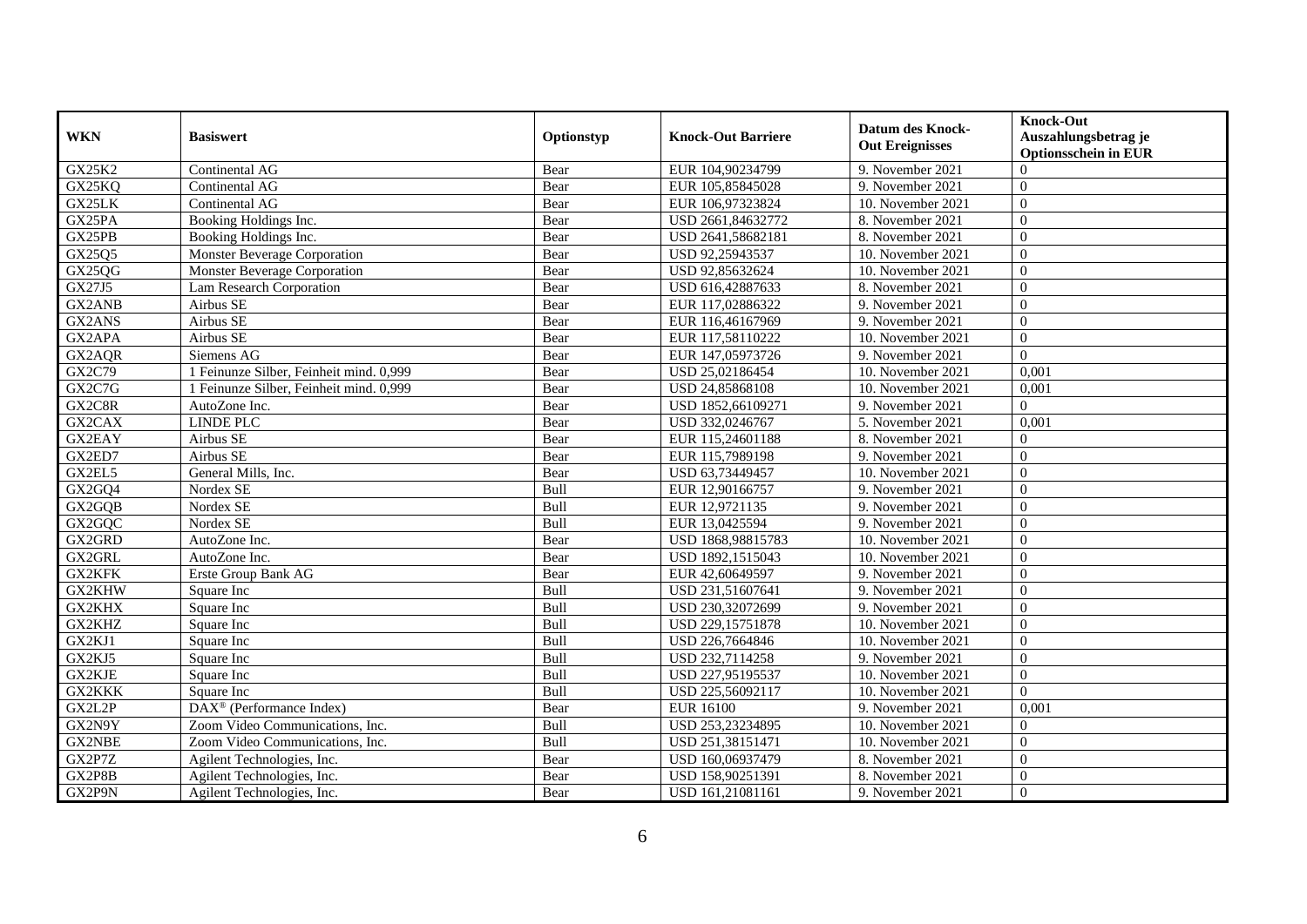| <b>WKN</b>    | <b>Basiswert</b>                                 | Optionstyp | <b>Knock-Out Barriere</b> | <b>Datum des Knock-</b><br><b>Out Ereignisses</b> | <b>Knock-Out</b><br>Auszahlungsbetrag je<br><b>Optionsschein in EUR</b> |
|---------------|--------------------------------------------------|------------|---------------------------|---------------------------------------------------|-------------------------------------------------------------------------|
| GX2PA6        | Terna Group                                      | Bear       | EUR 6,74987675            | 10. November 2021                                 | $\Omega$                                                                |
| GX2PAC        | Just Eat Takeaway.com N.V.                       | Bull       | EUR 59,59420839           | 10. November 2021                                 | $\theta$                                                                |
| GX2QWR        | 1 Feinunze Platin, Feinheit mind. 0,9995         | Bear       | USD 1095,369              | 10. November 2021                                 | 0,001                                                                   |
| GX2QWX        | Feinunze Platin, Feinheit mind. 0,9995           | Bear       | <b>USD 1087,713</b>       | 10. November 2021                                 | 0,001                                                                   |
| GX2QX4        | 1 Feinunze Platin, Feinheit mind. 0,9995         | Bear       | <b>USD 1085,139</b>       | 10. November 2021                                 | 0,001                                                                   |
| GX2R1W        | Airbnb, Inc.                                     | Bear       | USD 210,93677167          | 8. November 2021                                  | $\theta$                                                                |
| GX2R8Z        | Lennar Corporation                               | Bear       | USD 106,37923714          | 9. November 2021                                  | $\overline{0}$                                                          |
| GX2W4Q        | Palo Alto Networks, Inc.                         | Bear       | USD 518,57055607          | 8. November 2021                                  | $\Omega$                                                                |
| GX2W7B        | Palo Alto Networks, Inc.                         | Bear       | USD 521,76961019          | 9. November 2021                                  | $\theta$                                                                |
| GX2W7L        | Nordex SE                                        | Bull       | EUR 13,14306474           | 9. November 2021                                  | $\Omega$                                                                |
| GX2W93        | Continental AG                                   | Bear       | EUR 107,67180045          | 10. November 2021                                 | $\Omega$                                                                |
| GX2WA2        | <b>General Motors Company</b>                    | Bear       | USD 59,41327485           | 8. November 2021                                  | $\Omega$                                                                |
| GX2WA7        | <b>General Motors Company</b>                    | Bear       | USD 60,16105058           | 8. November 2021                                  | $\Omega$                                                                |
| GX2WDT        | Eckert & Ziegler Strahlen- und Medizintechnik AG | Bull       | EUR 114,72214836          | 9. November 2021                                  | $\Omega$                                                                |
| GX2WDX        | Eckert & Ziegler Strahlen- und Medizintechnik AG | Bull       | EUR 111,77309602          | 9. November 2021                                  | $\overline{0}$                                                          |
| GX2WDZ        | Eckert & Ziegler Strahlen- und Medizintechnik AG | Bull       | EUR 112,94669849          | 9. November 2021                                  | $\theta$                                                                |
| GX2WE2        | Eckert & Ziegler Strahlen- und Medizintechnik AG | Bull       | EUR 112,35488187          | 9. November 2021                                  | $\Omega$                                                                |
| GX2WE4        | Eckert & Ziegler Strahlen- und Medizintechnik AG | Bull       | EUR 110,60305605          | 10. November 2021                                 | $\Omega$                                                                |
| GX2WE5        | Eckert & Ziegler Strahlen- und Medizintechnik AG | Bull       | EUR 113,53851511          | 9. November 2021                                  | $\Omega$                                                                |
| GX2WE9        | Eckert & Ziegler Strahlen- und Medizintechnik AG | Bull       | EUR 114,13033175          | 9. November 2021                                  | $\Omega$                                                                |
| GX2WEB        | Shopify Inc.                                     | Bear       | USD 1551,2928254          | 8. November 2021                                  | $\overline{0}$                                                          |
| GX2WED        | Eckert & Ziegler Strahlen- und Medizintechnik AG | Bull       | EUR 116,48756743          | 9. November 2021                                  | $\Omega$                                                                |
| GX2WEG        | Eckert & Ziegler Strahlen- und Medizintechnik AG | Bull       | EUR 115,89575082          | 9. November 2021                                  | $\Omega$                                                                |
| GX2WEL        | Eckert & Ziegler Strahlen- und Medizintechnik AG | Bull       | EUR 111,19494543          | 10. November 2021                                 | $\Omega$                                                                |
| GX2WEP        | Eckert & Ziegler Strahlen- und Medizintechnik AG | Bull       | EUR 115,30393418          | 9. November 2021                                  | $\overline{0}$                                                          |
| GX2WES        | Shopify Inc.                                     | Bear       | USD 1561,66889886         | 8. November 2021                                  | $\overline{0}$                                                          |
| GX2YE6        | Delta Air Lines, Inc.                            | Bear       | USD 45,00603051           | 8. November 2021                                  | $\overline{0}$                                                          |
| GX2YEV        | Delta Air Lines, Inc.                            | Bear       | USD 44,62690634           | 8. November 2021                                  | $\Omega$                                                                |
| GX2YHM        | Sempra Energy                                    | Bull       | USD 125,3258892           | 8. November 2021                                  | $\Omega$                                                                |
| <b>GX2YJR</b> | Zalando SE                                       | Bull       | EUR 75,09378218           | 10. November 2021                                 | $\Omega$                                                                |
| GX2YJZ        | Zalando SE                                       | Bull       | EUR 74,70230278           | 10. November 2021                                 | $\overline{0}$                                                          |
| GX2YLP        | TeamViewer AG                                    | Bear       | EUR 15,094                | 10. November 2021                                 | $\overline{0}$                                                          |
| GX2YLQ        | TeamViewer AG                                    | Bear       | EUR 15,026                | 10. November 2021                                 | $\Omega$                                                                |
| GX2YNA        | JD.com Inc                                       | Bull       | USD 77,14934841           | 8. November 2021                                  | $\overline{0}$                                                          |
| GX2YNF        | JD.com Inc                                       | Bull       | USD 76,71600205           | 9. November 2021                                  | $\overline{0}$                                                          |
| GX2YPM        | Square Inc                                       | Bull       | USD 235,18097836          | 8. November 2021                                  | $\overline{0}$                                                          |
| GX2YQP        | Square Inc                                       | Bull       | USD 236,42463232          | 8. November 2021                                  | $\theta$                                                                |
| GX2YR5        | Square Inc                                       | Bull       | USD 233,97014065          | 9. November 2021                                  | $\boldsymbol{0}$                                                        |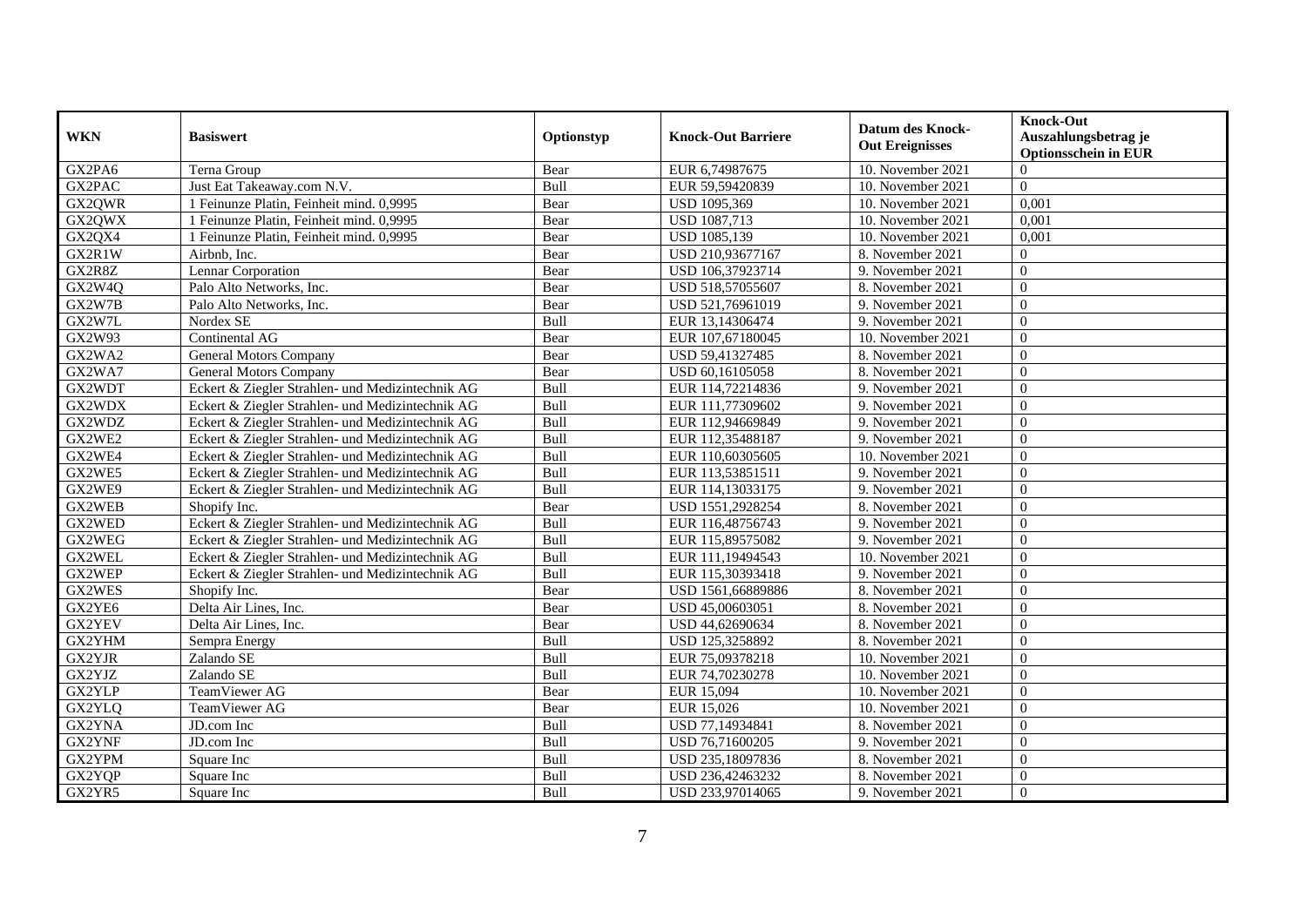| <b>WKN</b>    | <b>Basiswert</b>                         | Optionstyp | <b>Knock-Out Barriere</b> | Datum des Knock-<br><b>Out Ereignisses</b> | <b>Knock-Out</b><br>Auszahlungsbetrag je<br><b>Optionsschein in EUR</b> |
|---------------|------------------------------------------|------------|---------------------------|--------------------------------------------|-------------------------------------------------------------------------|
| GX2YS9        | Illumina, Inc.                           | Bull       | USD 394,12718309          | 10. November 2021                          | $\Omega$                                                                |
| GX2YSB        | Illumina, Inc.                           | Bull       | USD 387,87103691          | 10. November 2021                          | $\theta$                                                                |
| GX2YSD        | Illumina, Inc.                           | Bull       | USD 392,04180103          | 10. November 2021                          | $\theta$                                                                |
| GX2YTG        | Illumina, Inc.                           | Bull       | USD 389,95641895          | 10. November 2021                          | $\Omega$                                                                |
| GX2YTN        | Illumina, Inc.                           | Bull       | USD 396,11340873          | 8. November 2021                           | $\Omega$                                                                |
| GX2ZYB        | <b>CUREVAC NV</b>                        | Bull       | USD 37,58594343           | 5. November 2021                           | 0,001                                                                   |
| <b>GX327B</b> | Royal Dutch Shell PLC - B SHS            | Bear       | GBP 17,19347395           | 8. November 2021                           | $\theta$                                                                |
| <b>GX327N</b> | Capital One Financial Corporation        | Bear       | USD 157,68882732          | 8. November 2021                           | $\theta$                                                                |
| <b>GX327R</b> | <b>Lockheed Martin Corporation</b>       | Bear       | USD 341,10788282          | 8. November 2021                           | $\theta$                                                                |
| GX3284        | Northrop Grumman Corporation             | Bear       | USD 366,43378922          | 10. November 2021                          | $\theta$                                                                |
| GX32DW        | Tesla Inc                                | Bull       | USD 1002,32976879         | 10. November 2021                          | $\Omega$                                                                |
| GX32DX        | Tesla Inc                                | Bull       | USD 996,9583018           | 10. November 2021                          | $\theta$                                                                |
| <b>GX32E3</b> | Tesla Inc                                | Bull       | USD 991,61689901          | 10. November 2021                          | $\theta$                                                                |
| GX32EB        | Tesla Inc                                | Bull       | USD 1018,11217554         | 9. November 2021                           | $\Omega$                                                                |
| GX32EC        | Tesla Inc                                | Bull       | USD 1034,15261713         | 9. November 2021                           | $\theta$                                                                |
| GX32ED        | Tesla Inc                                | Bull       | USD 1028,81248261         | 9. November 2021                           | $\overline{0}$                                                          |
| GX32EE        | Tesla Inc                                | Bull       | USD 1007,67117158         | 10. November 2021                          | $\theta$                                                                |
| GX32EF        | Tesla Inc                                | Bull       | USD 1039,49275164         | 9. November 2021                           | $\Omega$                                                                |
| GX32EJ        | Tesla Inc                                | Bull       | USD 1023,46232908         | 9. November 2021                           | $\theta$                                                                |
| GX32EM        | Tesla Inc                                | Bull       | USD 1012,78206003         | 9. November 2021                           | $\theta$                                                                |
| GX32ET        | Tesla Inc                                | Bull       | USD 1055,53319324         | 9. November 2021                           | $\theta$                                                                |
| GX32EV        | Tesla Inc                                | Bull       | USD 1050,1830397          | 9. November 2021                           | $\theta$                                                                |
| GX32FV        | Tesla Inc                                | Bull       | USD 1044,84290518         | 9. November 2021                           | $\theta$                                                                |
| <b>GX33B5</b> | Thermo Fisher Scientific, Inc.           | Bull       | USD 607,46437106          | 5. November 2021                           | $\Omega$                                                                |
| GX33B6        | Thermo Fisher Scientific, Inc.           | Bull       | USD 604,29356527          | 5. November $2021$                         | $\theta$                                                                |
| <b>GX33Z8</b> | Kion Group AG                            | Bear       | EUR 98,1292886            | 10. November 2021                          | $\Omega$                                                                |
| GX3400        | Schlumberger N.V. (Schlumberger Limited) | Bear       | USD 34,6072069            | 8. November 2021                           | $\overline{0}$                                                          |
| <b>GX340C</b> | Schlumberger N.V. (Schlumberger Limited) | Bear       | USD 34,36736487           | 8. November 2021                           | $\Omega$                                                                |
| <b>GX340V</b> | Schlumberger N.V. (Schlumberger Limited) | Bear       | USD 34,11752941           | 8. November 2021                           | $\Omega$                                                                |
| <b>GX340Z</b> | Chevron Corporation                      | Bear       | USD 116,17964216          | 10. November 2021                          | $\theta$                                                                |
| GX346H        | Illinois Tool Works Inc.                 | Bear       | USD 235,74405449          | 8. November 2021                           | $\Omega$                                                                |
| GX3483        | Intuit Inc.                              | Bull       | USD 608,33471522          | 10. November 2021                          | $\theta$                                                                |
| <b>GX348D</b> | Intuit Inc.                              | Bull       | USD 605,25159977          | 10. November 2021                          | $\Omega$                                                                |
| <b>GX357U</b> | Visa Inc. - Class A                      | Bear       | USD 220,27502691          | 8. November 2021                           | $\theta$                                                                |
| <b>GX357V</b> | Coinbase Global Inc                      | Bear       | USD 350,66688667          | 8. November 2021                           | $\overline{0}$                                                          |
| GX3581        | Visa Inc. - Class A                      | Bear       | USD 218,15574824          | 8. November 2021                           | $\theta$                                                                |
| GX358Q        | Coinbase Global Inc                      | Bear       | USD 362,76435981          | 8. November 2021                           | $\overline{0}$                                                          |
| <b>GX359E</b> | Coinbase Global Inc                      | Bear       | USD 358,75850785          | 8. November 2021                           | $\overline{0}$                                                          |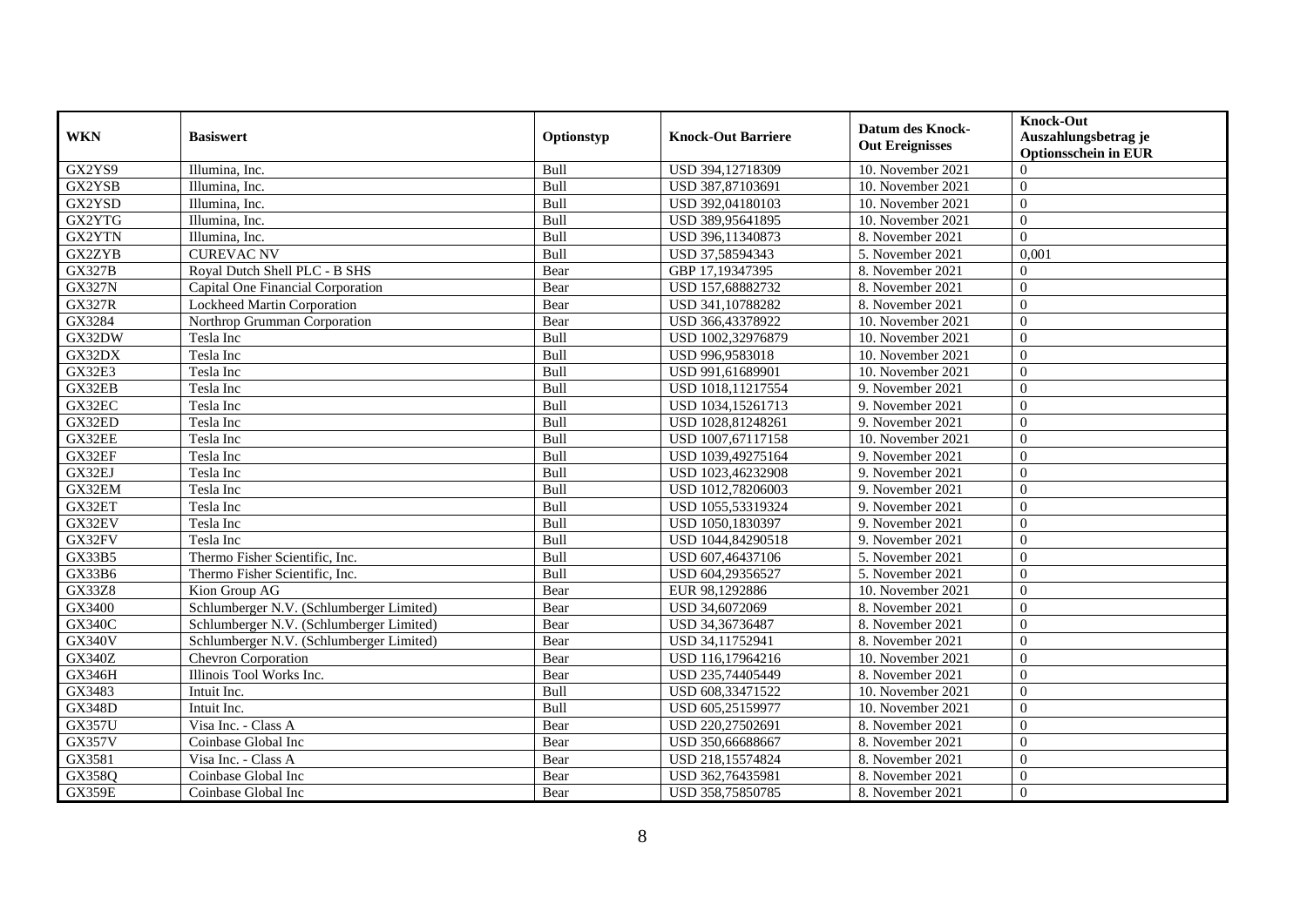| <b>WKN</b>    | <b>Basiswert</b>                                         | Optionstyp | <b>Knock-Out Barriere</b> | <b>Datum des Knock-</b><br><b>Out Ereignisses</b> | <b>Knock-Out</b><br>Auszahlungsbetrag je<br><b>Optionsschein in EUR</b> |
|---------------|----------------------------------------------------------|------------|---------------------------|---------------------------------------------------|-------------------------------------------------------------------------|
| GX359H        | Coinbase Global Inc                                      | Bear       | USD 354,71269726          | 8. November 2021                                  | $\Omega$                                                                |
| <b>GX359K</b> | Visa Inc. - Class A                                      | Bear       | USD 219,21538758          | 8. November 2021                                  | $\theta$                                                                |
| <b>GX359M</b> | Visa Inc. - Class A                                      | Bear       | USD 221,34466285          | 8. November 2021                                  | $\theta$                                                                |
| <b>GX359N</b> | Coinbase Global Inc                                      | Bear       | USD 366,75423624          | 9. November 2021                                  | $\theta$                                                                |
| GX35H1        | NASDAQ-100 Index®                                        | Bull       | USD 15915,26              | 10. November 2021                                 | $\overline{0}$                                                          |
| GX36S3        | DAX <sup>®</sup> (Performance Index)                     | Bull       | EUR 15998,0185655         | 10. November 2021                                 | $\theta$                                                                |
| GX36SM        | $DAX^{\circledast}$ (Performance Index)                  | Bull       | EUR 15993,01654302        | 10. November 2021                                 | $\theta$                                                                |
| GX36SQ        | DAX <sup>®</sup> (Performance Index)                     | Bull       | EUR 15988,01452052        | 10. November 2021                                 | $\theta$                                                                |
| GX36SS        | DAX <sup>®</sup> (Performance Index)                     | Bull       | EUR 16003,02058801        | 10. November 2021                                 | $\theta$                                                                |
| GX36VD        | DAX <sup>®</sup> (Performance Index)/X-DAX <sup>®</sup>  | Bull       | EUR 15998,0185655         | 10. November 2021                                 | $\theta$                                                                |
| GX36VF        | DAX <sup>®</sup> (Performance Index)/ X-DAX <sup>®</sup> | Bull       | EUR 15993,01654302        | 10. November 2021                                 | $\Omega$                                                                |
| GX36VJ        | DAX <sup>®</sup> (Performance Index)/ X-DAX <sup>®</sup> | Bull       | EUR 15988,01452052        | 10. November 2021                                 | $\theta$                                                                |
| GX36VL        | DAX <sup>®</sup> (Performance Index)/ X-DAX <sup>®</sup> | Bull       | EUR 15988,01452052        | 10. November 2021                                 | $\theta$                                                                |
| GX36Y1        | Advanced Micro Devices, Inc.                             | Bear       | USD 142,14016728          | 8. November 2021                                  | $\Omega$                                                                |
| GX36Y8        | Advanced Micro Devices, Inc.                             | Bear       | USD 144,89803626          | 8. November 2021                                  | $\Omega$                                                                |
| GX36YC        | UnitedHealth Group Inc.                                  | Bear       | USD 462,78826787          | 8. November 2021                                  | $\overline{0}$                                                          |
| GX36YH        | Advanced Micro Devices, Inc.                             | Bear       | USD 152,14243846          | 8. November 2021                                  | $\theta$                                                                |
| GX36ZR        | UnitedHealth Group Inc.                                  | Bear       | USD 464,98130921          | 10. November 2021                                 | $\Omega$                                                                |
| GX37DU        | The Clorox Company                                       | Bull       | USD 161,41591584          | 5. November 2021                                  | $\theta$                                                                |
| GX37EP        | <b>Edison International</b>                              | Bear       | USD 64,87086957           | 9. November 2021                                  | $\theta$                                                                |
| GX37ER        | <b>LINDE PLC</b>                                         | Bear       | USD 336,48485059          | 8. November 2021                                  | $\theta$                                                                |
| GX37EX        | Tesla Inc                                                | Bull       | USD 1113,35097477         | 9. November 2021                                  | $\theta$                                                                |
| GX37F0        | Tesla Inc                                                | Bull       | USD 1107,51404933         | 9. November 2021                                  | $\theta$                                                                |
| <b>GX37F1</b> | Tesla Inc                                                | Bull       | USD 1095,82017472         | 9. November 2021                                  | $\Omega$                                                                |
| <b>GX37F2</b> | Tesla Inc                                                | Bull       | USD 1078,26935093         | 9. November 2021                                  | $\theta$                                                                |
| GX37F3        | Tesla Inc                                                | Bull       | USD 1072,4324255          | 9. November 2021                                  | $\Omega$                                                                |
| <b>GX37F4</b> | Tesla Inc                                                | Bull       | USD 1101,65710015         | 9. November 2021                                  | $\overline{0}$                                                          |
| <b>GX37F6</b> | Tesla Inc                                                | Bull       | USD 1089.95321366         | 9. November 2021                                  | $\Omega$                                                                |
| <b>GX37F7</b> | Tesla Inc                                                | Bull       | USD 1084,11628824         | 9. November 2021                                  | $\Omega$                                                                |
| GX37FA        | Tesla Inc                                                | Bull       | USD 1153,9954501          | 8. November 2021                                  | $\theta$                                                                |
| GX37FC        | Tesla Inc                                                | Bull       | USD 1148,14990111         | 8. November 2021                                  | $\Omega$                                                                |
| GX37FD        | Tesla Inc                                                | Bull       | USD 1136,45880313         | 8. November 2021                                  | $\theta$                                                                |
| GX37FE        | Tesla Inc                                                | Bull       | USD 1142,30435212         | 8. November 2021                                  | $\Omega$                                                                |
| GX37FF        | Tesla Inc                                                | Bull       | USD 1130,89178668         | 9. November 2021                                  | $\theta$                                                                |
| GX37FG        | Tesla Inc                                                | Bull       | USD 1119,19791206         | 9. November 2021                                  | $\overline{0}$                                                          |
| GX37FH        | Tesla Inc                                                | Bull       | USD 1125,04484937         | 9. November 2021                                  | $\theta$                                                                |
| GX37FN        | Plug Power Inc                                           | Bear       | USD 42,15874724           | 9. November 2021                                  | $\overline{0}$                                                          |
| GX37FQ        | Plug Power Inc                                           | Bear       | USD 41,56169668           | 8. November 2021                                  | $\overline{0}$                                                          |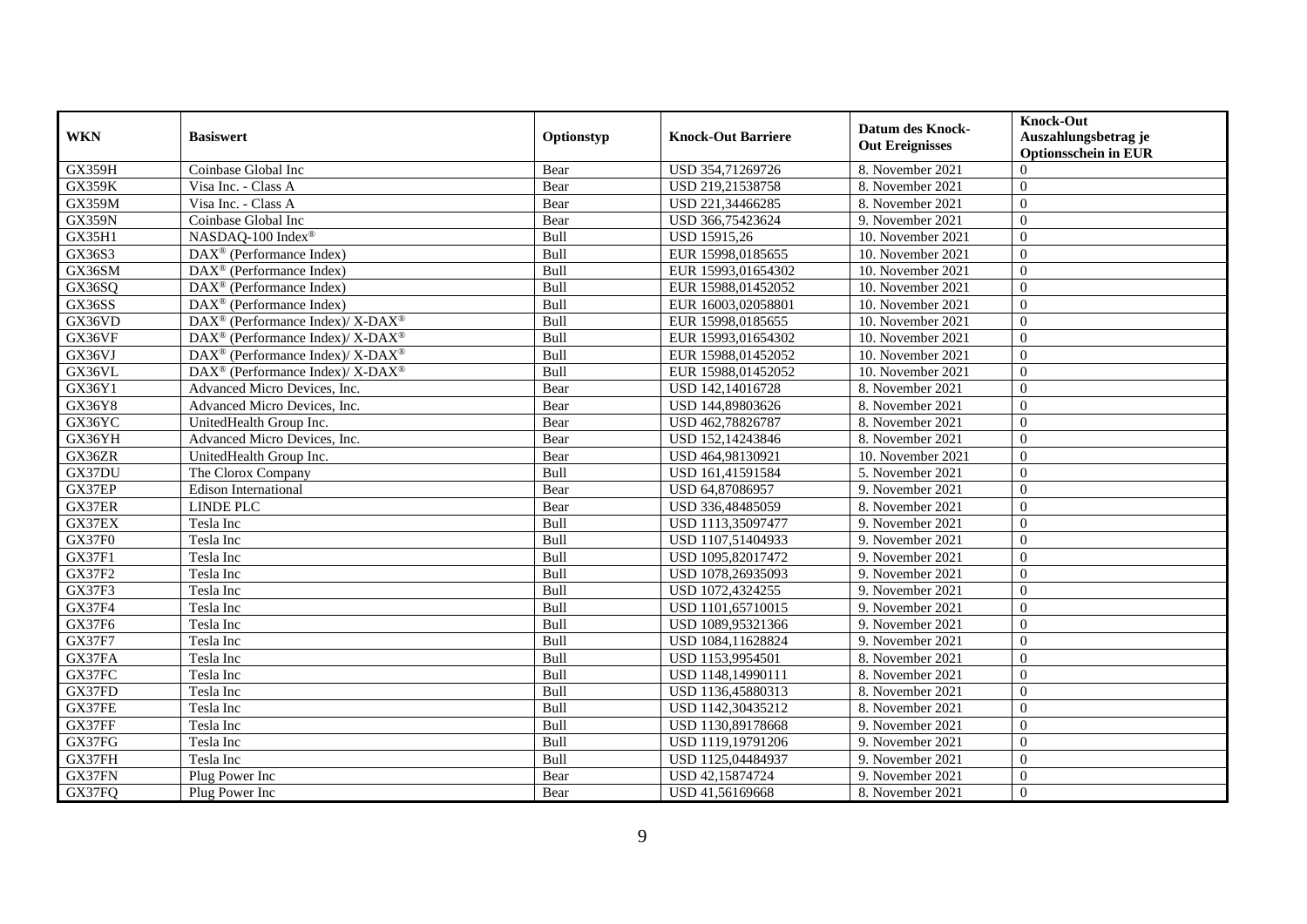| <b>WKN</b>    | <b>Basiswert</b>                  | Optionstyp | <b>Knock-Out Barriere</b> | <b>Datum des Knock-</b><br><b>Out Ereignisses</b> | <b>Knock-Out</b><br>Auszahlungsbetrag je<br><b>Optionsschein in EUR</b> |
|---------------|-----------------------------------|------------|---------------------------|---------------------------------------------------|-------------------------------------------------------------------------|
| GX37FT        | Plug Power Inc                    | Bear       | USD 42,35845709           | 9. November 2021                                  | $\Omega$                                                                |
| GX37FV        | Plug Power Inc                    | Bear       | USD 41,9590374            | 9. November 2021                                  | $\theta$                                                                |
| GX37FX        | Plug Power Inc                    | Bear       | USD 41,36192884           | 8. November 2021                                  | $\theta$                                                                |
| GX37GH        | Plug Power Inc                    | Bear       | USD 41,75932757           | 9. November 2021                                  | $\theta$                                                                |
| GX37GR        | PayPal Holdings, Inc.             | Bull       | USD 208,92847745          | 9. November 2021                                  | $\overline{0}$                                                          |
| GX37GS        | PayPal Holdings, Inc.             | Bull       | USD 207,77799024          | 9. November 2021                                  | $\theta$                                                                |
| GX37GT        | PayPal Holdings, Inc.             | Bull       | USD 201,24522373          | 9. November 2021                                  | $\Omega$                                                                |
| GX37GV        | PayPal Holdings, Inc.             | Bull       | USD 212,35993061          | 9. November 2021                                  | $\overline{0}$                                                          |
| GX37H3        | PayPal Holdings, Inc.             | Bull       | USD 202,82589312          | 9. November 2021                                  | $\overline{0}$                                                          |
| GX37HH        | Deutsche Lufthansa AG             | Bear       | EUR 7,12677335            | 8. November 2021                                  | $\overline{0}$                                                          |
| GX37KP        | MorphoSys AG                      | Bull       | EUR 39,02527494           | 10. November 2021                                 | $\Omega$                                                                |
| GX37KQ        | MorphoSys AG                      | Bull       | EUR 39,27959094           | 9. November 2021                                  | $\theta$                                                                |
| GX37KR        | MorphoSys AG                      | Bull       | EUR 38,49479544           | 10. November 2021                                 | $\theta$                                                                |
| GX37KS        | MorphoSys AG                      | Bull       | EUR 38,75503066           | 10. November 2021                                 | $\theta$                                                                |
| GX37KT        | MorphoSys AG                      | Bull       | EUR 38,23456021           | 10. November 2021                                 | $\overline{0}$                                                          |
| GX37KU        | MorphoSys AG                      | Bull       | EUR 37,96431593           | 10. November 2021                                 | $\Omega$                                                                |
| GX37MF        | Royal Dutch Shell plc             | Bear       | EUR 19,96873857           | 8. November 2021                                  | $\theta$                                                                |
| GX37MH        | Royal Dutch Shell plc             | Bear       | EUR 20,0686822            | 8. November 2021                                  | $\theta$                                                                |
| GX37ML        | Royal Dutch Shell plc             | Bear       | EUR 19,86879493           | 8. November 2021                                  | $\Omega$                                                                |
| GX38LN        | <b>AIXTRON SE</b>                 | Bull       | EUR 20,38260734           | 8. November 2021                                  | $\overline{0}$                                                          |
| GX38LR        | Electricite de France SA          | Bull       | EUR 12,59511844           | 10. November 2021                                 | $\overline{0}$                                                          |
| GX38MA        | Snap Inc.                         | Bear       | USD 54,28947887           | 8. November 2021                                  | $\Omega$                                                                |
| GX38ME        | <b>Ballard Power Systems Inc</b>  | Bull       | USD 16,54536452           | 10. November 2021                                 | $\overline{0}$                                                          |
| GX38MJ        | <b>Ballard Power Systems Inc</b>  | Bull       | USD 16,76570231           | 10. November 2021                                 | $\overline{0}$                                                          |
| GX38MM        | <b>Ballard Power Systems Inc.</b> | Bull       | USD 16,32502674           | 10. November 2021                                 | $\theta$                                                                |
| GX38MV        | <b>AIXTRON SE</b>                 | Bull       | EUR 20,28090425           | 10. November 2021                                 | $\theta$                                                                |
| GX38MW        | Snap Inc.                         | Bear       | USD 55,38487827           | 9. November 2021                                  | $\Omega$                                                                |
| GX38MY        | <b>AIXTRON SE</b>                 | Bull       | EUR 20,17079074           | 10. November 2021                                 | $\theta$                                                                |
| GX38NK        | Snap Inc.                         | Bear       | USD 54,83906866           | 8. November 2021                                  | $\theta$                                                                |
| GX38NM        | Snap Inc.                         | Bear       | <b>USD 53,21</b>          | 5. November 2021                                  | $\theta$                                                                |
| GX38NN        | Snap Inc.                         | Bear       | USD 53,72989654           | 8. November 2021                                  | $\overline{0}$                                                          |
| <b>GX38P8</b> | <b>Ballard Power Systems Inc</b>  | Bull       | USD 16,97081563           | 9. November 2021                                  | $\overline{0}$                                                          |
| GX38PF        | <b>Ballard Power Systems Inc</b>  | Bull       | USD 17,1910858            | 9. November 2021                                  | $\Omega$                                                                |
| GX38PG        | <b>Ballard Power Systems Inc</b>  | Bull       | USD 17,4013437            | 9. November 2021                                  | $\theta$                                                                |
| GX38PH        | <b>Ballard Power Systems Inc</b>  | Bull       | <b>USD 17,81</b>          | 5. November 2021                                  | $\Omega$                                                                |
| GX38PW        | Continental AG                    | Bear       | EUR 103,52888864          | 9. November 2021                                  | $\overline{0}$                                                          |
| GX38PZ        | Continental AG                    | Bear       | EUR 104,0386862           | 9. November 2021                                  | $\overline{0}$                                                          |
| GX38Q5        | Electricite de France SA          | Bull       | EUR 12,67515096           | 10. November 2021                                 | $\overline{0}$                                                          |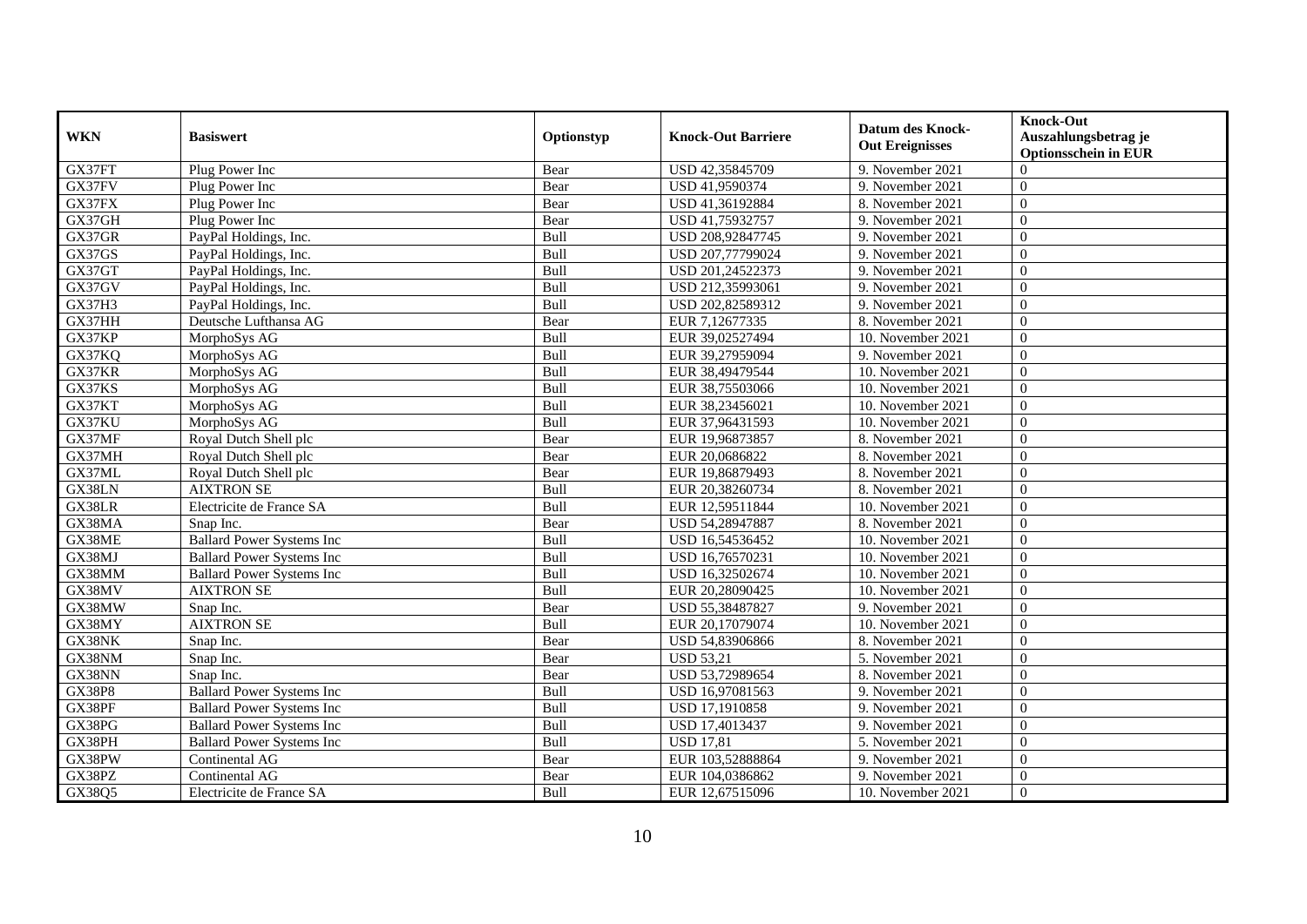| <b>WKN</b>    | <b>Basiswert</b>                     | Optionstyp | <b>Knock-Out Barriere</b> | <b>Datum des Knock-</b><br><b>Out Ereignisses</b> | <b>Knock-Out</b><br>Auszahlungsbetrag je<br><b>Optionsschein in EUR</b> |
|---------------|--------------------------------------|------------|---------------------------|---------------------------------------------------|-------------------------------------------------------------------------|
| GX38QA        | Siemens Energy AG                    | Bear       | EUR 24,65                 | 10. November 2021                                 | $\Omega$                                                                |
| GX38QE        | Siemens Energy AG                    | Bear       | EUR 25,23                 | 10. November 2021                                 | $\Omega$                                                                |
| GX38QF        | Siemens Energy AG                    | Bear       | <b>EUR 24,88</b>          | 10. November 2021                                 | $\Omega$                                                                |
| GX38QH        | Siemens Energy AG                    | Bear       | EUR 24,534                | 9. November 2021                                  | $\overline{0}$                                                          |
| GX38QY        | Siemens Energy AG                    | Bear       | EUR 23,728                | 8. November 2021                                  | $\theta$                                                                |
| <b>GX38R1</b> | Exxon Mobil Corporation              | Bear       | USD 65,7893075            | 8. November 2021                                  | $\Omega$                                                                |
| <b>GX38R2</b> | Siemens Energy AG                    | Bear       | EUR 24,414                | 9. November 2021                                  | $\overline{0}$                                                          |
| <b>GX38R4</b> | Siemens Energy AG                    | Bear       | EUR 24,304                | 9. November 2021                                  | $\Omega$                                                                |
| <b>GX38R5</b> | Exxon Mobil Corporation              | Bear       | USD 65,4693595            | 8. November 2021                                  | $\overline{0}$                                                          |
| <b>GX38R7</b> | Siemens Energy AG                    | Bear       | <b>EUR 25</b>             | 10. November 2021                                 | $\Omega$                                                                |
| <b>GX38R8</b> | Siemens Energy AG                    | Bear       | EUR 23,838                | 8. November 2021                                  | $\Omega$                                                                |
| GX38R9        | Siemens Energy AG                    | Bear       | EUR 23,499                | 8. November 2021                                  | $\Omega$                                                                |
| GX38RA        | Siemens Energy AG                    | Bear       | EUR 24,078                | 8. November 2021                                  | $\Omega$                                                                |
| GX38RB        | Siemens Energy AG                    | Bear       | EUR 24,76                 | 10. November 2021                                 | $\theta$                                                                |
| GX38RD        | Siemens Energy AG                    | Bear       | EUR 23,958                | 8. November 2021                                  | $\overline{0}$                                                          |
| GX38RU        | Siemens Energy AG                    | Bear       | EUR 24,184                | 9. November 2021                                  | $\overline{0}$                                                          |
| GX38RX        | Siemens Energy AG                    | Bear       | EUR 25,11                 | 10. November 2021                                 | $\theta$                                                                |
| <b>GX38S0</b> | Siemens Energy AG                    | Bear       | EUR 23,609                | 8. November 2021                                  | $\Omega$                                                                |
| GX393Q        | $DAX^{\otimes}$ (Performance Index)  | Bull       | EUR 16012,36574734        | 10. November 2021                                 | $\Omega$                                                                |
| GX3949        | DAX <sup>®</sup> (Performance Index) | Bull       | EUR 16002,36237647        | 10. November 2021                                 | $\overline{0}$                                                          |
| GX394X        | DAX <sup>®</sup> (Performance Index) | Bull       | EUR 16007,36406191        | 10. November 2021                                 | $\overline{0}$                                                          |
| <b>GX397P</b> | NASDAQ-100 Index®                    | Bull       | USD 15925,32              | 10. November 2021                                 | $\Omega$                                                                |
| <b>GX397T</b> | NASDAQ-100 Index®                    | Bull       | <b>USD 15949,98</b>       | 10. November 2021                                 | $\Omega$                                                                |
| GX397U        | NASDAQ-100 Index®                    | Bull       | <b>USD 15942,61</b>       | 10. November 2021                                 | $\overline{0}$                                                          |
| GX397X        | NASDAQ-100 Index®                    | Bull       | USD 15933,96              | 10. November 2021                                 | $\theta$                                                                |
| GX3980        | NASDAQ-100 Index®                    | Bull       | USD 15957,35              | 10. November 2021                                 | $\overline{0}$                                                          |
| GX3981        | NASDAQ-100 Index®                    | Bull       | USD 15964,73              | 10. November 2021                                 | $\overline{0}$                                                          |
| GX3983        | NASDAQ-100 Index®                    | Bull       | <b>USD 15977,88</b>       | 10. November 2021                                 | $\overline{0}$                                                          |
| GX3984        | NASDAQ-100 Index®                    | Bull       | <b>USD 15984,47</b>       | 10. November 2021                                 | $\Omega$                                                                |
| GX3985        | NASDAQ-100 Index®                    | Bull       | USD 15916,69              | 10. November 2021                                 | $\Omega$                                                                |
| GX3987        | NASDAQ-100 Index®                    | Bull       | USD 16035,54              | 10. November 2021                                 | $\overline{0}$                                                          |
| GX3988        | NASDAQ-100 Index®                    | Bull       | USD 15996,53              | 10. November 2021                                 | $\overline{0}$                                                          |
| GX3989        | NASDAQ-100 Index®                    | Bull       | <b>USD 15971,31</b>       | 10. November 2021                                 | $\Omega$                                                                |
| <b>GX398A</b> | NASDAQ-100 Index®                    | Bull       | USD 16065,99              | 10. November 2021                                 | $\Omega$                                                                |
| <b>GX398B</b> | NASDAQ-100 Index®                    | Bull       | <b>USD 16055,98</b>       | 10. November 2021                                 | $\Omega$                                                                |
| <b>GX398C</b> | NASDAQ-100 Index®                    | Bull       | <b>USD 16040,68</b>       | 10. November 2021                                 | $\overline{0}$                                                          |
| <b>GX398D</b> | NASDAQ-100 Index®                    | Bull       | USD 16008,19              | 10. November 2021                                 | $\mathbf{0}$                                                            |
| <b>GX398E</b> | NASDAQ-100 Index®                    | Bull       | USD 16030,19              | 10. November 2021                                 | $\theta$                                                                |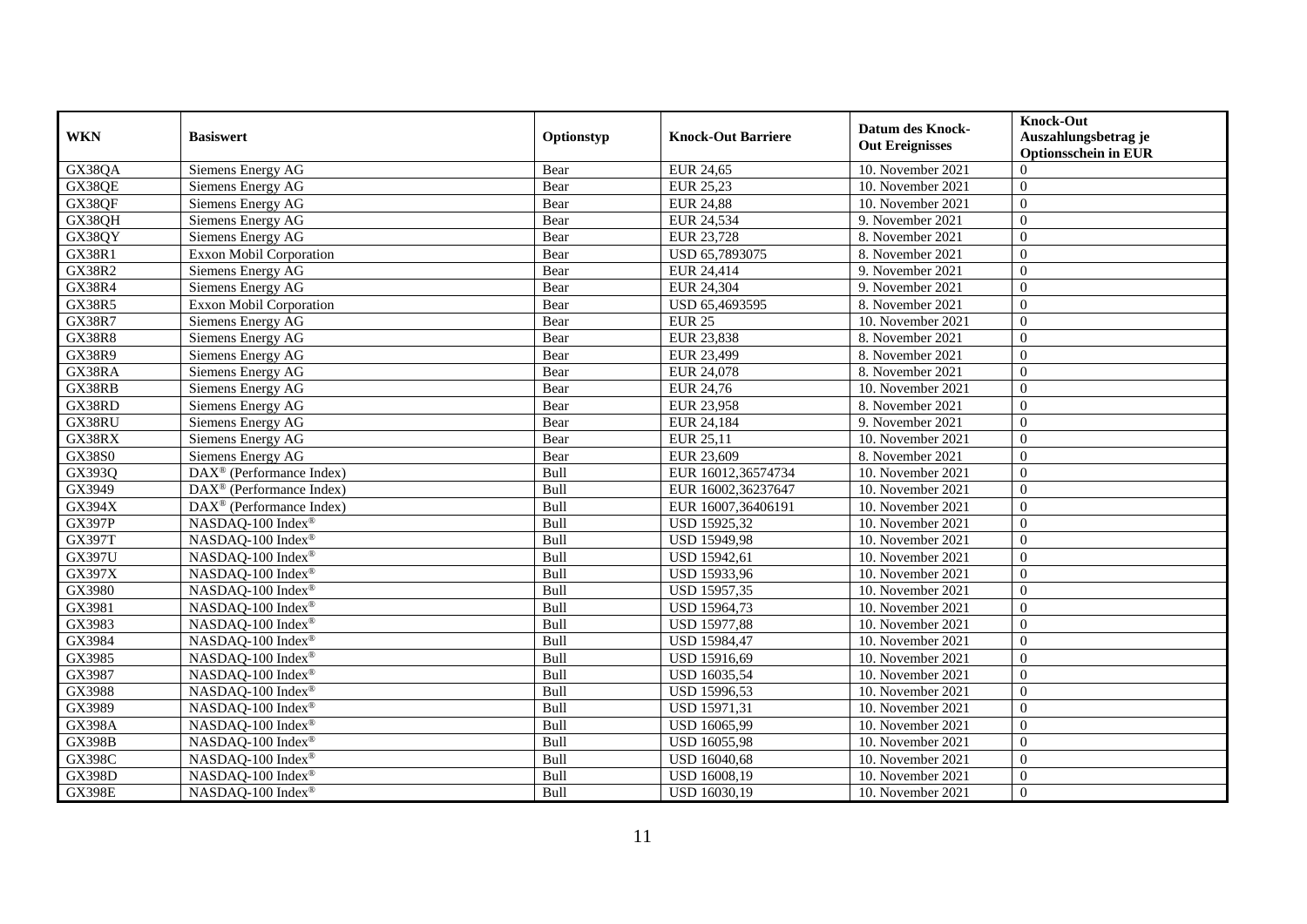| <b>WKN</b>    | <b>Basiswert</b>              | Optionstyp | <b>Knock-Out Barriere</b> | <b>Datum des Knock-</b><br><b>Out Ereignisses</b> | <b>Knock-Out</b><br>Auszahlungsbetrag je<br><b>Optionsschein in EUR</b> |
|---------------|-------------------------------|------------|---------------------------|---------------------------------------------------|-------------------------------------------------------------------------|
| <b>GX398F</b> | NASDAQ-100 Index <sup>®</sup> | Bull       | USD 16013,83              | 10. November 2021                                 | $\Omega$                                                                |
| <b>GX398G</b> | NASDAQ-100 Index®             | Bull       | USD 16045,84              | 10. November 2021                                 | $\Omega$                                                                |
| <b>GX398H</b> | NASDAQ-100 Index®             | Bull       | <b>USD 16091</b>          | 10. November 2021                                 | $\theta$                                                                |
| <b>GX398J</b> | NASDAQ-100 Index®             | Bull       | USD 16019,48              | 10. November 2021                                 | $\theta$                                                                |
| <b>GX398K</b> | NASDAQ-100 Index®             | Bull       | <b>USD 15990,5</b>        | 10. November 2021                                 | $\theta$                                                                |
| <b>GX398L</b> | NASDAQ-100 Index®             | Bull       | <b>USD 16050,98</b>       | 10. November 2021                                 | $\theta$                                                                |
| <b>GX398M</b> | NASDAQ-100 Index®             | Bull       | USD 16156,02              | 10. November 2021                                 | $\theta$                                                                |
| <b>GX398N</b> | NASDAQ-100 Index®             | Bull       | USD 16146,02              | 10. November 2021                                 | $\Omega$                                                                |
| <b>GX398P</b> | NASDAQ-100 Index®             | Bull       | <b>USD 16096</b>          | 10. November 2021                                 | $\overline{0}$                                                          |
| GX398Q        | NASDAQ-100 Index®             | Bull       | USD 16106,01              | 10. November 2021                                 | $\overline{0}$                                                          |
| <b>GX398R</b> | NASDAQ-100 Index®             | Bull       | USD 16070,99              | 10. November 2021                                 | $\Omega$                                                                |
| <b>GX398S</b> | NASDAQ-100 Index®             | Bull       | USD 16141,02              | 10. November 2021                                 | $\overline{0}$                                                          |
| <b>GX398T</b> | NASDAQ-100 Index®             | Bull       | USD 16111,01              | 10. November 2021                                 | $\overline{0}$                                                          |
| <b>GX398U</b> | NASDAQ-100 Index®             | Bull       | USD 16002,55              | 10. November 2021                                 | $\overline{0}$                                                          |
| <b>GX398V</b> | NASDAQ-100 Index®             | Bull       | USD 16126,01              | 10. November 2021                                 | $\theta$                                                                |
| GX398W        | NASDAQ-100 Index®             | Bull       | USD 16060,99              | 10. November 2021                                 | $\theta$                                                                |
| <b>GX398X</b> | NASDAQ-100 Index®             | Bull       | USD 16136,01              | 10. November 2021                                 | $\theta$                                                                |
| <b>GX398Y</b> | NASDAQ-100 Index®             | Bull       | <b>USD 16086</b>          | 10. November 2021                                 | $\theta$                                                                |
| GX398Z        | NASDAQ-100 Index®             | Bull       | USD 16131,01              | 10. November 2021                                 | $\Omega$                                                                |
| GX3990        | NASDAQ-100 Index®             | Bull       | USD 16156,02              | 10. November 2021                                 | $\overline{0}$                                                          |
| GX3991        | NASDAQ-100 Index®             | Bull       | <b>USD 16121,01</b>       | 10. November 2021                                 | $\overline{0}$                                                          |
| GX3992        | NASDAQ-100 Index®             | Bull       | USD 16116,01              | 10. November 2021                                 | $\overline{0}$                                                          |
| GX3993        | NASDAQ-100 Index®             | Bull       | USD 16024,83              | 10. November 2021                                 | $\overline{0}$                                                          |
| GX3994        | NASDAQ-100 Index®             | Bull       | USD 16151,02              | 10. November 2021                                 | $\theta$                                                                |
| GX3995        | NASDAQ-100 Index®             | Bull       | USD 16161,02              | 10. November 2021                                 | $\mathbf{0}$                                                            |
| GX3996        | NASDAQ-100 Index®             | Bull       | USD 16166,03              | 10. November 2021                                 | $\overline{0}$                                                          |
| GX3997        | NASDAQ-100 Index®             | Bull       | USD 16175,83              | 9. November 2021                                  | $\theta$                                                                |
| GX3998        | NASDAQ-100 Index®             | Bull       | <b>USD 16170,78</b>       | 9. November 2021                                  | $\theta$                                                                |
| GX3999        | NASDAQ-100 Index®             | Bull       | <b>USD 16214,88</b>       | 9. November 2021                                  | $\Omega$                                                                |
| <b>GX399A</b> | NASDAQ-100 Index®             | Bull       | USD 16220,97              | 9. November 2021                                  | $\Omega$                                                                |
| <b>GX399B</b> | NASDAQ-100 Index®             | Bull       | USD 16227,63              | 9. November 2021                                  | $\mathbf{0}$                                                            |
| GX399C        | NASDAQ-100 Index®             | Bull       | USD 16202,72              | 9. November 2021                                  | $\overline{0}$                                                          |
| <b>GX399D</b> | NASDAQ-100 Index®             | Bull       | USD 16202,72              | 9. November 2021                                  | $\Omega$                                                                |
| GX399G        | NASDAQ-100 Index®             | Bull       | USD 16185,91              | 9. November 2021                                  | $\theta$                                                                |
| <b>GX399H</b> | NASDAQ-100 Index®             | Bull       | USD 16080,99              | 10. November 2021                                 | $\Omega$                                                                |
| GX399J        | NASDAQ-100 Index®             | Bull       | USD 16126,01              | 10. November 2021                                 | $\theta$                                                                |
| <b>GX399K</b> | NASDAQ-100 Index®             | Bull       | USD 16197,12              | 9. November 2021                                  | $\mathbf{0}$                                                            |
| GX399M        | NASDAQ-100 Index®             | Bull       | <b>USD 16185,91</b>       | 9. November 2021                                  | $\theta$                                                                |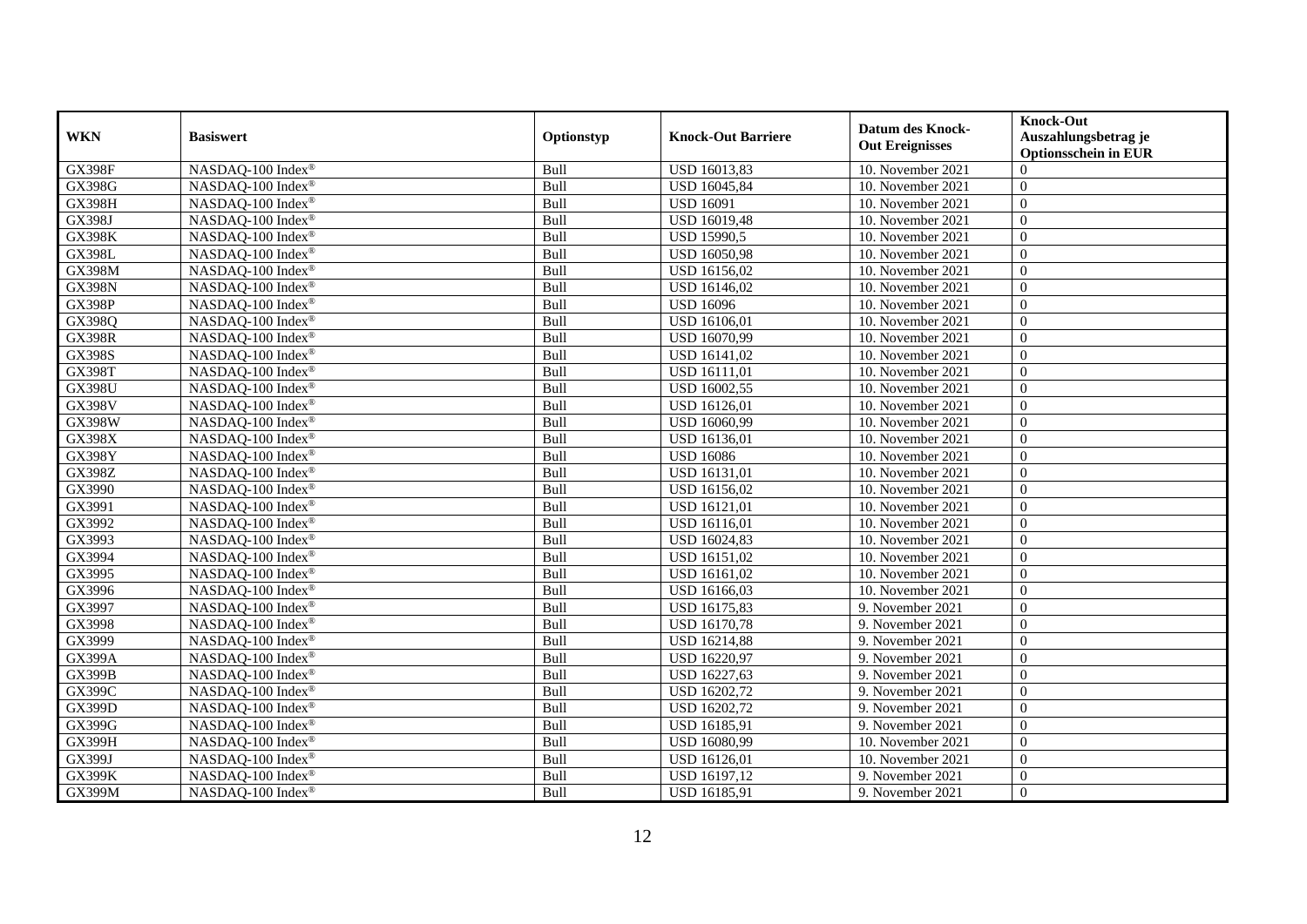| <b>WKN</b>    | <b>Basiswert</b>                  | Optionstyp | <b>Knock-Out Barriere</b> | <b>Datum des Knock-</b><br><b>Out Ereignisses</b> | <b>Knock-Out</b><br>Auszahlungsbetrag je<br><b>Optionsschein in EUR</b> |
|---------------|-----------------------------------|------------|---------------------------|---------------------------------------------------|-------------------------------------------------------------------------|
| <b>GX399P</b> | NASDAQ-100 Index®                 | Bull       | USD 16101,01              | 10. November 2021                                 | $\Omega$                                                                |
| GX399Q        | NASDAQ-100 Index®                 | Bull       | USD 16280,76              | 9. November 2021                                  | $\Omega$                                                                |
| <b>GX399R</b> | NASDAQ-100 Index®                 | Bull       | USD 16263,35              | 9. November 2021                                  | $\Omega$                                                                |
| <b>GX399S</b> | NASDAQ-100 Index®                 | Bull       | USD 16272,05              | 9. November 2021                                  | $\theta$                                                                |
| <b>GX399T</b> | NASDAQ-100 Index®                 | Bull       | <b>USD 16255,88</b>       | 9. November 2021                                  | $\theta$                                                                |
| <b>GX399U</b> | NASDAQ-100 Index®                 | Bull       | USD 16180,87              | 9. November 2021                                  | $\theta$                                                                |
| GX399V        | NASDAQ-100 Index®                 | Bull       | USD 16248,41              | 9. November 2021                                  | $\Omega$                                                                |
| GX399W        | NASDAQ-100 Index®                 | Bull       | USD 16234,28              | 9. November 2021                                  | $\Omega$                                                                |
| <b>GX399Y</b> | NASDAQ-100 Index®                 | Bull       | USD 16191,51              | 9. November 2021                                  | $\overline{0}$                                                          |
| <b>GX39A0</b> | NASDAQ-100 Index®                 | Bull       | USD 16263,35              | 9. November 2021                                  | $\Omega$                                                                |
| GX39AC        | NASDAQ-100 Index®                 | Bull       | USD 16300,25              | 9. November 2021                                  | $\Omega$                                                                |
| GX39AP        | NASDAQ-100 Index®                 | Bull       | USD 16075,99              | 10. November 2021                                 | $\theta$                                                                |
| GX39AR        | NASDAQ-100 Index®                 | Bull       | <b>USD 16208,8</b>        | 9. November 2021                                  | $\overline{0}$                                                          |
| GX39AS        | NASDAQ-100 Index®                 | Bull       | USD 16240,94              | 9. November 2021                                  | $\Omega$                                                                |
| GX39AT        | NASDAQ-100 Index®                 | Bull       | USD 16289,46              | 9. November 2021                                  | $\theta$                                                                |
| GX39BZ        | Xilinx Inc.                       | Bear       | USD 201,21018379          | 8. November 2021                                  | $\overline{0}$                                                          |
| GX39DL        | Compagnie Financiere Richemont SA | Bear       | CHF 122,30708249          | 8. November 2021                                  | $\theta$                                                                |
| GX39EC        | Xilinx Inc.                       | Bear       | USD 204.21869133          | 8. November 2021                                  | $\Omega$                                                                |
| GX39EH        | National Grid plc                 | Bear       | GBP 9,66603532            | 10. November 2021                                 | $\Omega$                                                                |
| GX39ER        | Compagnie Financiere Richemont SA | Bear       | CHF 123,56664051          | 8. November 2021                                  | $\theta$                                                                |
| GX39F0        | STMicroelectronics N.V.           | Bear       | EUR 44,70736289           | 8. November 2021                                  | $\overline{0}$                                                          |
| GX39F6        | TeamViewer AG                     | Bull       | EUR 13,74                 | 10. November 2021                                 | $\Omega$                                                                |
| <b>GX39F7</b> | TeamViewer AG                     | Bull       | EUR 13,67                 | 10. November 2021                                 | $\overline{0}$                                                          |
| <b>GX39F8</b> | TeamViewer AG                     | Bull       | EUR 13,81                 | 10. November 2021                                 | $\theta$                                                                |
| GX39FC        | TeamViewer AG                     | Bull       | EUR 13,519                | 10. November 2021                                 | $\theta$                                                                |
| GX39FD        | TeamViewer AG                     | Bull       | EUR 13,59                 | 10. November 2021                                 | $\Omega$                                                                |
| GX39FE        | STMicroelectronics N.V.           | Bear       | EUR 44,29757038           | 8. November 2021                                  | $\theta$                                                                |
| GX39FH        | <b>TeamViewer AG</b>              | Bull       | EUR 14,03                 | 10. November 2021                                 | $\overline{0}$                                                          |
| GX39FL        | TeamViewer AG                     | Bull       | <b>EUR 13,88</b>          | 10. November 2021                                 | $\Omega$                                                                |
| GX39GA        | TeamViewer AG                     | Bull       | <b>EUR 13,96</b>          | 10. November 2021                                 | $\Omega$                                                                |
| GX39GX        | Deutsche Lufthansa AG             | Bear       | EUR 6,96                  | 5. November 2021                                  | $\overline{0}$                                                          |
| GX39GY        | Deutsche Lufthansa AG             | Bear       | EUR 7,05760371            | 8. November 2021                                  | $\overline{0}$                                                          |
| GX39GZ        | Deutsche Lufthansa AG             | Bear       | EUR 6,99762408            | 8. November 2021                                  | $\Omega$                                                                |
| GX39H4        | adidas AG                         | Bull       | EUR 275,8995572           | 10. November 2021                                 | $\Omega$                                                                |
| GX39H6        | adidas AG                         | Bull       | EUR 278,82135281          | 10. November 2021                                 | $\Omega$                                                                |
| GX39H7        | Deutsche Lufthansa AG             | Bear       | EUR 7,0276139             | 8. November 2021                                  | $\theta$                                                                |
| <b>GX39H8</b> | adidas AG                         | Bull       | EUR 286,14585417          | 10. November 2021                                 | $\mathbf{0}$                                                            |
| GX39H9        | adidas AG                         | Bull       | EUR 277,36045501          | 10. November 2021                                 | $\theta$                                                                |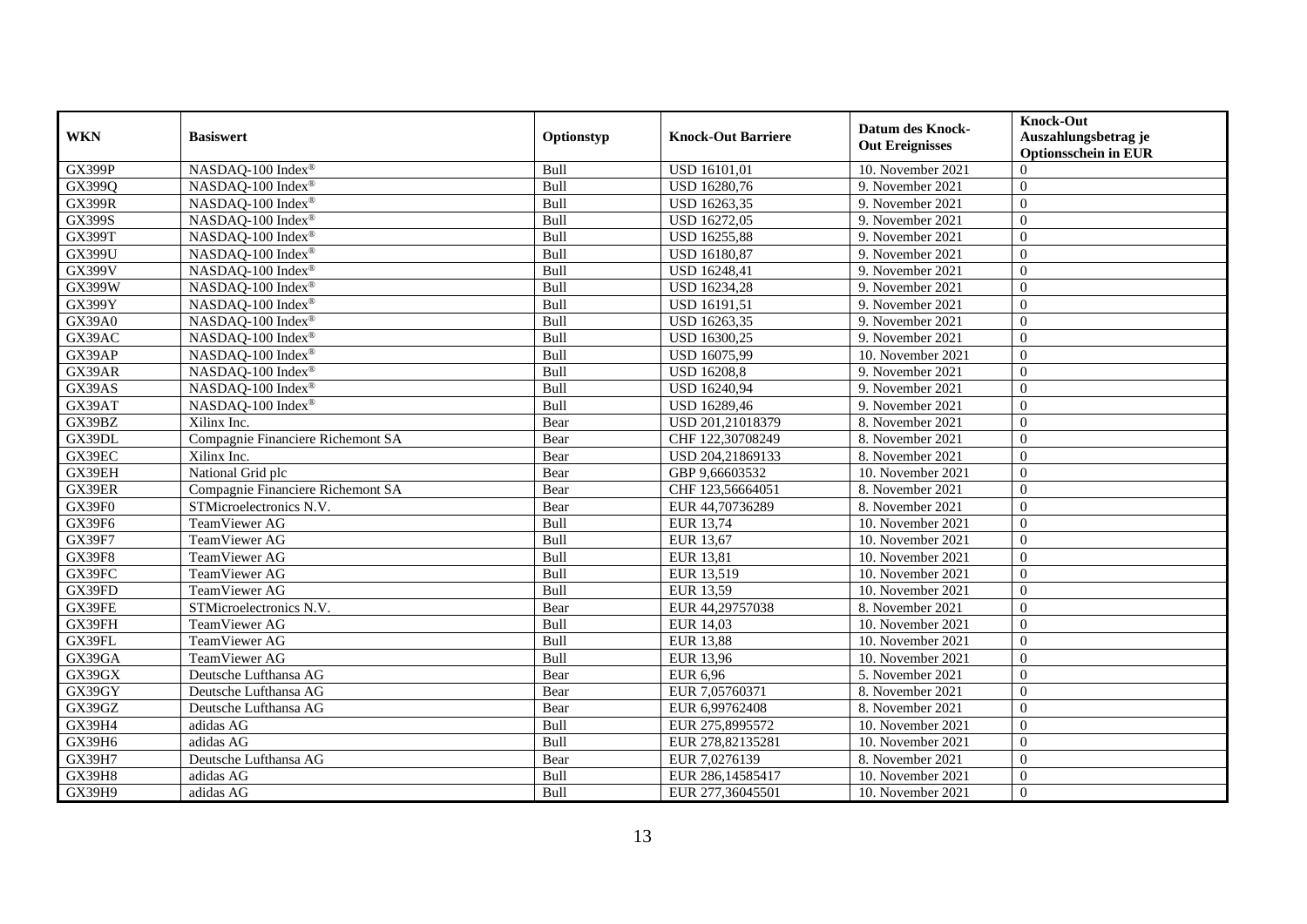| <b>WKN</b>    | <b>Basiswert</b>                                            | Optionstyp | <b>Knock-Out Barriere</b> | <b>Datum des Knock-</b><br><b>Out Ereignisses</b> | <b>Knock-Out</b><br>Auszahlungsbetrag je<br><b>Optionsschein in EUR</b> |
|---------------|-------------------------------------------------------------|------------|---------------------------|---------------------------------------------------|-------------------------------------------------------------------------|
| GX39HA        | adidas AG                                                   | Bull       | EUR 283,2140524           | 10. November 2021                                 | $\Omega$                                                                |
| GX39HB        | adidas AG                                                   | Bull       | EUR 281,75315459          | 10. November 2021                                 | $\Omega$                                                                |
| GX39HH        | adidas AG                                                   | Bull       | EUR 280,29225678          | 10. November 2021                                 | $\Omega$                                                                |
| GX39HL        | adidas AG                                                   | Bull       | EUR 284,67495021          | 10. November 2021                                 | $\theta$                                                                |
| GX39HP        | adidas AG                                                   | Bull       | EUR 289,06764979          | 10. November 2021                                 | $\overline{0}$                                                          |
| GX39JJ        | adidas AG                                                   | Bull       | EUR 287,60675198          | 10. November 2021                                 | $\Omega$                                                                |
| GX39JW        | Puma SE                                                     | Bull       | EUR 108,56672091          | 10. November 2021                                 | $\Omega$                                                                |
| GX39K1        | Puma SE                                                     | Bull       | EUR 108,0163827           | 10. November 2021                                 | $\overline{0}$                                                          |
| GX39ME        | Deutsche Bank AG                                            | Bull       | EUR 11,02542144           | 9. November 2021                                  | $\overline{0}$                                                          |
| GX39MK        | Hermes International                                        | Bull       | EUR 1406,32627605         | 10. November 2021                                 | $\overline{0}$                                                          |
| <b>GX39N0</b> | Deutsche Bank AG                                            | Bull       | EUR 10.96539191           | 9. November 2021                                  | $\Omega$                                                                |
| GX3A0H        | Akzo Nobel N.V.                                             | Bear       | EUR 101,88765192          | 9. November 2021                                  | $\Omega$                                                                |
| GX3A3T        | TechnipFMC PLC                                              | Bull       | EUR 6,311                 | 9. November 2021                                  | $\theta$                                                                |
| GX3A5R        | <b>RWE AG</b>                                               | Bull       | EUR 31,78741033           | 10. November 2021                                 | $\Omega$                                                                |
| GX3AWX        | DAX <sup>®</sup> (Performance Index)                        | Bear       | <b>EUR 16100</b>          | 9. November 2021                                  | 0,001                                                                   |
| GX3BDZ        | DAX <sup>®</sup> (Performance Index)/X-DAX <sup>®</sup>     | Bear       | <b>EUR 16100</b>          | 9. November 2021                                  | 0,001                                                                   |
| GX3C4E        | DAX <sup>®</sup> (Performance Index)                        | Bear       | EUR 15881,14              | 8. November 2021                                  | $\Omega$                                                                |
| GX3C4F        | $DAX^{\circledast}$ (Performance Index)                     | Bear       | EUR 15833,54              | 8. November 2021                                  | $\Omega$                                                                |
| GX3C4G        | $DAX^{\circledR}$ (Performance Index)                       | Bear       | EUR 16055,76              | 8. November 2021                                  | $\Omega$                                                                |
| GX3C4H        | DAX <sup>®</sup> (Performance Index)/ X-DAX <sup>®</sup>    | Bull       | EUR 16141,13              | 8. November 2021                                  | $\Omega$                                                                |
| GX3C4J        | $DAX^{\circledast}$ (Performance Index)                     | Bear       | EUR 15741,96              | 8. November 2021                                  | $\overline{0}$                                                          |
| GX3C4K        | DAX <sup>®</sup> (Performance Index)/X-DAX <sup>®</sup>     | Bull       | EUR 16015,76              | 8. November 2021                                  | $\Omega$                                                                |
| GX3C4L        | DAX <sup>®</sup> (Performance Index)/ X-DAX <sup>®</sup>    | Bull       | EUR 16152,94              | 8. November 2021                                  | $\overline{0}$                                                          |
| GX3C4M        | DAX <sup>®</sup> (Performance Index)                        | Bull       | EUR 16135,94              | 8. November 2021                                  | $\overline{0}$                                                          |
| GX3C4N        | $\text{DAX}^{\circledR}$ (Performance Index)                | Bear       | EUR 15849,41              | 8. November 2021                                  | $\Omega$                                                                |
| GX3C4P        | DAX <sup>®</sup> (Performance Index)/ X-DAX <sup>®</sup>    | Bull       | EUR 16025,76              | 8. November 2021                                  | $\overline{0}$                                                          |
| GX3C4Q        | $DAX^{\circledR}$ (Performance Index)                       | Bear       | EUR 15940,41              | 8. November 2021                                  | $\Omega$                                                                |
| GX3C4R        | $DAX^{\circledR}$ (Performance Index)                       | Bull       | EUR 16120,76              | 8. November 2021                                  | $\Omega$                                                                |
| GX3C4S        | DAX <sup>®</sup> (Performance Index)                        | Bull       | EUR 16040,76              | 8. November 2021                                  | $\overline{0}$                                                          |
| GX3C4T        | $\overline{\text{DAX}}^{\textcirc}$ (Performance Index)     | Bull       | EUR 16012,91841215        | 10. November 2021                                 | $\Omega$                                                                |
| GX3C4U        | $DAX^{\circledast}$ (Performance Index)                     | Bear       | EUR 16025,76              | 8. November 2021                                  | $\overline{0}$                                                          |
| GX3C4V        | $DAX^{\circledR}$ (Performance Index)                       | Bull       | EUR 16152,94              | 8. November 2021                                  | $\Omega$                                                                |
| GX3C4W        | DAX <sup>®</sup> (Performance Index)                        | Bear       | EUR 15950,76              | 8. November 2021                                  | $\Omega$                                                                |
| GX3C4X        | DAX <sup>®</sup> (Performance Index)                        | Bear       | EUR 15990,76              | 8. November 2021                                  | $\Omega$                                                                |
| GX3C4Y        | DAX <sup>®</sup> (Performance Index)                        | Bear       | EUR 15909,6               | 8. November 2021                                  | $\overline{0}$                                                          |
| GX3C4Z        | $DAX^{\circledR}$ (Performance Index)                       | Bull       | EUR 16141,13              | 8. November 2021                                  | $\Omega$                                                                |
| GX3C50        | $DAX^{\circledast}$ (Performance Index)                     | Bull       | EUR 16035,76              | 8. November 2021                                  | $\overline{0}$                                                          |
| GX3C51        | $DAX^{\circledast}$ (Performance Index)/ X-DAX <sup>®</sup> | Bull       | EUR 16020,76              | 8. November 2021                                  | $\overline{0}$                                                          |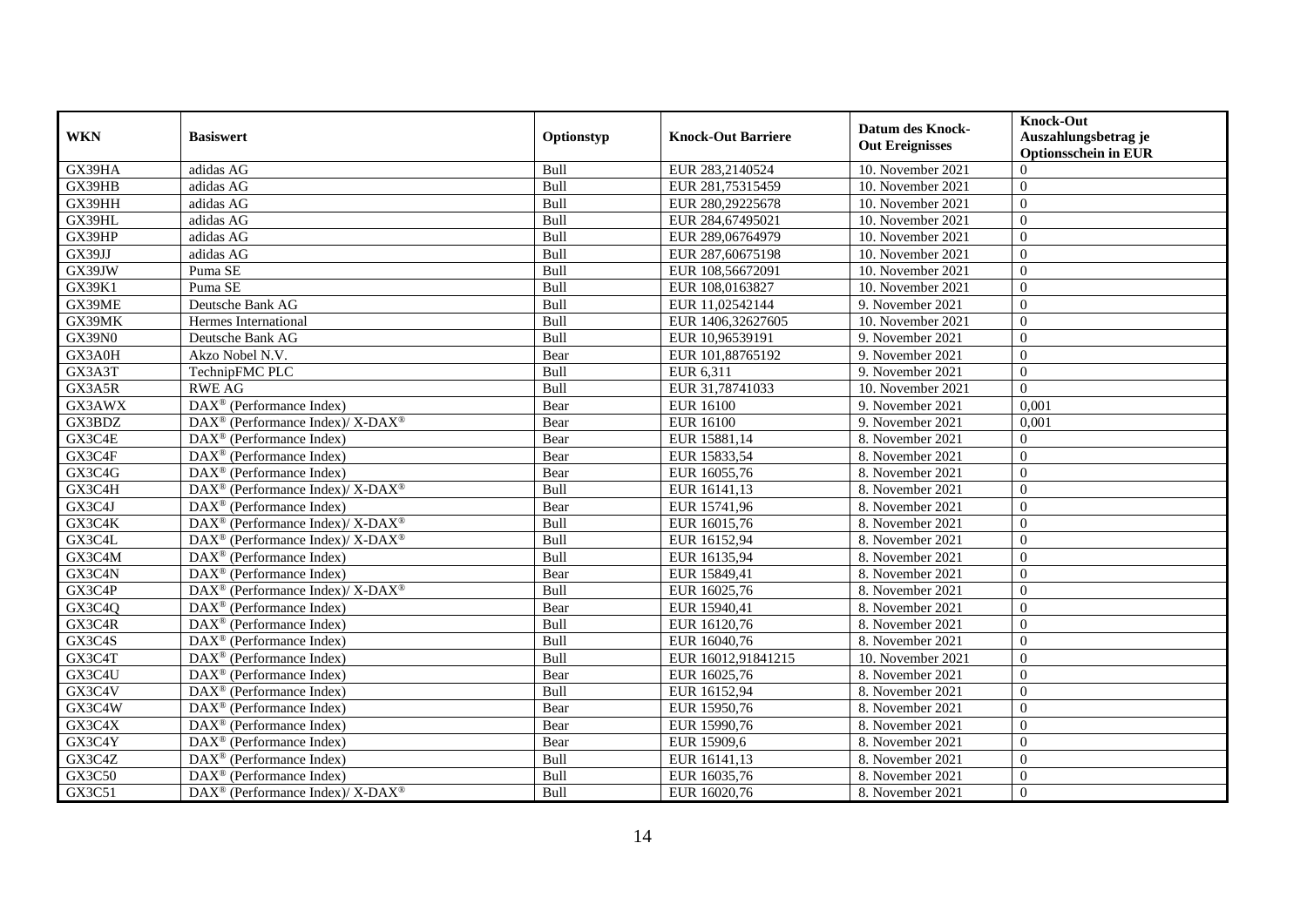| <b>WKN</b> | <b>Basiswert</b>                                             | Optionstyp | <b>Knock-Out Barriere</b> | <b>Datum des Knock-</b><br><b>Out Ereignisses</b> | <b>Knock-Out</b><br>Auszahlungsbetrag je<br><b>Optionsschein in EUR</b> |
|------------|--------------------------------------------------------------|------------|---------------------------|---------------------------------------------------|-------------------------------------------------------------------------|
| GX3C52     | $\overline{\text{DAX}^{\otimes}}$ (Performance Index)        | Bull       | EUR 16146,32              | 8. November 2021                                  | $\Omega$                                                                |
| GX3C53     | $DAX^{\circledR}$ (Performance Index)                        | Bull       | EUR 16025,76              | 8. November 2021                                  | $\Omega$                                                                |
| GX3C54     | $DAX^{\circledR}$ (Performance Index)                        | Bull       | EUR 16045,76              | 8. November 2021                                  | $\Omega$                                                                |
| GX3C55     | $DAX^{\circledast}$ (Performance Index)                      | Bear       | EUR 16000,76              | 8. November 2021                                  | $\overline{0}$                                                          |
| GX3C56     | DAX <sup>®</sup> (Performance Index)                         | Bear       | EUR 15929,72              | 8. November 2021                                  | $\overline{0}$                                                          |
| GX3C57     | $\overline{\text{DAX}^{\otimes}}$ (Performance Index)        | Bull       | EUR 16184,88              | 8. November 2021                                  | $\Omega$                                                                |
| GX3C58     | $\overline{\text{DAX}^{\otimes}}$ (Performance Index)        | Bear       | EUR 15980,76              | 8. November 2021                                  | $\overline{0}$                                                          |
| GX3C59     | DAX <sup>®</sup> (Performance Index)                         | Bull       | EUR 16130,76              | 8. November 2021                                  | $\overline{0}$                                                          |
| GX3C5A     | $DAX^{\circledast}$ (Performance Index)                      | Bull       | EUR 16130,76              | 8. November 2021                                  | $\overline{0}$                                                          |
| GX3C5B     | $DAX^{\circledast}$ (Performance Index)                      | Bull       | EUR 16100,76              | 8. November 2021                                  | $\overline{0}$                                                          |
| GX3C5C     | $DAX^{\circledast}$ (Performance Index)                      | Bull       | EUR 16194,24              | 8. November 2021                                  | $\Omega$                                                                |
| GX3C5D     | $\overline{\text{DAX}}^{\textcircled{}}$ (Performance Index) | Bear       | EUR 16020,76              | 8. November 2021                                  | $\Omega$                                                                |
| GX3C5E     | DAX <sup>®</sup> (Performance Index)/ X-DAX <sup>®</sup>     | Bull       | EUR 16030,76              | 8. November 2021                                  | $\Omega$                                                                |
| GX3C5F     | $DAX^{\circledR}$ (Performance Index)                        | Bear       | EUR 15995,76              | 8. November 2021                                  | $\Omega$                                                                |
| GX3C5G     | DAX <sup>®</sup> (Performance Index)                         | Bear       | EUR 15955,76              | 8. November 2021                                  | $\Omega$                                                                |
| GX3C5H     | DAX <sup>®</sup> (Performance Index)                         | Bear       | EUR 16030,76              | 8. November 2021                                  | $\overline{0}$                                                          |
| GX3C5J     | $DAX^{\circledR}$ (Performance Index)                        | Bull       | EUR 16017,9190862         | 10. November 2021                                 | $\Omega$                                                                |
| GX3C5K     | $\overline{\text{DAX}^{\otimes}}$ (Performance Index)        | Bull       | EUR 16166,17              | 8. November 2021                                  | $\Omega$                                                                |
| GX3C5L     | $DAX^{\circledR}$ (Performance Index)                        | Bull       | EUR 16065,76              | 8. November 2021                                  | $\Omega$                                                                |
| GX3C5M     | DAX <sup>®</sup> (Performance Index)                         | Bull       | EUR 16075,76              | 8. November 2021                                  | $\mathbf{0}$                                                            |
| GX3C5N     | DAX <sup>®</sup> (Performance Index)                         | Bull       | EUR 16159,55              | 8. November 2021                                  | $\overline{0}$                                                          |
| GX3C5P     | $\overline{\text{DAX}^{\otimes}}$ (Performance Index)        | Bear       | EUR 16010,76              | 8. November 2021                                  | $\Omega$                                                                |
| GX3C5Q     | $\overline{\text{DAX}^{\otimes}}$ (Performance Index)        | Bear       | EUR 15923,01              | 8. November 2021                                  | $\overline{0}$                                                          |
| GX3C5R     | $DAX^{\circledast}$ (Performance Index)                      | Bull       | EUR 16281,95              | 8. November 2021                                  | $\overline{0}$                                                          |
| GX3C5S     | $DAX^{\circledR}$ (Performance Index)                        | Bear       | EUR 16040,76              | 8. November 2021                                  | $\theta$                                                                |
| GX3C5T     | DAX <sup>®</sup> (Performance Index)                         | Bull       | EUR 16146,32              | 8. November 2021                                  | $\Omega$                                                                |
| GX3C5U     | $\overline{\text{DAX}}^{\textcirc}$ (Performance Index)      | Bull       | EUR 16105,76              | 8. November 2021                                  | $\Omega$                                                                |
| GX3C5V     | DAX <sup>®</sup> (Performance Index)                         | Bull       | EUR 16040,76              | 8. November 2021                                  | $\Omega$                                                                |
| GX3C5W     | DAX <sup>®</sup> (Performance Index)                         | Bull       | EUR 16030,76              | 8. November 2021                                  | $\Omega$                                                                |
| GX3C5X     | DAX <sup>®</sup> (Performance Index)/ X-DAX <sup>®</sup>     | Bull       | EUR 16130,76              | 8. November 2021                                  | $\Omega$                                                                |
| GX3C5Y     | DAX <sup>®</sup> (Performance Index)                         | Bull       | EUR 16252,71              | 8. November 2021                                  | $\overline{0}$                                                          |
| GX3C5Z     | DAX <sup>®</sup> (Performance Index)                         | Bull       | EUR 16050,76              | 8. November 2021                                  | $\overline{0}$                                                          |
| GX3C60     | $\overline{\text{DAX}^{\otimes}}$ (Performance Index)        | Bear       | EUR 15900,11              | 8. November 2021                                  | $\Omega$                                                                |
| GX3C61     | $\overline{\text{DAX}^{\otimes}}$ (Performance Index)        | Bull       | EUR 16110,76              | 8. November 2021                                  | $\overline{0}$                                                          |
| GX3C62     | $DAX^{\circledast}$ (Performance Index)                      | Bear       | EUR 15960,76              | 8. November 2021                                  | $\Omega$                                                                |
| GX3C63     | $DAX^{\circledast}$ (Performance Index)                      | Bull       | EUR 16085,76              | 8. November 2021                                  | $\overline{0}$                                                          |
| GX3C64     | DAX <sup>®</sup> (Performance Index)/ X-DAX <sup>®</sup>     | Bull       | EUR 16010,76              | 8. November 2021                                  | $\mathbf{0}$                                                            |
| GX3C65     | $DAX^{\circledast}$ (Performance Index)                      | Bear       | EUR 15945,76              | 8. November 2021                                  | $\overline{0}$                                                          |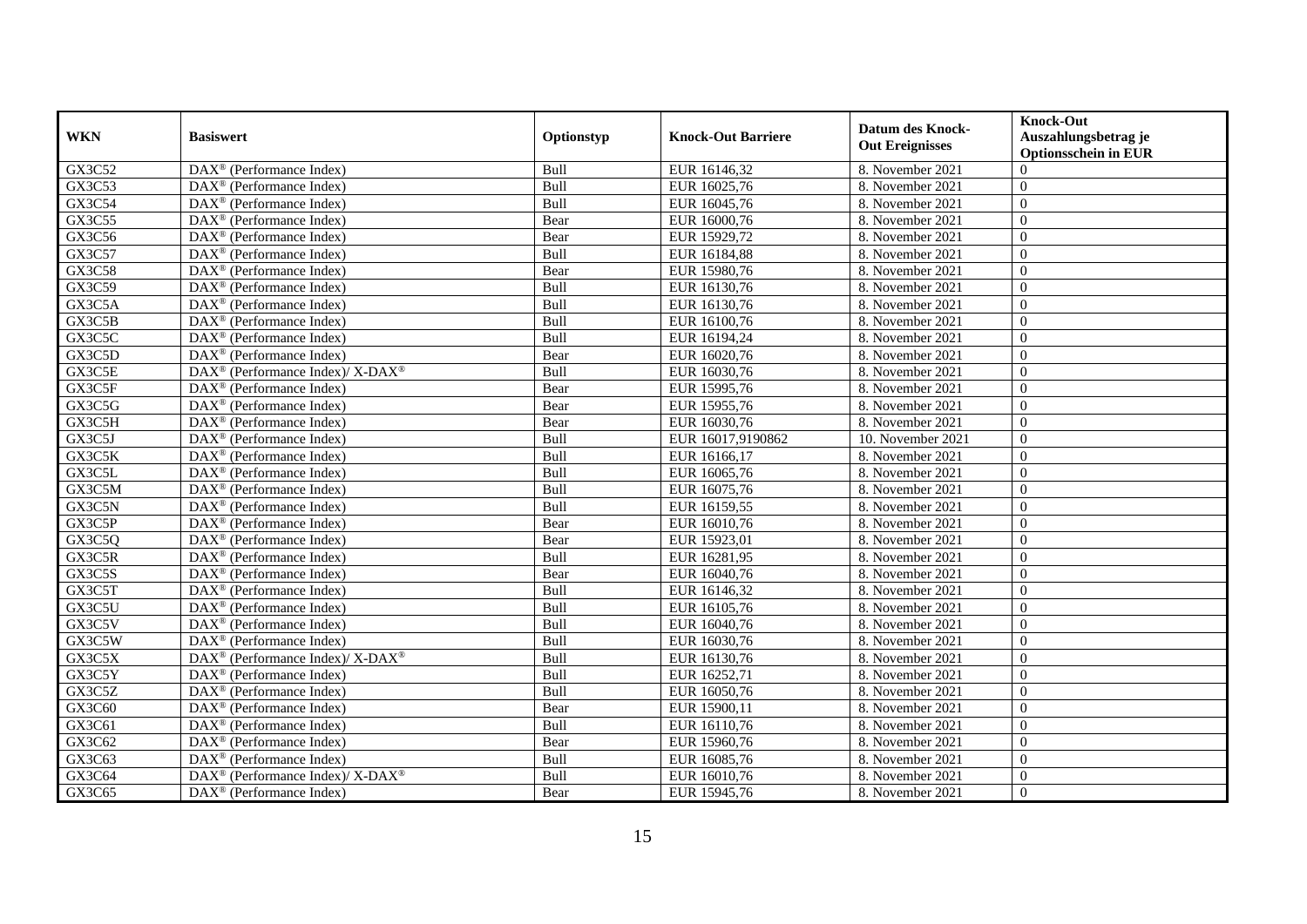| <b>WKN</b> | <b>Basiswert</b>                                                                        | Optionstyp | <b>Knock-Out Barriere</b> | <b>Datum des Knock-</b><br><b>Out Ereignisses</b> | <b>Knock-Out</b><br>Auszahlungsbetrag je<br><b>Optionsschein in EUR</b> |
|------------|-----------------------------------------------------------------------------------------|------------|---------------------------|---------------------------------------------------|-------------------------------------------------------------------------|
| GX3C66     | $\overline{\text{DAX}^{\otimes}}$ (Performance Index)                                   | Bear       | EUR 16050,76              | 8. November 2021                                  | $\Omega$                                                                |
| GX3C67     | DAX <sup>®</sup> (Performance Index)/X-DAX <sup>®</sup>                                 | Bull       | EUR 16146,32              | 8. November 2021                                  | $\Omega$                                                                |
| GX3C68     | $DAX^{\circledcirc}$ (Performance Index)                                                | Bear       | EUR 16050,76              | 8. November 2021                                  | $\Omega$                                                                |
| GX3C69     | $DAX^{\circledast}$ (Performance Index)                                                 | Bear       | EUR 15965,76              | 8. November 2021                                  | $\overline{0}$                                                          |
| GX3C6A     | DAX <sup>®</sup> (Performance Index)                                                    | Bear       | EUR 15970,76              | 8. November 2021                                  | $\overline{0}$                                                          |
| GX3C6B     | DAX <sup>®</sup> (Performance Index)/ X-DAX <sup>®</sup>                                | Bull       | EUR 16130,76              | 8. November 2021                                  | $\Omega$                                                                |
| GX3C6C     | $DAX^{\circledast}$ (Performance Index)                                                 | Bull       | EUR 16166,17              | 8. November 2021                                  | $\Omega$                                                                |
| GX3C6D     | $\text{DAX}^{\circledast}$ (Performance Index)/ $\overline{\text{X-DAX}^{\circledast}}$ | Bull       | EUR 16135,94              | 8. November 2021                                  | $\Omega$                                                                |
| GX3C6E     | DAX <sup>®</sup> (Performance Index)                                                    | Bear       | EUR 15975,76              | 8. November 2021                                  | $\Omega$                                                                |
| GX3C6F     | DAX <sup>®</sup> (Performance Index)                                                    | Bull       | EUR 16060,76              | 8. November 2021                                  | $\Omega$                                                                |
| GX3C6G     | DAX <sup>®</sup> (Performance Index)                                                    | Bear       | EUR 15985,76              | 8. November 2021                                  | $\overline{0}$                                                          |
| GX3C6H     | DAX <sup>®</sup> (Performance Index)                                                    | Bear       | EUR 15916,3               | 8. November 2021                                  | $\Omega$                                                                |
| GX3C6J     | DAX <sup>®</sup> (Performance Index)                                                    | Bull       | EUR 16125,76              | 8. November 2021                                  | $\Omega$                                                                |
| GX3C6K     | $DAX^{\circledR}$ (Performance Index)                                                   | Bull       | EUR 16090,76              | 8. November 2021                                  | $\Omega$                                                                |
| GX3C6L     | DAX <sup>®</sup> (Performance Index)                                                    | Bull       | EUR 16090,76              | 8. November 2021                                  | $\overline{0}$                                                          |
| GX3C6M     | $DAX^{\circledast}$ (Performance Index)                                                 | Bull       | EUR 16050,76              | 8. November 2021                                  | $\overline{0}$                                                          |
| GX3C6N     | DAX <sup>®</sup> (Performance Index)                                                    | Bear       | EUR 16060,76              | 8. November 2021                                  | $\Omega$                                                                |
| GX3C6P     | $DAX^{\circledcirc}$ (Performance Index)                                                | Bull       | EUR 16175.53              | 8. November 2021                                  | $\Omega$                                                                |
| GX3C6Q     | DAX <sup>®</sup> (Performance Index)                                                    | Bull       | EUR 16020,76              | 8. November 2021                                  | $\Omega$                                                                |
| GX3C6R     | $\overline{\text{DAX}^{\otimes}}$ (Performance Index)                                   | Bear       | EUR 16005,76              | 8. November 2021                                  | $\overline{0}$                                                          |
| GX3C6S     | $\text{DAX}^{\circledast}$ (Performance Index)/ $\overline{\text{X-DAX}^{\circledast}}$ | Bull       | EUR 16146,32              | 8. November 2021                                  | $\overline{0}$                                                          |
| GX3C6T     | DAX <sup>®</sup> (Performance Index)                                                    | Bull       | EUR 16070,76              | 8. November 2021                                  | $\Omega$                                                                |
| GX3C6U     | $\overline{\text{DAX}}^{\textcirc}$ (Performance Index)                                 | Bear       | EUR 15890,63              | 8. November 2021                                  | $\Omega$                                                                |
| GX3C6V     | DAX <sup>®</sup> (Performance Index)                                                    | Bear       | EUR 15772,49              | 8. November 2021                                  | $\overline{0}$                                                          |
| GX3C6W     | DAX <sup>®</sup> (Performance Index)                                                    | Bull       | EUR 16194,24              | 8. November 2021                                  | $\overline{0}$                                                          |
| GX3C6X     | DAX <sup>®</sup> (Performance Index)                                                    | Bull       | EUR 16080,76              | 8. November 2021                                  | $\Omega$                                                                |
| GX3C6Y     | $DAX^{\circledast}$ (Performance Index)                                                 | Bear       | EUR 16040,76              | 8. November 2021                                  | $\overline{0}$                                                          |
| GX3C6Z     | $\overline{\text{DAX}}^{\textcirc}$ (Performance Index)                                 | Bull       | EUR 16055,76              | 8. November 2021                                  | $\Omega$                                                                |
| GX3C70     | DAX <sup>®</sup> (Performance Index)                                                    | Bull       | EUR 16115,76              | 8. November 2021                                  | $\Omega$                                                                |
| GX3C71     | DAX <sup>®</sup> (Performance Index)                                                    | Bear       | EUR 15935,06              | 8. November 2021                                  | $\Omega$                                                                |
| GX3C72     | DAX <sup>®</sup> (Performance Index)                                                    | Bull       | EUR 16070,76              | 8. November 2021                                  | $\mathbf{0}$                                                            |
| GX3C73     | DAX <sup>®</sup> (Performance Index)                                                    | Bear       | EUR 16035,76              | 8. November 2021                                  | $\overline{0}$                                                          |
| GX3C74     | $\overline{\text{DAX}^{\otimes}}$ (Performance Index)                                   | Bear       | EUR 15803,01              | 8. November 2021                                  | $\Omega$                                                                |
| GX3C75     | $\overline{\text{DAX}^{\otimes}}$ (Performance Index)                                   | Bull       | EUR 16095,76              | 8. November 2021                                  | $\Omega$                                                                |
| GX3C76     | $DAX^{\circledast}$ (Performance Index)                                                 | Bear       | EUR 16015,76              | 8. November 2021                                  | $\overline{0}$                                                          |
| GX3C77     | DAX <sup>®</sup> (Performance Index)/ X-DAX <sup>®</sup>                                | Bull       | EUR 16281,95              | 8. November 2021                                  | $\overline{0}$                                                          |
| GX3C78     | DAX <sup>®</sup> (Performance Index)                                                    | Bull       | EUR 16223,48              | 8. November 2021                                  | $\overline{0}$                                                          |
| GX3C79     | DAX <sup>®</sup> (Performance Index)/ X-DAX <sup>®</sup>                                | Bull       | EUR 16080,76              | 8. November 2021                                  | $\mathbf{0}$                                                            |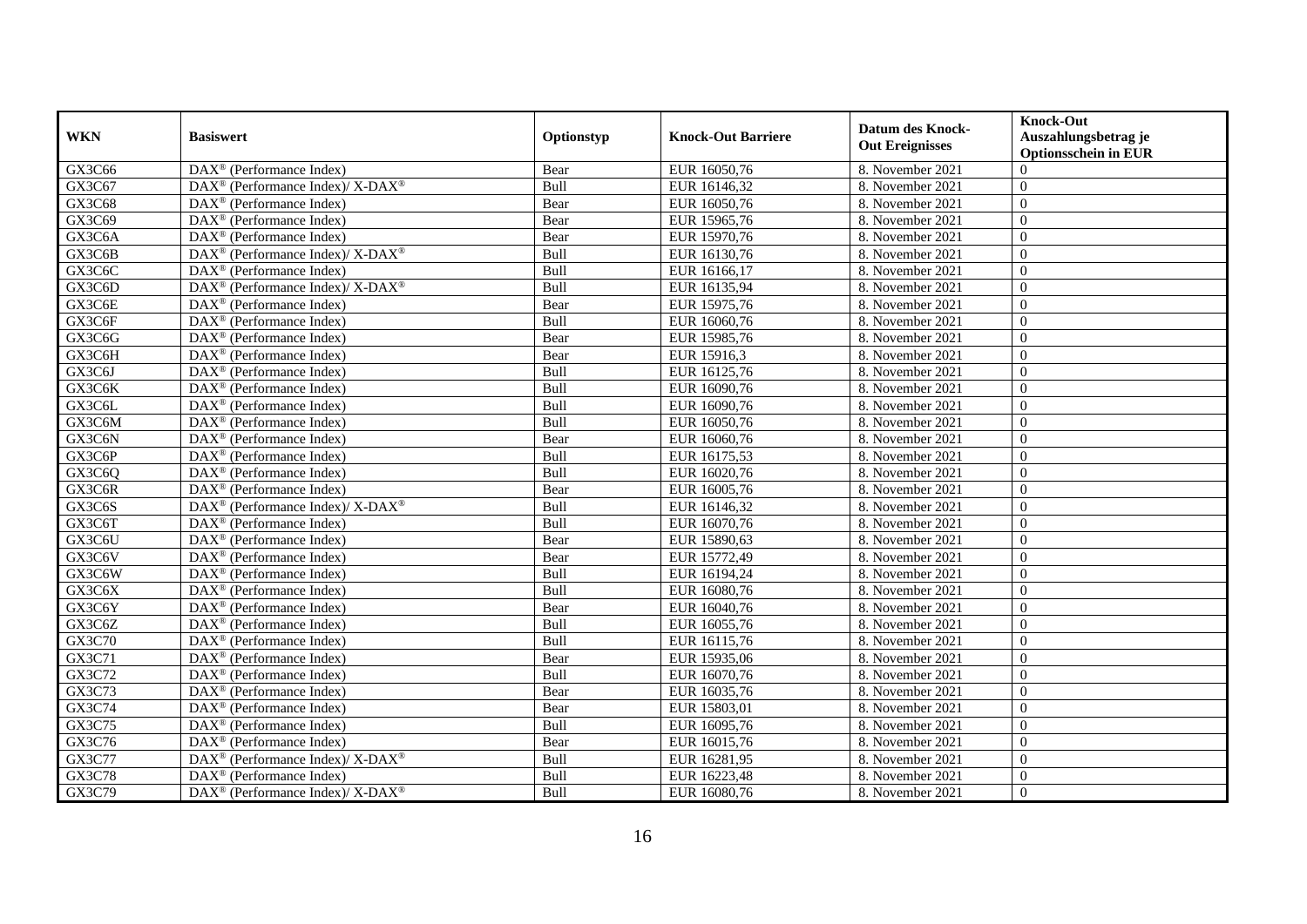| <b>WKN</b>    | <b>Basiswert</b>                                                   | Optionstyp | <b>Knock-Out Barriere</b> | <b>Datum des Knock-</b><br><b>Out Ereignisses</b> | <b>Knock-Out</b><br>Auszahlungsbetrag je<br><b>Optionsschein in EUR</b> |
|---------------|--------------------------------------------------------------------|------------|---------------------------|---------------------------------------------------|-------------------------------------------------------------------------|
| GX3C7A        | DAX <sup>®</sup> (Performance Index)/ X-DAX <sup>®</sup>           | Bull       | EUR 16070,76              | 8. November 2021                                  | $\Omega$                                                                |
| GX3C7B        | DAX <sup>®</sup> (Performance Index)/ X-DAX <sup>®</sup>           | Bull       | EUR 16070,76              | 8. November 2021                                  | $\Omega$                                                                |
| GX3C7C        | DAX <sup>®</sup> (Performance Index)/X-DAX <sup>®</sup>            | Bull       | EUR 16040,76              | 8. November 2021                                  | $\Omega$                                                                |
| GX3C7D        | DAX <sup>®</sup> (Performance Index)/X-DAX <sup>®</sup>            | Bull       | EUR 16040,76              | 8. November 2021                                  | $\theta$                                                                |
| GX3C7E        | DAX <sup>®</sup> (Performance Index)/X-DAX <sup>®</sup>            | Bull       | EUR 16035,76              | 8. November 2021                                  | $\overline{0}$                                                          |
| GX3C7F        | DAX <sup>®</sup> (Performance Index)/ X-DAX <sup>®</sup>           | Bull       | EUR 16194,24              | 8. November 2021                                  | $\Omega$                                                                |
| GX3C7G        | DAX <sup>®</sup> (Performance Index)/ X-DAX <sup>®</sup>           | Bull       | EUR 16166,17              | 8. November 2021                                  | $\Omega$                                                                |
| GX3C7H        | DAX <sup>®</sup> (Performance Index)/ X-DAX <sup>®</sup>           | Bull       | EUR 16075,76              | 8. November 2021                                  | $\overline{0}$                                                          |
| GX3C7J        | DAX <sup>®</sup> (Performance Index)/ X-DAX <sup>®</sup>           | Bull       | EUR 16184,88              | 8. November 2021                                  | $\overline{0}$                                                          |
| GX3C7K        | DAX <sup>®</sup> (Performance Index)/ X-DAX <sup>®</sup>           | Bull       | EUR 16194,24              | 8. November 2021                                  | $\overline{0}$                                                          |
| GX3C7L        | DAX <sup>®</sup> (Performance Index)/ X-DAX <sup>®</sup>           | Bull       | EUR 16175,53              | 8. November 2021                                  | $\Omega$                                                                |
| GX3C7M        | DAX <sup>®</sup> (Performance Index)/ X-DAX <sup>®</sup>           | Bull       | EUR 16115,76              | 8. November 2021                                  | $\Omega$                                                                |
| GX3C7N        | DAX <sup>®</sup> (Performance Index)/ X-DAX <sup>®</sup>           | Bull       | EUR 16115,76              | 8. November 2021                                  | $\theta$                                                                |
| GX3C7P        | DAX <sup>®</sup> (Performance Index)/ X-DAX <sup>®</sup>           | Bull       | EUR 16100,76              | 8. November 2021                                  | $\Omega$                                                                |
| GX3C7Q        | DAX <sup>®</sup> (Performance Index)/ X-DAX <sup>®</sup>           | Bull       | EUR 16050,76              | 8. November 2021                                  | $\overline{0}$                                                          |
| GX3C7R        | $DAX^{\circledast}$ (Performance Index)/ X-DAX <sup>®</sup>        | Bull       | EUR 16110,76              | 8. November 2021                                  | $\overline{0}$                                                          |
| GX3C7S        | DAX <sup>®</sup> (Performance Index)/ X-DAX <sup>®</sup>           | Bull       | EUR 16060,76              | 8. November 2021                                  | $\Omega$                                                                |
| GX3C7T        | $DAX^{\circledR}$ (Performance Index)                              | Bull       | EUR 16115,76              | 8. November 2021                                  | $\Omega$                                                                |
| GX3C7U        | DAX <sup>®</sup> (Performance Index)/ X-DAX <sup>®</sup>           | Bull       | EUR 16105,76              | 8. November 2021                                  | $\Omega$                                                                |
| GX3C7V        | DAX <sup>®</sup> (Performance Index)/ X-DAX <sup>®</sup>           | Bull       | EUR 16045,76              | 8. November 2021                                  | $\Omega$                                                                |
| GX3C7W        | DAX <sup>®</sup> (Performance Index)/ X-DAX <sup>®</sup>           | Bull       | EUR 16223,48              | 8. November 2021                                  | $\overline{0}$                                                          |
| GX3C7X        | DAX <sup>®</sup> (Performance Index)/X-DAX <sup>®</sup>            | Bull       | EUR 16095,76              | 8. November 2021                                  | $\Omega$                                                                |
| GX3C7Y        | DAX <sup>®</sup> (Performance Index)/X-DAX <sup>®</sup>            | Bear       | EUR 16015,76              | 8. November 2021                                  | $\theta$                                                                |
| GX3C7Z        | DAX <sup>®</sup> (Performance Index)/ X-DAX <sup>®</sup>           | Bull       | EUR 16120,76              | 8. November 2021                                  | $\theta$                                                                |
| GX3C80        | $DAX^{\circledast}$ (Performance Index)/ X-DAX <sup>®</sup>        | Bull       | EUR 16090,76              | 8. November 2021                                  | $\Omega$                                                                |
| GX3C81        | DAX <sup>®</sup> (Performance Index)/X-DAX <sup>®</sup>            | Bull       | EUR 16125,76              | 8. November 2021                                  | $\overline{0}$                                                          |
| GX3C82        | DAX <sup>®</sup> (Performance Index)/X-DAX <sup>®</sup>            | Bull       | EUR 16085,76              | 8. November 2021                                  | $\Omega$                                                                |
| GX3C83        | DAX <sup>®</sup> (Performance Index)/ X-DAX <sup>®</sup>           | Bear       | EUR 15890,63              | 8. November 2021                                  | $\Omega$                                                                |
| GX3C84        | DAX <sup>®</sup> (Performance Index)/ X-DAX <sup>®</sup>           | Bear       | EUR 16000,76              | 8. November 2021                                  | $\theta$                                                                |
| GX3C85        | $\text{DAX}^{\circledast}$ (Performance Index)/ X-DAX <sup>®</sup> | Bull       | EUR 16252,71              | 8. November 2021                                  | $\Omega$                                                                |
| GX3C86        | $DAX^{\circledast}$ (Performance Index)/ X-DAX <sup>®</sup>        | Bear       | EUR 16040,76              | 8. November 2021                                  | $\overline{0}$                                                          |
| GX3C87        | DAX <sup>®</sup> (Performance Index)/X-DAX <sup>®</sup>            | Bull       | EUR 16050,76              | 8. November 2021                                  | $\Omega$                                                                |
| <b>GX3C88</b> | DAX <sup>®</sup> (Performance Index)/ X-DAX <sup>®</sup>           | Bear       | EUR 16030,76              | 8. November 2021                                  | $\Omega$                                                                |
| GX3C89        | DAX <sup>®</sup> (Performance Index)/ X-DAX <sup>®</sup>           | Bear       | EUR 16045,76              | 8. November 2021                                  | $\Omega$                                                                |
| GX3C8A        | DAX <sup>®</sup> (Performance Index)/ X-DAX <sup>®</sup>           | Bear       | EUR 16035,76              | 8. November 2021                                  | $\overline{0}$                                                          |
| GX3C8B        | $\text{DAX}^{\circledast}$ (Performance Index)/ X-DAX <sup>®</sup> | Bear       | EUR 16020,76              | 8. November 2021                                  | $\theta$                                                                |
| GX3C8C        | DAX <sup>®</sup> (Performance Index)/ X-DAX <sup>®</sup>           | Bear       | EUR 15772,49              | 8. November 2021                                  | $\mathbf{0}$                                                            |
| GX3C8D        | $DAX^{\circledast}$ (Performance Index)/ X-DAX <sup>®</sup>        | Bear       | EUR 16025,76              | 8. November 2021                                  | $\overline{0}$                                                          |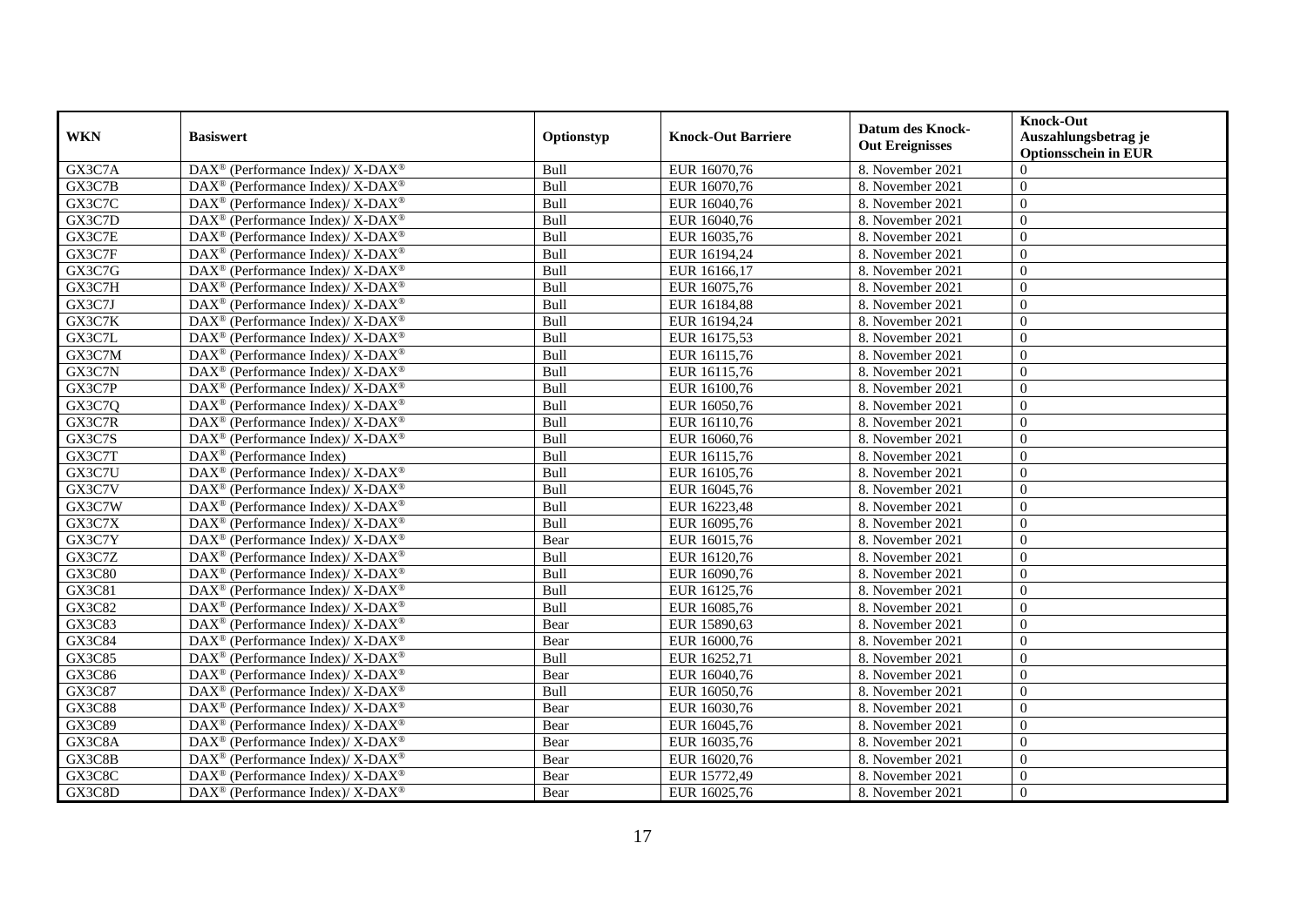| <b>WKN</b> | <b>Basiswert</b>                                                   | Optionstyp | <b>Knock-Out Barriere</b> | <b>Datum des Knock-</b><br><b>Out Ereignisses</b> | <b>Knock-Out</b><br>Auszahlungsbetrag je<br><b>Optionsschein in EUR</b> |
|------------|--------------------------------------------------------------------|------------|---------------------------|---------------------------------------------------|-------------------------------------------------------------------------|
| GX3C8E     | $\overline{\text{DAX}^{\otimes}}$ (Performance Index)              | Bear       | EUR 16045,76              | 8. November 2021                                  | $\Omega$                                                                |
| GX3C8F     | DAX <sup>®</sup> (Performance Index)/ X-DAX <sup>®</sup>           | Bear       | EUR 15923,01              | 8. November 2021                                  | $\Omega$                                                                |
| GX3C8G     | DAX <sup>®</sup> (Performance Index)/ X-DAX <sup>®</sup>           | Bull       | EUR 16065,76              | 8. November 2021                                  | $\Omega$                                                                |
| GX3C8H     | DAX <sup>®</sup> (Performance Index)/ X-DAX <sup>®</sup>           | Bear       | EUR 15900,11              | 8. November 2021                                  | $\overline{0}$                                                          |
| GX3C8J     | $DAX^{\circledast}$ (Performance Index)/ X-DAX <sup>®</sup>        | Bear       | EUR 15833,54              | 8. November 2021                                  | $\overline{0}$                                                          |
| GX3C8K     | DAX <sup>®</sup> (Performance Index)/ X-DAX <sup>®</sup>           | Bear       | EUR 15975,76              | 8. November 2021                                  | $\Omega$                                                                |
| GX3C8L     | DAX <sup>®</sup> (Performance Index)/ X-DAX <sup>®</sup>           | Bear       | EUR 15960,76              | 8. November 2021                                  | $\Omega$                                                                |
| GX3C8M     | $\text{DAX}^{\circledast}$ (Performance Index)/ X-DAX <sup>®</sup> | Bull       | EUR 16159,55              | 8. November 2021                                  | $\theta$                                                                |
| GX3C8N     | DAX <sup>®</sup> (Performance Index)/ X-DAX <sup>®</sup>           | Bear       | EUR 15955,76              | 8. November 2021                                  | $\mathbf{0}$                                                            |
| GX3C8P     | $DAX^{\circledast}$ (Performance Index)/ X-DAX <sup>®</sup>        | Bear       | EUR 16010,76              | 8. November 2021                                  | $\theta$                                                                |
| GX3C8Q     | $DAX^{\circledast}$ (Performance Index)/ X-DAX <sup>®</sup>        | Bear       | EUR 15945,76              | 8. November 2021                                  | $\Omega$                                                                |
| GX3C8R     | DAX <sup>®</sup> (Performance Index)/ X-DAX <sup>®</sup>           | Bull       | EUR 16166,17              | 8. November 2021                                  | $\overline{0}$                                                          |
| GX3C8S     | DAX <sup>®</sup> (Performance Index)/X-DAX <sup>®</sup>            | Bear       | EUR 15881,14              | 8. November 2021                                  | $\Omega$                                                                |
| GX3C8T     | DAX <sup>®</sup> (Performance Index)/ X-DAX <sup>®</sup>           | Bear       | EUR 15940,41              | 8. November 2021                                  | $\theta$                                                                |
| GX3C8U     | DAX <sup>®</sup> (Performance Index)/ X-DAX <sup>®</sup>           | Bear       | EUR 15935,06              | 8. November 2021                                  | $\overline{0}$                                                          |
| GX3C8V     | DAX <sup>®</sup> (Performance Index)/ X-DAX <sup>®</sup>           | Bear       | EUR 16060,76              | 8. November 2021                                  | $\Omega$                                                                |
| GX3C8W     | DAX <sup>®</sup> (Performance Index)/ X-DAX <sup>®</sup>           | Bull       | EUR 16055,76              | 8. November 2021                                  | $\overline{0}$                                                          |
| GX3C8X     | $DAX^{\circledast}$ (Performance Index)/ X-DAX <sup>®</sup>        | Bear       | EUR 16050,76              | 8. November 2021                                  | $\overline{0}$                                                          |
| GX3C8Y     | $DAX^{\circledast}$ (Performance Index)/ X-DAX <sup>®</sup>        | Bear       | EUR 16055,76              | 8. November 2021                                  | $\Omega$                                                                |
| GX3C8Z     | DAX <sup>®</sup> (Performance Index)/ X-DAX <sup>®</sup>           | Bear       | EUR 15803,01              | 8. November 2021                                  | $\overline{0}$                                                          |
| GX3C90     | DAX <sup>®</sup> (Performance Index)/ X-DAX <sup>®</sup>           | Bear       | EUR 15929,72              | 8. November 2021                                  | $\theta$                                                                |
| GX3C91     | NASDAQ-100 Index®                                                  | Bull       | USD 16821,45              | 8. November 2021                                  | $\overline{0}$                                                          |
| GX3C92     | NASDAQ-100 Index®                                                  | Bull       | USD 16531,48              | 8. November 2021                                  | $\theta$                                                                |
| GX3C93     | NASDAQ-100 Index®                                                  | Bull       | USD 16539,61              | 8. November 2021                                  | $\theta$                                                                |
| GX3C94     | NASDAQ-100 Index®                                                  | Bull       | USD 16555,86              | 8. November 2021                                  | $\overline{0}$                                                          |
| GX3C95     | NASDAQ-100 Index®                                                  | Bull       | <b>USD 16652,48</b>       | 8. November 2021                                  | $\Omega$                                                                |
| GX3C96     | NASDAQ-100 Index®                                                  | Bull       | USD 16770,63              | 8. November 2021                                  | $\Omega$                                                                |
| GX3C97     | NASDAQ-100 Index®                                                  | Bull       | USD 16565,33              | 8. November 2021                                  | $\overline{0}$                                                          |
| GX3C98     | NASDAQ-100 Index®                                                  | Bull       | USD 16524,23              | 8. November 2021                                  | $\overline{0}$                                                          |
| GX3C99     | DAX <sup>®</sup> (Performance Index)/ X-DAX <sup>®</sup>           | Bear       | EUR 15995,76              | 8. November 2021                                  | $\Omega$                                                                |
| GX3C9A     | DAX <sup>®</sup> (Performance Index)/ X-DAX <sup>®</sup>           | Bear       | EUR 15990,76              | 8. November 2021                                  | $\overline{0}$                                                          |
| GX3C9B     | NASDAQ-100 Index®                                                  | Bull       | <b>USD 16669</b>          | 8. November 2021                                  | $\theta$                                                                |
| GX3C9C     | NASDAQ-100 Index®                                                  | Bull       | USD 16635,97              | 8. November 2021                                  | $\overline{0}$                                                          |
| GX3C9D     | NASDAQ-100 Index®                                                  | Bull       | USD 16547,74              | 8. November 2021                                  | $\overline{0}$                                                          |
| GX3C9E     | NASDAQ-100 Index®                                                  | Bull       | USD 16509,73              | 8. November 2021                                  | $\theta$                                                                |
| GX3C9F     | DAX <sup>®</sup> (Performance Index)/X-DAX <sup>®</sup>            | Bear       | EUR 15865,27              | 8. November 2021                                  | $\overline{0}$                                                          |
| GX3C9G     | NASDAQ-100 Index®                                                  | Bull       | <b>USD 16516,98</b>       | 8. November 2021                                  | $\mathbf{0}$                                                            |
| GX3C9H     | NASDAQ-100 Index®                                                  | Bull       | USD 16619,46              | 8. November 2021                                  | $\mathbf{0}$                                                            |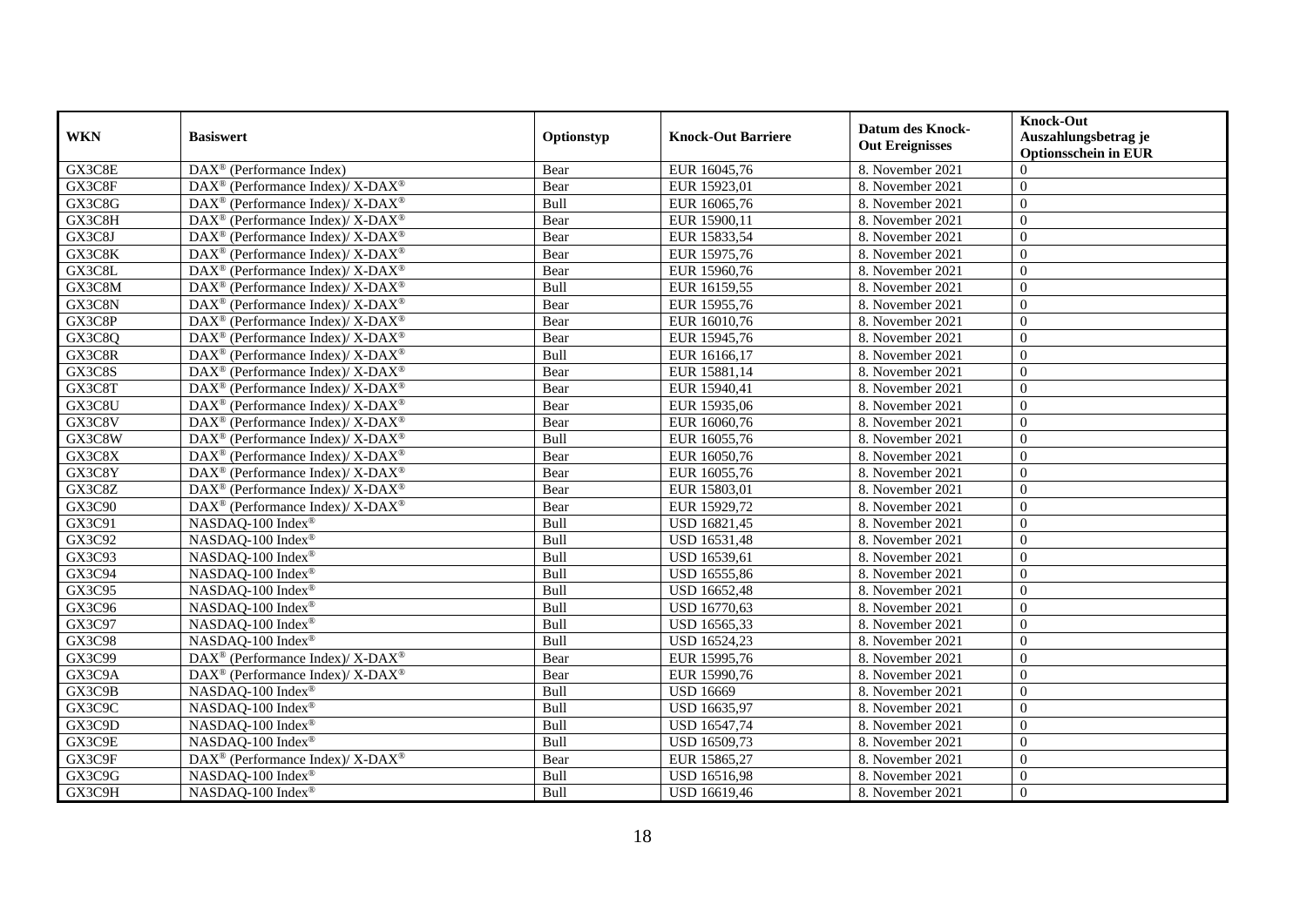| <b>WKN</b>    | <b>Basiswert</b>                                                                     | Optionstyp | <b>Knock-Out Barriere</b> | <b>Datum des Knock-</b><br><b>Out Ereignisses</b> | <b>Knock-Out</b><br>Auszahlungsbetrag je<br><b>Optionsschein in EUR</b> |
|---------------|--------------------------------------------------------------------------------------|------------|---------------------------|---------------------------------------------------|-------------------------------------------------------------------------|
| GX3C9J        | NASDAQ-100 Index®                                                                    | Bull       | <b>USD 16719,81</b>       | 8. November 2021                                  | $\Omega$                                                                |
| GX3C9K        | NASDAQ-100 Index®                                                                    | Bull       | USD 16503,09              | 8. November 2021                                  | $\Omega$                                                                |
| GX3C9L        | $\overline{\text{DAX}^{\otimes}}$ (Performance Index)/X-DAX <sup>®</sup>             | Bear       | EUR 15980,76              | 8. November 2021                                  | $\Omega$                                                                |
| GX3C9M        | $\text{DAX}^{\textcircled{\tiny{\text{R}}}}$ (Performance Index)/ X-DAX <sup>®</sup> | Bear       | EUR 15849,41              | 8. November 2021                                  | $\theta$                                                                |
| GX3C9N        | NASDAQ-100 Index®                                                                    | Bull       | USD 16574,79              | 8. November 2021                                  | $\theta$                                                                |
| GX3C9P        | NASDAQ-100 Index®                                                                    | Bull       | USD 16607,72              | 8. November 2021                                  | $\Omega$                                                                |
| GX3C90        | DAX <sup>®</sup> (Performance Index)/X-DAX <sup>®</sup>                              | Bear       | EUR 15909,6               | 8. November 2021                                  | $\Omega$                                                                |
| GX3C9R        | NASDAQ-100 Index®                                                                    | Bull       | USD 16584,26              | 8. November 2021                                  | $\theta$                                                                |
| GX3C9S        | DAX <sup>®</sup> (Performance Index)/ X-DAX <sup>®</sup>                             | Bull       | EUR 16090,76              | 8. November 2021                                  | $\overline{0}$                                                          |
| GX3C9T        | DAX <sup>®</sup> (Performance Index)/X-DAX <sup>®</sup>                              | Bear       | EUR 16040,76              | 8. November 2021                                  | $\Omega$                                                                |
| GX3C9U        | DAX <sup>®</sup> (Performance Index)/X-DAX <sup>®</sup>                              | Bear       | EUR 15950,76              | 8. November 2021                                  | $\Omega$                                                                |
| GX3C9V        | DAX <sup>®</sup> (Performance Index)/ X-DAX <sup>®</sup>                             | Bear       | EUR 15916,3               | 8. November 2021                                  | $\theta$                                                                |
| GX3C9W        | DAX <sup>®</sup> (Performance Index)/X-DAX <sup>®</sup>                              | Bear       | EUR 15965,76              | 8. November 2021                                  | $\theta$                                                                |
| GX3C9X        | $DAX^{\circledcirc}$ (Performance Index)/ X-DAX <sup>®</sup>                         | Bear       | EUR 16050,76              | 8. November 2021                                  | $\Omega$                                                                |
| GX3C9Y        | DAX <sup>®</sup> (Performance Index)/ X-DAX <sup>®</sup>                             | Bear       | EUR 15970,76              | 8. November 2021                                  | $\Omega$                                                                |
| GX3C9Z        | DAX <sup>®</sup> (Performance Index)/ X-DAX <sup>®</sup>                             | Bear       | EUR 16005,76              | 8. November 2021                                  | $\Omega$                                                                |
| GX3CA0        | $DAX^{\circledcirc}$ (Performance Index)/ X-DAX <sup>®</sup>                         | Bear       | EUR 15741,96              | 8. November 2021                                  | $\Omega$                                                                |
| GX3CA1        | $\text{DAX}^{\circledR}$ (Performance Index)/ X-DAX <sup>®</sup>                     | Bear       | EUR 15985,76              | 8. November 2021                                  | $\Omega$                                                                |
| GX3CA2        | NASDAQ-100 Index®                                                                    | Bull       | USD 16595,99              | 8. November 2021                                  | $\Omega$                                                                |
| GX3CA3        | DAX <sup>®</sup> (Performance Index)                                                 | Bear       | EUR 15865,27              | 8. November 2021                                  | $\theta$                                                                |
| GX3DMY        | Ford Motor Company                                                                   | Bear       | <b>USD 19,86</b>          | 9. November 2021                                  | $\overline{0}$                                                          |
| GX3DMZ        | Merck & Co., Inc.                                                                    | Bear       | USD 83,89545541           | 10. November 2021                                 | $\Omega$                                                                |
| GX3DN1        | Nvidia Corporation                                                                   | Bear       | <b>USD 304,43</b>         | 9. November 2021                                  | $\Omega$                                                                |
| GX3DN6        | Nvidia Corporation                                                                   | Bear       | <b>USD 320,97</b>         | 9. November 2021                                  | $\Omega$                                                                |
| <b>GX3DNB</b> | Peloton Interactive Inc.                                                             | Bull       | <b>USD 54,08</b>          | 9. November 2021                                  | $\theta$                                                                |
| GX3DND        | Nvidia Corporation                                                                   | Bear       | <b>USD 317,96</b>         | 9. November 2021                                  | $\Omega$                                                                |
| <b>GX3DNF</b> | Nvidia Corporation                                                                   | Bear       | <b>USD 308,94</b>         | 9. November 2021                                  | $\overline{0}$                                                          |
| GX3DNN        | Peloton Interactive Inc.                                                             | Bull       | <b>USD 49,59</b>          | 9. November 2021                                  | $\theta$                                                                |
| <b>GX3DNR</b> | Nvidia Corporation                                                                   | Bear       | <b>USD 305,93</b>         | 9. November 2021                                  | $\theta$                                                                |
| GX3DNU        | Erste Group Bank AG                                                                  | Bear       | EUR 41,72                 | 9. November 2021                                  | $\overline{0}$                                                          |
| GX3DNW        | Erste Group Bank AG                                                                  | Bear       | EUR 41,39                 | 9. November 2021                                  | $\mathbf{0}$                                                            |
| GX3DNY        | Nvidia Corporation                                                                   | Bear       | <b>USD 319,46</b>         | 9. November 2021                                  | $\Omega$                                                                |
| GX3DP4        | Ford Motor Company                                                                   | Bear       | <b>USD 19.3</b>           | 9. November 2021                                  | $\Omega$                                                                |
| GX3DP5        | Peloton Interactive Inc.                                                             | Bull       | USD 48,48083844           | 10. November 2021                                 | $\Omega$                                                                |
| GX3DP8        | Ford Motor Company                                                                   | Bear       | <b>USD 20,23</b>          | 9. November 2021                                  | $\overline{0}$                                                          |
| GX3DPD        | Peloton Interactive Inc.                                                             | Bull       | <b>USD 52,96</b>          | 9. November 2021                                  | $\overline{0}$                                                          |
| GX3DPN        | Enel S.p.A.                                                                          | Bull       | EUR 7,14                  | 9. November 2021                                  | $\overline{0}$                                                          |
| GX3DPT        | Peloton Interactive Inc.                                                             | Bull       | <b>USD 51,83</b>          | 9. November 2021                                  | $\boldsymbol{0}$                                                        |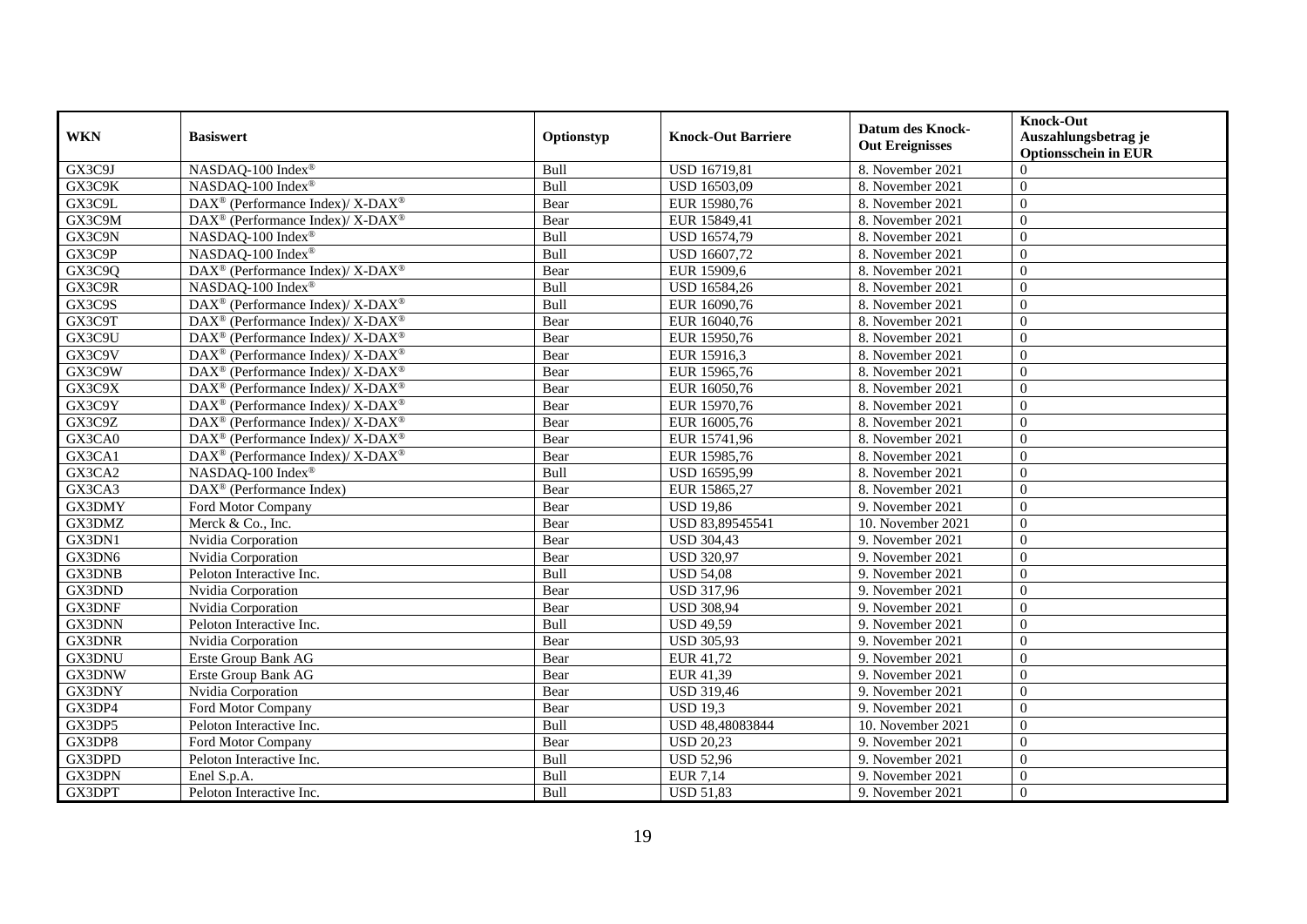| <b>WKN</b>    | <b>Basiswert</b>             | Optionstyp | <b>Knock-Out Barriere</b> | <b>Datum des Knock-</b><br><b>Out Ereignisses</b> | <b>Knock-Out</b><br>Auszahlungsbetrag je<br><b>Optionsschein in EUR</b> |
|---------------|------------------------------|------------|---------------------------|---------------------------------------------------|-------------------------------------------------------------------------|
| GX3DPU        | Nvidia Corporation           | Bear       | <b>USD 310,44</b>         | 9. November 2021                                  | $\Omega$                                                                |
| GX3DPV        | Ford Motor Company           | Bear       | <b>USD 19,49</b>          | 9. November 2021                                  | $\Omega$                                                                |
| GX3DPY        | Merck & Co., Inc.            | Bear       | <b>USD 82,68</b>          | 9. November 2021                                  | $\Omega$                                                                |
| GX3DPZ        | Ford Motor Company           | Bear       | <b>USD 20,42</b>          | 9. November 2021                                  | $\overline{0}$                                                          |
| GX3DQ4        | Peloton Interactive Inc.     | Bull       | <b>USD 50,72</b>          | 9. November 2021                                  | $\overline{0}$                                                          |
| GX3DQ7        | Nvidia Corporation           | Bear       | <b>USD 322,47</b>         | 9. November 2021                                  | $\Omega$                                                                |
| GX3DO8        | Merck & Co., Inc.            | Bear       | <b>USD 83,29</b>          | 9. November 2021                                  | $\Omega$                                                                |
| GX3DQA        | Erste Group Bank AG          | Bear       | EUR 42,39                 | 9. November 2021                                  | $\overline{0}$                                                          |
| GX3DQC        | Ford Motor Company           | Bear       | <b>USD 19,67</b>          | 9. November 2021                                  | $\overline{0}$                                                          |
| GX3DQD        | Enel S.p.A.                  | Bull       | <b>EUR 7,11</b>           | 9. November 2021                                  | $\overline{0}$                                                          |
| GX3DQE        | Nvidia Corporation           | Bear       | <b>USD 316,45</b>         | 9. November 2021                                  | $\Omega$                                                                |
| GX3DQL        | Nvidia Corporation           | Bear       | <b>USD 307,44</b>         | 9. November 2021                                  | $\overline{0}$                                                          |
| GX3DQV        | Veolia Environnement S.A.    | Bear       | EUR 30,05                 | 9. November 2021                                  | $\overline{0}$                                                          |
| GX3DR1        | <b>GEA Group AG</b>          | Bear       | EUR 43,95                 | 9. November 2021                                  | $\Omega$                                                                |
| <b>GX3DRB</b> | <b>GEA</b> Group AG          | Bear       | EUR 43,61                 | 9. November 2021                                  | $\overline{0}$                                                          |
| GX3DRW        | Tesla Inc                    | Bear       | <b>USD 1150,83</b>        | 9. November 2021                                  | $\Omega$                                                                |
| GX3DRY        | Tesla Inc                    | Bear       | <b>USD 1167,89</b>        | 9. November 2021                                  | $\Omega$                                                                |
| GX3DS1        | Tesla Inc                    | Bear       | <b>USD 1156,52</b>        | 9. November 2021                                  | $\overline{0}$                                                          |
| GX3DSN        | Advanced Micro Devices, Inc. | Bear       | <b>USD 148,04</b>         | 9. November 2021                                  | $\Omega$                                                                |
| GX3DST        | Advanced Micro Devices, Inc. | Bear       | <b>USD 150,76</b>         | 9. November 2021                                  | $\overline{0}$                                                          |
| GX3DSU        | Advanced Micro Devices, Inc. | Bear       | <b>USD 153,31</b>         | 9. November 2021                                  | $\overline{0}$                                                          |
| GX3DSY        | Advanced Micro Devices, Inc. | Bear       | <b>USD 154,38</b>         | 9. November 2021                                  | $\Omega$                                                                |
| GX3DT1        | Advanced Micro Devices, Inc. | Bear       | <b>USD 138,46</b>         | 9. November 2021                                  | $\Omega$                                                                |
| GX3DT2        | Advanced Micro Devices, Inc. | Bear       | <b>USD 139,83</b>         | 9. November 2021                                  | $\Omega$                                                                |
| GX3DT4        | Advanced Micro Devices, Inc. | Bear       | <b>USD 148,72</b>         | 9. November 2021                                  | $\theta$                                                                |
| GX3DT5        | Advanced Micro Devices, Inc. | Bear       | <b>USD 141,2</b>          | 9. November 2021                                  | $\overline{0}$                                                          |
| GX3DT6        | Advanced Micro Devices, Inc. | Bear       | <b>USD 147,35</b>         | 9. November 2021                                  | $\overline{0}$                                                          |
| GX3DT7        | Advanced Micro Devices, Inc. | Bear       | <b>USD 146,67</b>         | 9. November 2021                                  | $\overline{0}$                                                          |
| GX3DTA        | Advanced Micro Devices, Inc. | Bear       | <b>USD 145,99</b>         | 9. November 2021                                  | $\overline{0}$                                                          |
| <b>GX3DTE</b> | <b>BioNTech SE - ADR</b>     | Bull       | <b>USD 228,67</b>         | 9. November 2021                                  | $\overline{0}$                                                          |
| GX3DTG        | <b>BioNTech SE - ADR</b>     | Bull       | <b>USD 225,18</b>         | 9. November 2021                                  | $\overline{0}$                                                          |
| GX3DTH        | <b>BioNTech SE - ADR</b>     | Bull       | <b>USD 227,5</b>          | 9. November 2021                                  | $\overline{0}$                                                          |
| GX3DTJ        | Advanced Micro Devices, Inc. | Bear       | <b>USD 140,51</b>         | 9. November 2021                                  | $\Omega$                                                                |
| GX3DTM        | Tesla Inc                    | Bear       | <b>USD 1162,2</b>         | 9. November 2021                                  | $\overline{0}$                                                          |
| <b>GX3DTN</b> | <b>BioNTech SE - ADR</b>     | Bull       | <b>USD 224,01</b>         | 9. November 2021                                  | $\overline{0}$                                                          |
| GX3DTU        | <b>BioNTech SE - ADR</b>     | Bull       | <b>USD 226,34</b>         | 9. November 2021                                  | $\overline{0}$                                                          |
| GX3DTY        | <b>BioNTech SE - ADR</b>     | Bull       | <b>USD 229,83</b>         | 9. November 2021                                  | $\overline{0}$                                                          |
| GX3DU1        | Netflix, Inc.                | Bear       | <b>USD 653,65</b>         | 9. November 2021                                  | $\boldsymbol{0}$                                                        |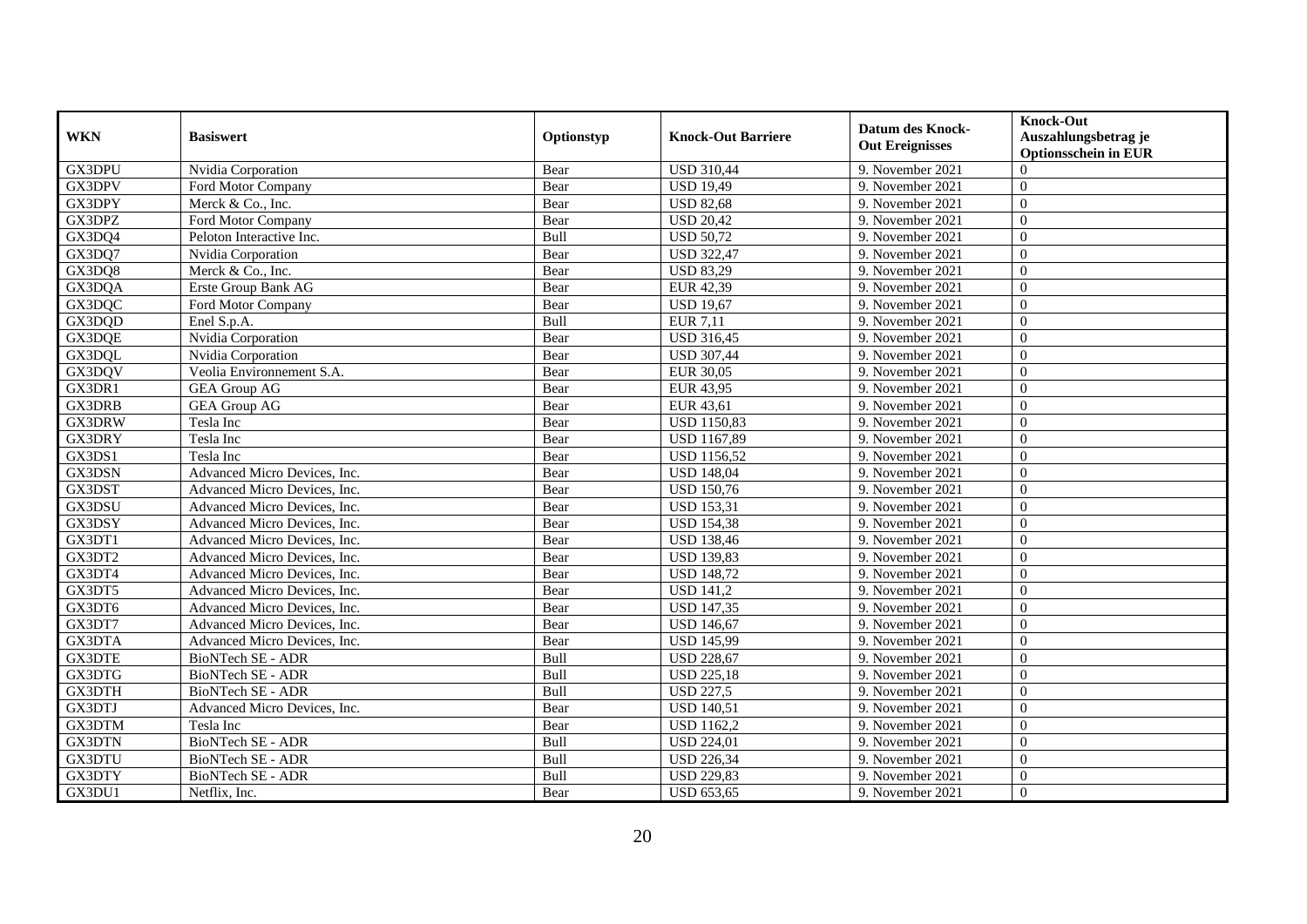| <b>WKN</b>         | <b>Basiswert</b>               | Optionstyp  | <b>Knock-Out Barriere</b> | <b>Datum des Knock-</b><br><b>Out Ereignisses</b> | <b>Knock-Out</b><br>Auszahlungsbetrag je<br><b>Optionsschein in EUR</b> |
|--------------------|--------------------------------|-------------|---------------------------|---------------------------------------------------|-------------------------------------------------------------------------|
| GX3DU2             | Netflix, Inc.                  | Bear        | USD 660,00089848          | 10. November 2021                                 | $\Omega$                                                                |
| GX3DU5             | Netflix, Inc.                  | Bear        | <b>USD 656,88</b>         | 9. November 2021                                  | $\Omega$                                                                |
| GX3DU7             | Advanced Micro Devices, Inc.   | Bear        | <b>USD 139,15</b>         | 9. November 2021                                  | $\Omega$                                                                |
| GX3DU8             | <b>BioNTech SE - ADR</b>       | Bear        | <b>USD 249,62</b>         | 9. November 2021                                  | $\overline{0}$                                                          |
| GX3DU9             | <b>BioNTech SE - ADR</b>       | Bear        | <b>USD 248,46</b>         | 9. November 2021                                  | $\overline{0}$                                                          |
| <b>GX3DUC</b>      | <b>BioNTech SE - ADR</b>       | Bear        | <b>USD 251,94</b>         | 9. November 2021                                  | $\Omega$                                                                |
| <b>GX3DUE</b>      | <b>BioNTech SE - ADR</b>       | Bear        | <b>USD 237,98</b>         | 9. November 2021                                  | $\overline{0}$                                                          |
| GX3DUF             | BioNTech SE - ADR              | Bear        | <b>USD 236,81</b>         | 9. November 2021                                  | $\Omega$                                                                |
| GX3DUJ             | <b>BioNTech SE - ADR</b>       | Bear        | <b>USD 247,29</b>         | 9. November 2021                                  | $\overline{0}$                                                          |
| <b>GX3DUK</b>      | <b>BioNTech SE - ADR</b>       | Bear        | <b>USD 244,96</b>         | 9. November 2021                                  | $\Omega$                                                                |
| GX3DUL             | <b>BioNTech SE - ADR</b>       | Bear        | <b>USD 240.3</b>          | 9. November 2021                                  | $\Omega$                                                                |
| GX3DUM             | BioNTech SE - ADR              | Bear        | <b>USD 243,8</b>          | 9. November 2021                                  | $\overline{0}$                                                          |
| GX3DUN             | <b>BioNTech SE - ADR</b>       | Bear        | <b>USD 242,63</b>         | 9. November 2021                                  | $\overline{0}$                                                          |
| <b>GX3DUP</b>      | <b>BioNTech SE - ADR</b>       | Bear        | <b>USD 246,12</b>         | 9. November 2021                                  | $\overline{0}$                                                          |
| GX3DUQ             | BioNTech SE - ADR              | Bear        | <b>USD 250,78</b>         | 9. November 2021                                  | $\overline{0}$                                                          |
| GX3DUY             | BioNTech SE - ADR              | Bear        | <b>USD 235,65</b>         | 9. November 2021                                  | $\overline{0}$                                                          |
| GX3D <sub>V3</sub> | <b>BioNTech SE - ADR</b>       | Bear        | <b>USD 239,14</b>         | 9. November 2021                                  | $\overline{0}$                                                          |
| GX3DV6             | <b>BioNTech SE - ADR</b>       | Bear        | <b>USD 241,47</b>         | 9. November 2021                                  | $\Omega$                                                                |
| GX3DVA             | Deutsche Lufthansa AG          | Bear        | <b>EUR 7,01</b>           | 9. November 2021                                  | $\Omega$                                                                |
| <b>GX3DVE</b>      | Deutsche Lufthansa AG          | <b>Bear</b> | <b>EUR 7,08</b>           | 9. November 2021                                  | $\overline{0}$                                                          |
| GX3DVJ             | Deutsche Lufthansa AG          | Bear        | EUR 7,12                  | 9. November 2021                                  | $\overline{0}$                                                          |
| GX3DVX             | Nvidia Corporation             | Bull        | USD 287,93438305          | 10. November 2021                                 | $\Omega$                                                                |
| GX3DW1             | Nvidia Corporation             | Bull        | USD 289,44461584          | 10. November 2021                                 | $\overline{0}$                                                          |
| GX3DW3             | Nvidia Corporation             | Bull        | USD 290,94484709          | 10. November 2021                                 | $\overline{0}$                                                          |
| GX3DW7             | Amazon.com, Inc.               | Bull        | USD 3472,710636           | 10. November 2021                                 | $\overline{0}$                                                          |
| GX3DW8             | Deutsche Lufthansa AG          | Bear        | <b>EUR 7,05</b>           | 9. November 2021                                  | $\overline{0}$                                                          |
| GX3DWA             | Nvidia Corporation             | Bull        | USD 296,95577363          | 10. November 2021                                 | $\overline{0}$                                                          |
| <b>GX3DWE</b>      | Nvidia Corporation             | Bull        | USD 292,44507834          | 10. November 2021                                 | $\overline{0}$                                                          |
| GX3DWH             | Nvidia Corporation             | Bull        | USD 295,45554238          | 10. November 2021                                 | $\Omega$                                                                |
| <b>GX3DWK</b>      | Nvidia Corporation             | Bull        | USD 293.95531113          | 10. November 2021                                 | $\Omega$                                                                |
| GX3DWM             | Plug Power Inc                 | Bear        | <b>USD 41,12</b>          | 9. November 2021                                  | $\overline{0}$                                                          |
| GX3DWS             | Plug Power Inc                 | Bear        | <b>USD 40,93</b>          | 9. November 2021                                  | $\overline{0}$                                                          |
| GX3DWW             | Plug Power Inc                 | Bear        | <b>USD 39,37</b>          | 9. November 2021                                  | $\Omega$                                                                |
| GX3DWX             | Plug Power Inc                 | Bear        | <b>USD 39,95</b>          | 9. November 2021                                  | $\overline{0}$                                                          |
| GX3DX0             | Plug Power Inc                 | Bear        | <b>USD 39,56</b>          | 9. November 2021                                  | $\Omega$                                                                |
| GX3DX1             | Thermo Fisher Scientific, Inc. | Bear        | USD 625,57873309          | 10. November 2021                                 | $\overline{0}$                                                          |
| GX3DX2             | Plug Power Inc                 | Bear        | <b>USD 40,34</b>          | 9. November 2021                                  | $\mathbf{0}$                                                            |
| GX3DX3             | Plug Power Inc                 | Bear        | <b>USD 40,73</b>          | 9. November 2021                                  | $\theta$                                                                |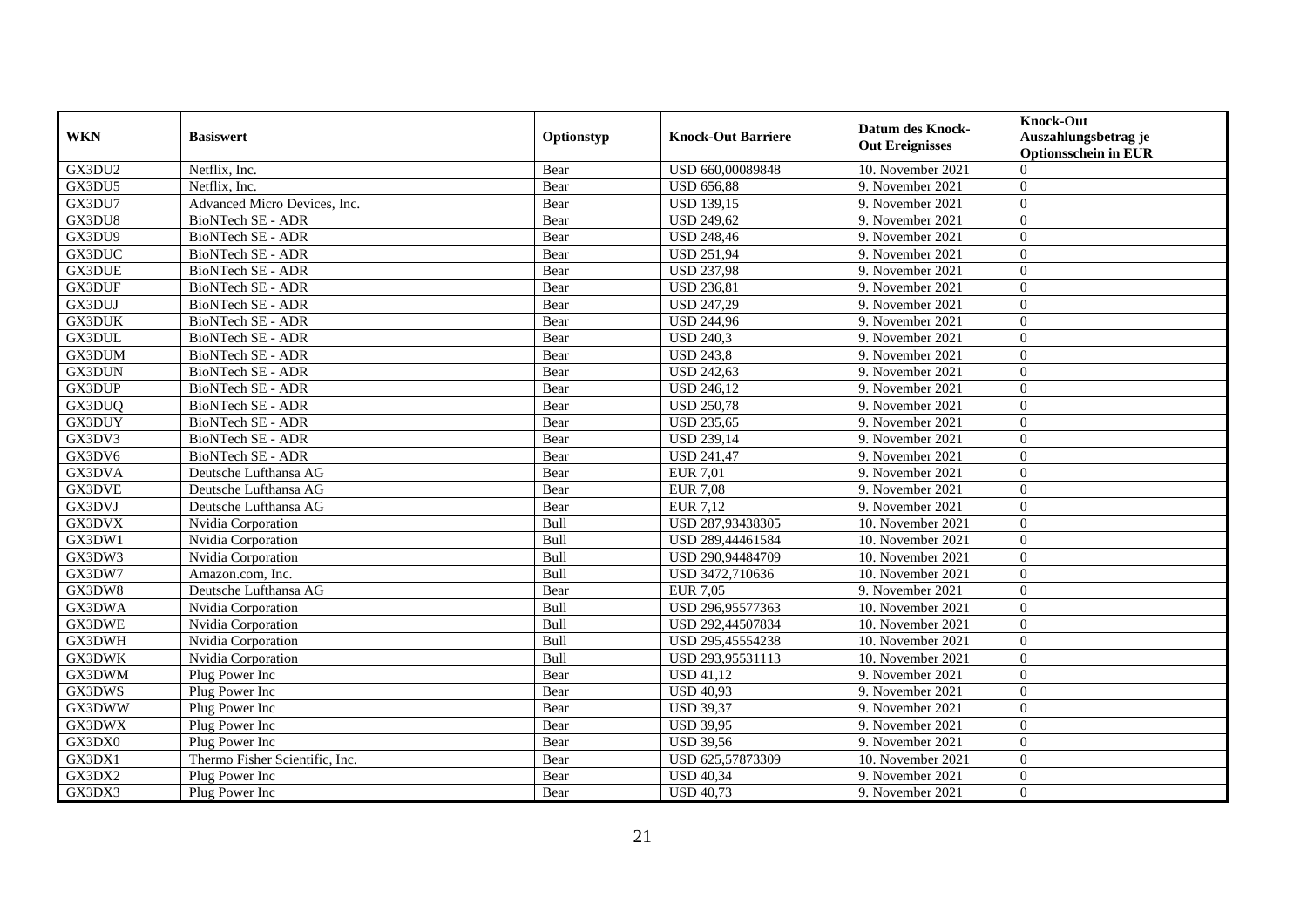| <b>WKN</b>    | <b>Basiswert</b>                | Optionstyp | <b>Knock-Out Barriere</b> | <b>Datum des Knock-</b><br><b>Out Ereignisses</b> | <b>Knock-Out</b><br>Auszahlungsbetrag je<br><b>Optionsschein in EUR</b> |
|---------------|---------------------------------|------------|---------------------------|---------------------------------------------------|-------------------------------------------------------------------------|
| GX3DX8        | Plug Power Inc                  | Bear       | <b>USD 39,76</b>          | 9. November 2021                                  | $\Omega$                                                                |
| GX3DXA        | Plug Power Inc                  | Bear       | <b>USD 40,15</b>          | 9. November 2021                                  | $\Omega$                                                                |
| GX3DXL        | Plug Power Inc                  | Bear       | <b>USD 40.54</b>          | 9. November 2021                                  | $\Omega$                                                                |
| GX3DXS        | Meta Platforms, Inc.            | Bull       | USD 327,92144039          | 10. November 2021                                 | $\Omega$                                                                |
| GX3DXU        | Meta Platforms, Inc.            | Bull       | USD 329,64165778          | 10. November 2021                                 | $\overline{0}$                                                          |
| GX3DXW        | Meta Platforms, Inc.            | Bull       | USD 333,06209003          | 10. November 2021                                 | $\theta$                                                                |
| GX3DXZ        | Meta Platforms, Inc.            | Bull       | USD 326.21122427          | 10. November 2021                                 | $\Omega$                                                                |
| GX3DY4        | Meta Platforms, Inc.            | Bull       | USD 331,35187391          | 10. November 2021                                 | $\Omega$                                                                |
| GX3E8K        | Infineon Technologies AG        | Bull       | EUR 42,11                 | 9. November 2021                                  | $\overline{0}$                                                          |
| GX3E8Q        | Infineon Technologies AG        | Bull       | EUR 41,0439045            | 10. November 2021                                 | $\overline{0}$                                                          |
| GX3E8S        | Infineon Technologies AG        | Bull       | EUR 42,32                 | 9. November 2021                                  | $\Omega$                                                                |
| GX3E8X        | <b>Starbucks Corporation</b>    | Bull       | <b>USD 115,13</b>         | 9. November 2021                                  | $\theta$                                                                |
| GX3E8Y        | <b>AIXTRON SE</b>               | Bear       | EUR 20,69                 | 9. November 2021                                  | $\theta$                                                                |
| <b>GX3E90</b> | <b>TUI AG</b>                   | Bull       | EUR 2,86043099            | 10. November 2021                                 | $\theta$                                                                |
| GX3E98        | Infineon Technologies AG        | Bull       | EUR 40,82388357           | 10. November 2021                                 | $\theta$                                                                |
| GX3E9B        | <b>AIXTRON SE</b>               | Bear       | EUR 20,79                 | 9. November 2021                                  | $\theta$                                                                |
| GX3E9F        | <b>TUI AG</b>                   | Bull       | EUR 2,83042647            | 10. November 2021                                 | $\theta$                                                                |
| GX3E9Q        | Meta Platforms, Inc.            | Bull       | <b>USD 336,44</b>         | 9. November 2021                                  | $\Omega$                                                                |
| GX3E9X        | Chipotle Mexican Grill, Inc.    | Bear       | USD 1817,78951012         | 10. November 2021                                 | $\Omega$                                                                |
| GX3E9Y        | Infineon Technologies AG        | Bull       | <b>EUR 41,9</b>           | 9. November 2021                                  | $\overline{0}$                                                          |
| GX3EA1        | Meta Platforms, Inc.            | Bull       | <b>USD 334,73</b>         | 9. November 2021                                  | $\mathbf{0}$                                                            |
| GX3EA9        | <b>Starbucks Corporation</b>    | Bull       | <b>USD</b> 113,97         | 9. November 2021                                  | $\theta$                                                                |
| <b>GX3EAA</b> | <b>AIXTRON SE</b>               | Bear       | <b>EUR 20,89</b>          | 9. November 2021                                  | $\Omega$                                                                |
| <b>GX3EAE</b> | Meta Platforms, Inc.            | Bull       | USD 338,16                | 9. November 2021                                  | $\Omega$                                                                |
| <b>GX3EAG</b> | TUI AG                          | Bull       | <b>EUR 2,89</b>           | 9. November 2021                                  | $\overline{0}$                                                          |
| <b>GX3EAK</b> | <b>Barrick Gold Corporation</b> | Bull       | <b>USD 19,41</b>          | 9. November 2021                                  | $\overline{0}$                                                          |
| GX3EAP        | <b>TUI AG</b>                   | Bull       | EUR 2,84042798            | 10. November 2021                                 | $\Omega$                                                                |
| GX3EAQ        | <b>AIXTRON SE</b>               | Bear       | EUR 20,59                 | 9. November 2021                                  | $\overline{0}$                                                          |
| <b>GX3EAR</b> | <b>AIXTRON SE</b>               | Bear       | EUR 20,99499791           | 10. November 2021                                 | $\overline{0}$                                                          |
| GX3EAS        | <b>Starbucks Corporation</b>    | Bull       | <b>USD 114,55</b>         | 9. November 2021                                  | $\Omega$                                                                |
| GX3EAY        | Volkswagen AG                   | Bull       | EUR 186,03                | 9. November 2021                                  | $\overline{0}$                                                          |
| GX3EB6        | <b>Starbucks Corporation</b>    | Bull       | <b>USD 113,38</b>         | 9. November 2021                                  | $\overline{0}$                                                          |
| <b>GX3EBL</b> | Moderna Inc                     | Bull       | USD 230,38429767          | 10. November 2021                                 | $\overline{0}$                                                          |
| GX3EBM        | Moderna Inc                     | Bull       | <b>USD 233,51</b>         | 9. November 2021                                  | $\overline{0}$                                                          |
| <b>GX3EBN</b> | Moderna Inc                     | Bull       | USD 231,98474434          | 10. November 2021                                 | $\overline{0}$                                                          |
| GX3EBQ        | Moderna Inc                     | Bull       | USD 228,7938538           | 10. November 2021                                 | $\overline{0}$                                                          |
| GX3EBS        | Infineon Technologies AG        | Bull       | EUR 41,25                 | 9. November 2021                                  | $\mathbf{0}$                                                            |
| GX3EBU        | Danaher Corporation             | Bear       | <b>USD 298,69</b>         | 9. November 2021                                  | $\overline{0}$                                                          |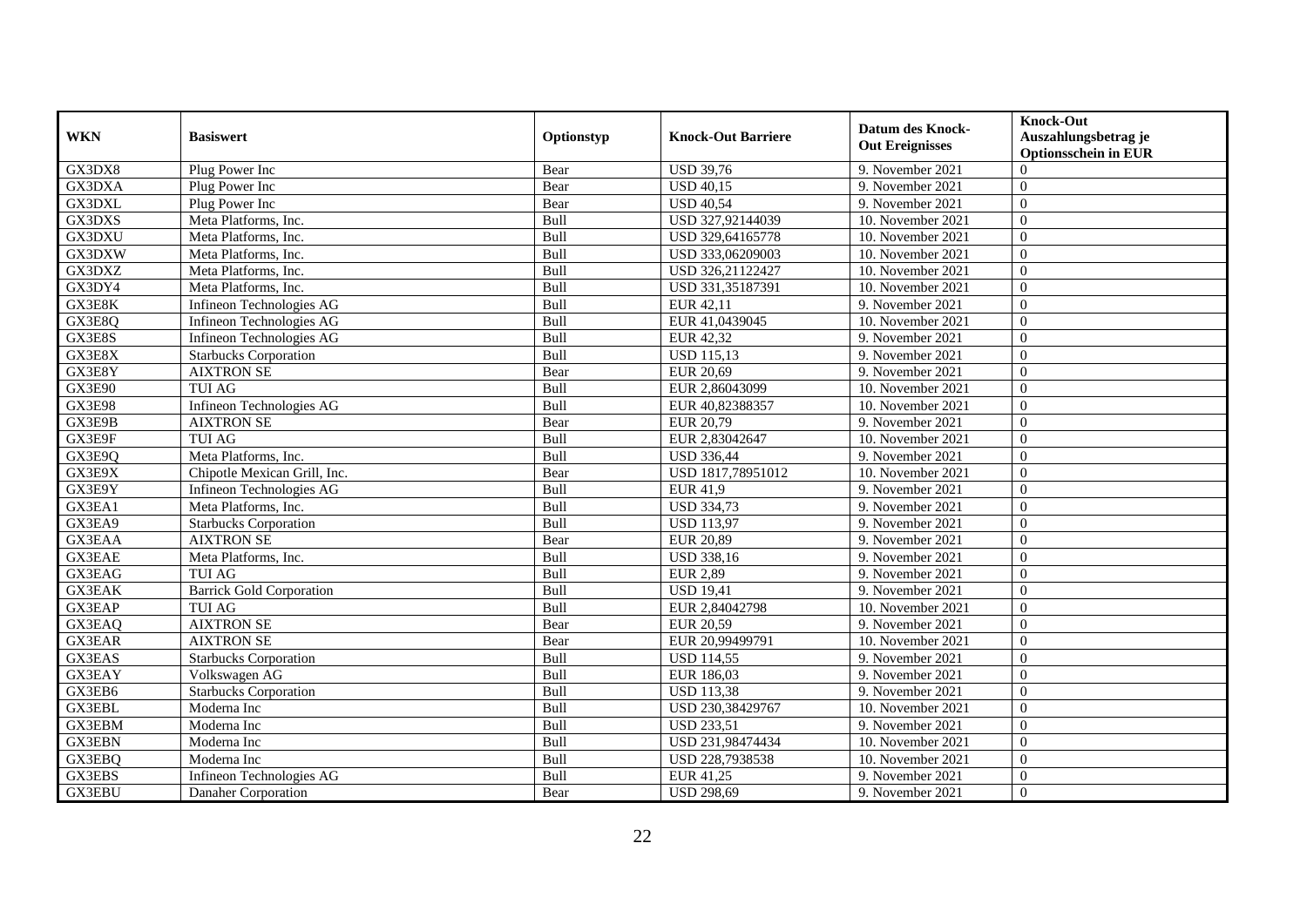| <b>WKN</b>    | <b>Basiswert</b>                                         | Optionstyp | <b>Knock-Out Barriere</b> | <b>Datum des Knock-</b><br><b>Out Ereignisses</b> | <b>Knock-Out</b><br>Auszahlungsbetrag je<br><b>Optionsschein in EUR</b> |
|---------------|----------------------------------------------------------|------------|---------------------------|---------------------------------------------------|-------------------------------------------------------------------------|
| <b>GX3EBW</b> | Moderna Inc                                              | Bull       | USD 227,20340992          | 10. November 2021                                 | $\Omega$                                                                |
| GX3EBX        | Danaher Corporation                                      | Bear       | <b>USD 297,23</b>         | 9. November 2021                                  | $\theta$                                                                |
| GX3EBZ        | Danaher Corporation                                      | Bear       | <b>USD 301,63</b>         | 9. November 2021                                  | $\theta$                                                                |
| GX3EC8        | Danaher Corporation                                      | Bear       | <b>USD 300,16</b>         | 9. November 2021                                  | $\overline{0}$                                                          |
| <b>GX3ECB</b> | <b>Barrick Gold Corporation</b>                          | Bull       | <b>USD 19,31</b>          | 9. November 2021                                  | $\overline{0}$                                                          |
| GX3ECD        | Volkswagen AG                                            | Bull       | EUR 185,08                | 9. November 2021                                  | $\Omega$                                                                |
| GX3ECG        | Infineon Technologies AG                                 | Bull       | <b>EUR 41,68</b>          | 9. November 2021                                  | $\Omega$                                                                |
| GX3ECH        | <b>TUI AG</b>                                            | Bull       | <b>EUR 2,87</b>           | 9. November 2021                                  | $\theta$                                                                |
| <b>GX3ECM</b> | Infineon Technologies AG                                 | Bull       | EUR 41,47                 | 9. November 2021                                  | $\theta$                                                                |
| GX3ECQ        | DAX <sup>®</sup> (Performance Index)                     | Bear       | EUR 16041,81              | 9. November 2021                                  | $\theta$                                                                |
| <b>GX3ECR</b> | DAX <sup>®</sup> (Performance Index)                     | Bear       | EUR 15929,3               | 9. November 2021                                  | $\Omega$                                                                |
| <b>GX3ECS</b> | $\overline{\text{DAX}^{\otimes}}$ (Performance Index)    | Bear       | EUR 15876,15              | 9. November 2021                                  | $\theta$                                                                |
| GX3ECT        | DAX <sup>®</sup> (Performance Index)/ X-DAX <sup>®</sup> | Bull       | EUR 16146,81              | 9. November 2021                                  | $\theta$                                                                |
| <b>GX3ECU</b> | $DAX^{\circledR}$ (Performance Index)                    | Bull       | EUR 16136,81              | 9. November 2021                                  | $\Omega$                                                                |
| GX3ECV        | $DAX^{\circledast}$ (Performance Index)                  | Bull       | EUR 16162,49              | 9. November 2021                                  | $\overline{0}$                                                          |
| GX3ECW        | $DAX^{\circledast}$ (Performance Index)                  | Bear       | EUR 15981,81              | 9. November 2021                                  | $\overline{0}$                                                          |
| GX3ECX        | DAX <sup>®</sup> (Performance Index)                     | Bear       | EUR 16061,81              | 9. November 2021                                  | $\theta$                                                                |
| <b>GX3ECY</b> | $DAX^{\circledast}$ (Performance Index)                  | Bear       | EUR 15914,63              | 9. November 2021                                  | $\theta$                                                                |
| GX3ECZ        | $DAX^{\circledR}$ (Performance Index)                    | Bear       | EUR 15907,3               | 9. November 2021                                  | $\theta$                                                                |
| GX3ED0        | $\overline{\text{DAX}^{\otimes}}$ (Performance Index)    | Bull       | EUR 16156,81              | 9. November 2021                                  | $\overline{0}$                                                          |
| GX3ED1        | $DAX^{\circledast}$ (Performance Index)                  | Bull       | EUR 16289,75              | 9. November 2021                                  | $\theta$                                                                |
| GX3ED2        | $DAX^{\circledast}$ (Performance Index)                  | Bull       | EUR 16121,81              | 9. November 2021                                  | $\theta$                                                                |
| GX3ED3        | $\overline{\text{DAX}^{\otimes}}$ (Performance Index)    | Bull       | EUR 16061,81              | 9. November 2021                                  | $\theta$                                                                |
| GX3ED4        | DAX <sup>®</sup> (Performance Index)                     | Bull       | EUR 16026,81              | 9. November 2021                                  | $\Omega$                                                                |
| GX3ED5        | $DAX^{\circledR}$ (Performance Index)                    | Bear       | EUR 15858,79              | 9. November 2021                                  | $\theta$                                                                |
| GX3ED6        | $DAX^{\circledast}$ (Performance Index)                  | Bull       | EUR 16126,81              | 9. November 2021                                  | $\overline{0}$                                                          |
| GX3ED7        | DAX <sup>®</sup> (Performance Index)                     | Bear       | EUR 15896,91              | 9. November 2021                                  | $\overline{0}$                                                          |
| GX3ED8        | $DAX^{\circledR}$ (Performance Index)                    | Bull       | EUR 16106,81              | 9. November 2021                                  | $\theta$                                                                |
| GX3ED9        | DAX <sup>®</sup> (Performance Index)                     | Bull       | EUR 16188,31              | 9. November 2021                                  | $\theta$                                                                |
| GX3EDA        | $DAX^{\circledast}$ (Performance Index)                  | Bear       | EUR 15921,97              | 9. November 2021                                  | $\theta$                                                                |
| GX3EDB        | DAX <sup>®</sup> (Performance Index)                     | Bull       | EUR 16056,81              | 9. November 2021                                  | $\overline{0}$                                                          |
| GX3EDC        | DAX <sup>®</sup> (Performance Index)                     | Bear       | EUR 15996,81              | 9. November 2021                                  | $\Omega$                                                                |
| GX3EDD        | $\overline{\text{DAX}^{\otimes}}$ (Performance Index)    | Bull       | EUR 16071,81              | 9. November 2021                                  | $\Omega$                                                                |
| GX3EDE        | $\overline{\text{DAX}^{\otimes}}$ (Performance Index)    | Bear       | EUR 16006,81              | 9. November 2021                                  | $\theta$                                                                |
| GX3EDF        | $DAX^{\circledast}$ (Performance Index)                  | Bear       | EUR 15824,07              | 9. November 2021                                  | $\overline{0}$                                                          |
| GX3EDG        | $DAX^{\circledast}$ (Performance Index)                  | Bear       | EUR 15961,81              | 9. November 2021                                  | $\theta$                                                                |
| GX3EDH        | $DAX^{\circledast}$ (Performance Index)                  | Bull       | EUR 16226,25              | 9. November 2021                                  | $\overline{0}$                                                          |
| GX3EDJ        | $DAX^{\circledast}$ (Performance Index)                  | Bull       | EUR 16101,81              | 9. November 2021                                  | $\overline{0}$                                                          |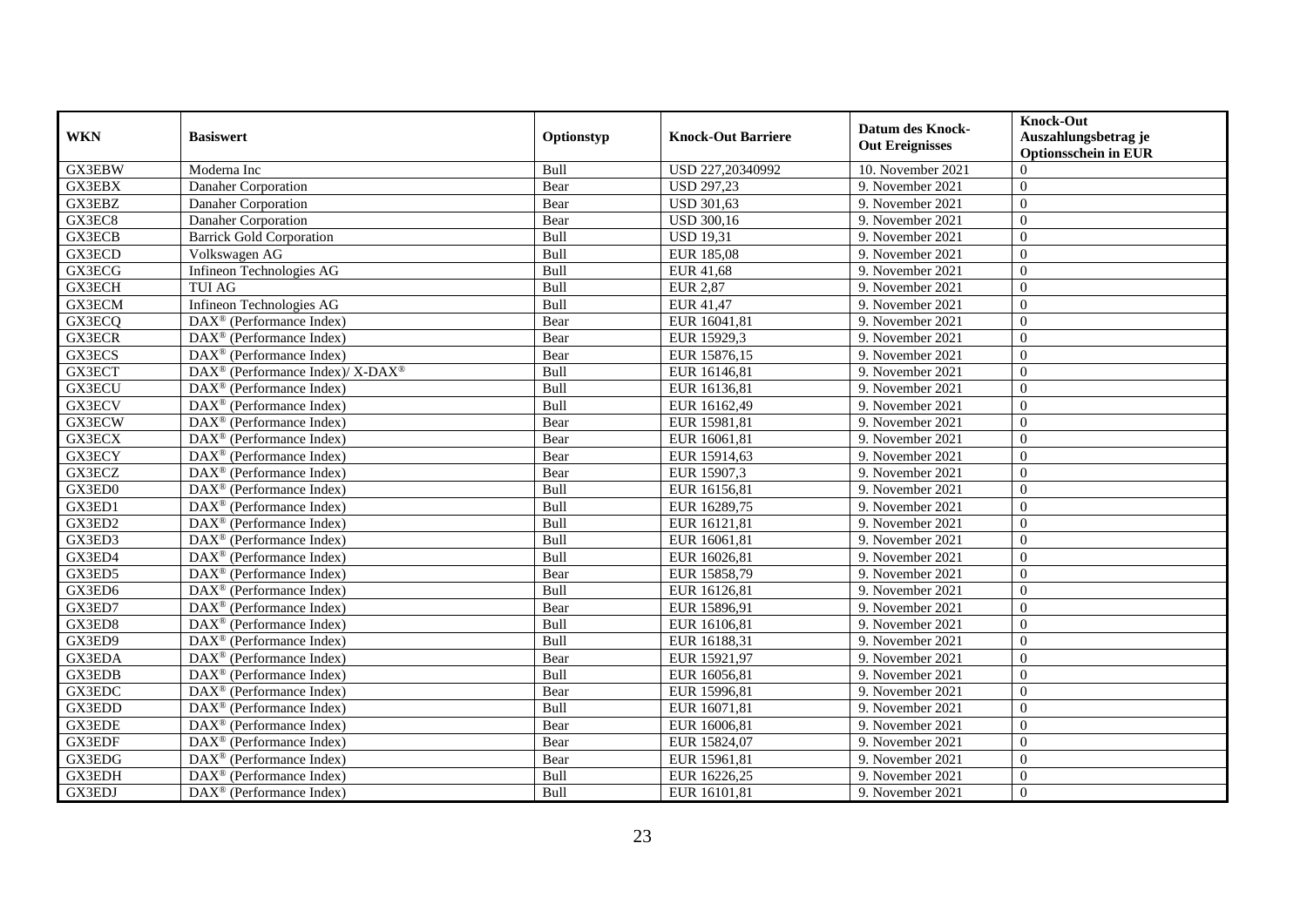| <b>WKN</b>    | <b>Basiswert</b>                                            | Optionstyp | Knock-Out Barriere | <b>Datum des Knock-</b><br><b>Out Ereignisses</b> | <b>Knock-Out</b><br>Auszahlungsbetrag je<br><b>Optionsschein in EUR</b> |
|---------------|-------------------------------------------------------------|------------|--------------------|---------------------------------------------------|-------------------------------------------------------------------------|
| <b>GX3EDK</b> | DAX <sup>®</sup> (Performance Index)                        | Bear       | EUR 16031,81       | 9. November 2021                                  | $\Omega$                                                                |
| <b>GX3EDL</b> | $DAX^{\circledR}$ (Performance Index)                       | Bull       | EUR 16195,54       | 9. November 2021                                  | $\Omega$                                                                |
| <b>GX3EDM</b> | DAX <sup>®</sup> (Performance Index)/X-DAX <sup>®</sup>     | Bull       | EUR 16026,81       | 9. November 2021                                  | $\Omega$                                                                |
| <b>GX3EDN</b> | DAX <sup>®</sup> (Performance Index)                        | Bull       | EUR 16216,01       | 9. November 2021                                  | $\overline{0}$                                                          |
| GX3EDP        | DAX <sup>®</sup> (Performance Index)                        | Bear       | EUR 16066,81       | 9. November 2021                                  | $\overline{0}$                                                          |
| GX3EDQ        | $\overline{\text{DAX}^{\otimes}}$ (Performance Index)       | Bull       | <b>EUR 16258</b>   | 9. November 2021                                  | $\Omega$                                                                |
| <b>GX3EDR</b> | $DAX^{\circledast}$ (Performance Index)                     | Bear       | EUR 15976,81       | 9. November 2021                                  | $\overline{0}$                                                          |
| GX3EDS        | $DAX^{\circledR}$ (Performance Index)                       | Bear       | EUR 16051,81       | 9. November 2021                                  | $\Omega$                                                                |
| GX3EDT        | DAX <sup>®</sup> (Performance Index)                        | Bull       | EUR 16205,78       | 9. November 2021                                  | $\Omega$                                                                |
| <b>GX3EDU</b> | DAX <sup>®</sup> (Performance Index)                        | Bull       | EUR 16116,81       | 9. November 2021                                  | $\Omega$                                                                |
| GX3EDV        | $DAX^{\circledR}$ (Performance Index)                       | Bull       | EUR 16081,81       | 9. November 2021                                  | $\Omega$                                                                |
| GX3EDW        | $\overline{\text{DAX}^{\otimes}}$ (Performance Index)       | Bull       | EUR 16066,81       | 9. November 2021                                  | $\Omega$                                                                |
| <b>GX3EDX</b> | DAX <sup>®</sup> (Performance Index)/ X-DAX <sup>®</sup>    | Bull       | EUR 16136,81       | 9. November 2021                                  | $\overline{0}$                                                          |
| GX3EDY        | $DAX^{\circledcirc}$ (Performance Index)                    | Bull       | EUR 16156,81       | 9. November 2021                                  | $\theta$                                                                |
| GX3EDZ        | DAX <sup>®</sup> (Performance Index)                        | Bear       | EUR 15951,81       | 9. November 2021                                  | $\overline{0}$                                                          |
| GX3EE0        | $\overline{\text{DAX}^{\otimes}}$ (Performance Index)       | Bull       | EUR 16131,81       | 9. November 2021                                  | $\theta$                                                                |
| GX3EE1        | DAX <sup>®</sup> (Performance Index)                        | Bear       | EUR 16086,81       | 9. November 2021                                  | $\theta$                                                                |
| GX3EE2        | $DAX^{\circledcirc}$ (Performance Index)                    | Bull       | EUR 16076,81       | 9. November 2021                                  | $\Omega$                                                                |
| GX3EE3        | DAX <sup>®</sup> (Performance Index)                        | Bull       | EUR 16146,81       | 9. November 2021                                  | $\Omega$                                                                |
| GX3EE4        | DAX <sup>®</sup> (Performance Index)                        | Bear       | EUR 15971,81       | 9. November 2021                                  | $\overline{0}$                                                          |
| GX3EE5        | $DAX^{\circledR}$ (Performance Index)                       | Bull       | EUR 16151,81       | 9. November 2021                                  | $\overline{0}$                                                          |
| GX3EE6        | $DAX^{\circledR}$ (Performance Index)                       | Bear       | EUR 16081,81       | 9. November 2021                                  | $\Omega$                                                                |
| GX3EE7        | DAX <sup>®</sup> (Performance Index)                        | Bull       | EUR 16096,81       | 9. November 2021                                  | $\Omega$                                                                |
| GX3EE8        | $DAX^{\circledast}$ (Performance Index)/ X-DAX <sup>®</sup> | Bull       | EUR 16031,81       | 9. November 2021                                  | $\overline{0}$                                                          |
| GX3EE9        | $DAX^{\circledast}$ (Performance Index)                     | Bear       | EUR 16021,81       | 9. November 2021                                  | $\overline{0}$                                                          |
| GX3EEA        | DAX <sup>®</sup> (Performance Index)                        | Bear       | EUR 16026,81       | 9. November 2021                                  | $\Omega$                                                                |
| GX3EEB        | DAX <sup>®</sup> (Performance Index)/X-DAX <sup>®</sup>     | Bull       | EUR 16151,81       | 9. November 2021                                  | $\theta$                                                                |
| GX3EEC        | $\text{DAX}^{\textcircled{}}$ (Performance Index)           | Bear       | EUR 15946,81       | 9. November 2021                                  | $\theta$                                                                |
| <b>GX3EED</b> | DAX <sup>®</sup> (Performance Index)/ X-DAX <sup>®</sup>    | Bull       | EUR 16289,75       | 9. November 2021                                  | $\Omega$                                                                |
| <b>GX3EEE</b> | $DAX^{\circledR}$ (Performance Index)                       | Bull       | EUR 16111,81       | 9. November 2021                                  | $\Omega$                                                                |
| GX3EEF        | DAX <sup>®</sup> (Performance Index)                        | Bear       | EUR 16036,81       | 9. November 2021                                  | $\overline{0}$                                                          |
| GX3EEG        | $DAX^{\circledR}$ (Performance Index)                       | Bear       | EUR 15841,43       | 9. November 2021                                  | $\overline{0}$                                                          |
| <b>GX3EEH</b> | $\overline{\text{DAX}^{\otimes}}$ (Performance Index)       | Bear       | EUR 15940,98       | 9. November 2021                                  | $\Omega$                                                                |
| GX3EEJ        | $\overline{\text{DAX}^{\otimes}}$ (Performance Index)       | Bear       | EUR 16056,81       | 9. November 2021                                  | $\Omega$                                                                |
| <b>GX3EEK</b> | $\overline{\text{DAX}^{\otimes}}$ (Performance Index)       | Bull       | EUR 16041,81       | 9. November 2021                                  | $\Omega$                                                                |
| GX3EEL        | $DAX^{\circledast}$ (Performance Index)                     | Bull       | EUR 16168,16       | 9. November 2021                                  | $\overline{0}$                                                          |
| <b>GX3EEM</b> | DAX <sup>®</sup> (Performance Index)/ X-DAX <sup>®</sup>    | Bull       | EUR 16156,81       | 9. November 2021                                  | $\mathbf{0}$                                                            |
| <b>GX3EEN</b> | $DAX^{\circledast}$ (Performance Index)                     | Bull       | EUR 16321,5        | 9. November 2021                                  | $\theta$                                                                |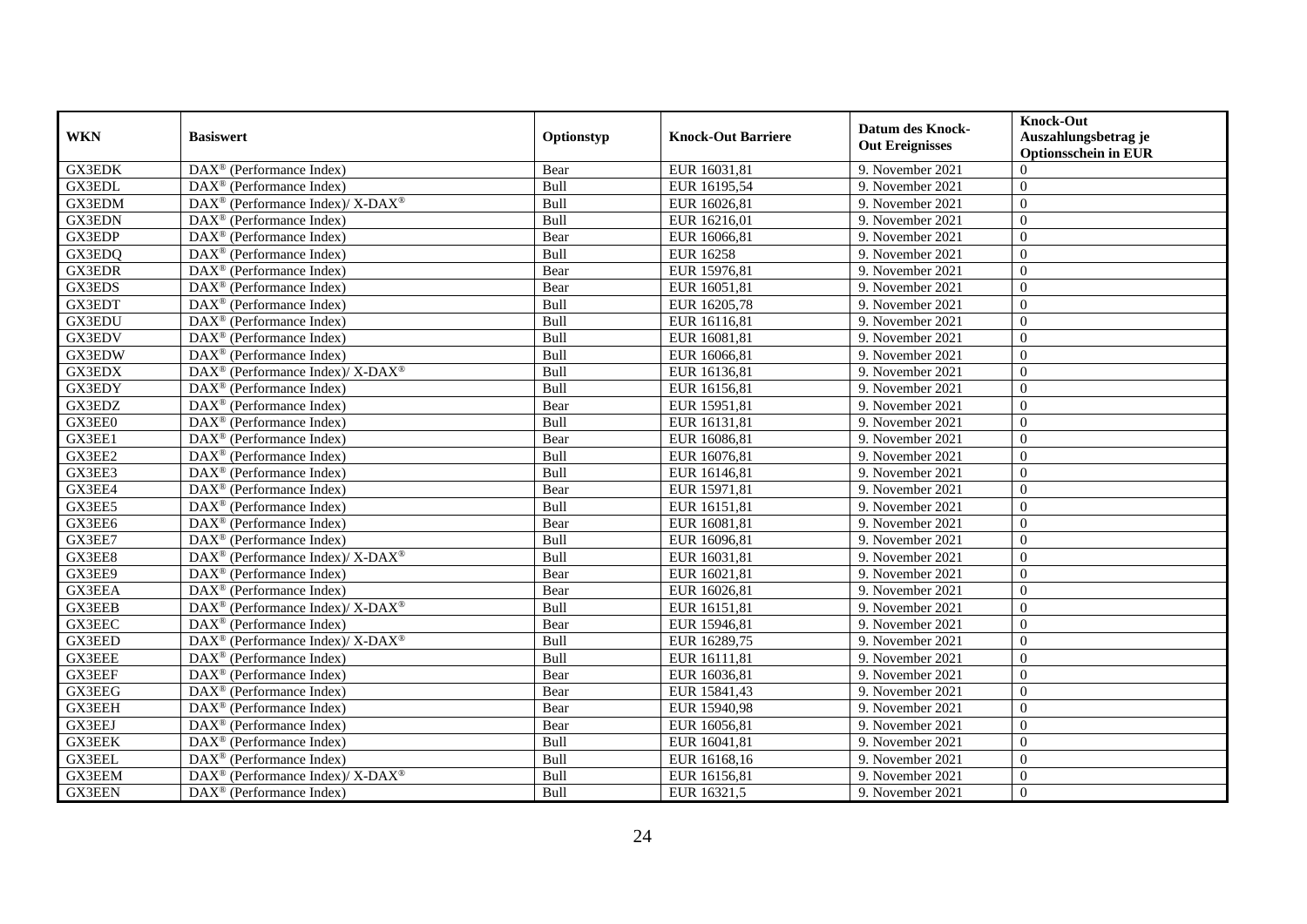| <b>WKN</b>    | <b>Basiswert</b>                                                                        | Optionstyp | <b>Knock-Out Barriere</b> | <b>Datum des Knock-</b><br><b>Out Ereignisses</b> | <b>Knock-Out</b><br>Auszahlungsbetrag je<br><b>Optionsschein in EUR</b> |
|---------------|-----------------------------------------------------------------------------------------|------------|---------------------------|---------------------------------------------------|-------------------------------------------------------------------------|
| GX3EEP        | $\overline{\text{DAX}^{\otimes}}$ (Performance Index)                                   | Bear       | EUR 16011,81              | 9. November 2021                                  | $\Omega$                                                                |
| GX3EEQ        | $DAX^{\circledR}$ (Performance Index)                                                   | Bear       | EUR 15986,81              | 9. November 2021                                  | $\Omega$                                                                |
| GX3EER        | $DAX^{\circledR}$ (Performance Index)                                                   | Bear       | EUR 15724,12              | 9. November 2021                                  | $\Omega$                                                                |
| GX3EES        | $DAX^{\circledast}$ (Performance Index)                                                 | Bear       | EUR 16076,81              | 9. November 2021                                  | $\theta$                                                                |
| GX3EET        | DAX <sup>®</sup> (Performance Index)/ X-DAX <sup>®</sup>                                | Bull       | EUR 16131,81              | 9. November 2021                                  | $\overline{0}$                                                          |
| GX3EEU        | $DAX^{\circledast}$ (Performance Index)                                                 | Bull       | EUR 16091,81              | 9. November 2021                                  | $\Omega$                                                                |
| <b>GX3EEV</b> | $DAX^{\circledast}$ (Performance Index)                                                 | Bull       | EUR 16086,81              | 9. November 2021                                  | $\theta$                                                                |
| <b>GX3EEW</b> | $DAX^{\circledR}$ (Performance Index)                                                   | Bull       | EUR 16061,81              | 9. November 2021                                  | $\Omega$                                                                |
| GX3EEX        | $DAX^{\circledR}$ (Performance Index)                                                   | Bear       | EUR 16016,81              | 9. November 2021                                  | $\theta$                                                                |
| GX3EEY        | DAX <sup>®</sup> (Performance Index)                                                    | Bear       | EUR 15935,14              | 9. November 2021                                  | $\overline{0}$                                                          |
| GX3EEZ        | DAX <sup>®</sup> (Performance Index)/ X-DAX <sup>®</sup>                                | Bull       | EUR 16141,81              | 9. November 2021                                  | $\Omega$                                                                |
| GX3EF0        | $\overline{\text{DAX}^{\otimes}}$ (Performance Index)                                   | Bull       | EUR 16046,81              | 9. November 2021                                  | $\Omega$                                                                |
| GX3EF1        | $DAX^{\circledast}$ (Performance Index)                                                 | Bear       | EUR 16081,81              | 9. November 2021                                  | $\theta$                                                                |
| GX3EF2        | DAX <sup>®</sup> (Performance Index)                                                    | Bull       | EUR 16126,81              | 9. November 2021                                  | $\Omega$                                                                |
| GX3EF3        | $DAX^{\circledast}$ (Performance Index)                                                 | Bull       | EUR 16141,81              | 9. November 2021                                  | $\overline{0}$                                                          |
| GX3EF4        | DAX <sup>®</sup> (Performance Index)/ X-DAX <sup>®</sup>                                | Bull       | <b>EUR 16258</b>          | 9. November 2021                                  | $\theta$                                                                |
| GX3EF5        | DAX <sup>®</sup> (Performance Index)/ X-DAX <sup>®</sup>                                | Bull       | EUR 16036,81              | 9. November 2021                                  | $\Omega$                                                                |
| GX3EF6        | DAX <sup>®</sup> (Performance Index)/X-DAX <sup>®</sup>                                 | Bull       | EUR 16168,16              | 9. November 2021                                  | $\Omega$                                                                |
| GX3EF7        | DAX <sup>®</sup> (Performance Index)/ X-DAX <sup>®</sup>                                | Bull       | EUR 16162,49              | 9. November 2021                                  | $\Omega$                                                                |
| GX3EF8        | DAX <sup>®</sup> (Performance Index)                                                    | Bear       | EUR 16046,81              | 9. November 2021                                  | $\overline{0}$                                                          |
| GX3EF9        | $\text{DAX}^{\circledast}$ (Performance Index)/ $\overline{\text{X-DAX}^{\circledast}}$ | Bull       | EUR 16061,81              | 9. November 2021                                  | $\overline{0}$                                                          |
| GX3EFA        | $\overline{\text{DAX}^{\otimes}}$ (Performance Index)                                   | Bear       | EUR 15757,44              | 9. November 2021                                  | $\Omega$                                                                |
| GX3EFB        | $\overline{\text{DAX}^{\otimes}}$ (Performance Index)                                   | Bear       | EUR 15966,81              | 9. November 2021                                  | $\Omega$                                                                |
| GX3EFC        | DAX <sup>®</sup> (Performance Index)                                                    | Bull       | EUR 16181,07              | 9. November 2021                                  | $\Omega$                                                                |
| GX3EFD        | $DAX^{\circledast}$ (Performance Index)/ X-DAX <sup>®</sup>                             | Bull       | EUR 16181,07              | 9. November 2021                                  | $\theta$                                                                |
| GX3EFE        | $DAX^{\circledast}$ (Performance Index)                                                 | Bear       | EUR 16071,81              | 9. November 2021                                  | $\overline{0}$                                                          |
| GX3EFF        | DAX <sup>®</sup> (Performance Index)/ X-DAX <sup>®</sup>                                | Bull       | EUR 16046,81              | 9. November 2021                                  | $\theta$                                                                |
| GX3EFG        | $DAX^{\circledast}$ (Performance Index)/ X-DAX <sup>®</sup>                             | Bull       | EUR 16188,31              | 9. November 2021                                  | $\theta$                                                                |
| GX3EFH        | DAX <sup>®</sup> (Performance Index)                                                    | Bull       | EUR 16051,81              | 9. November 2021                                  | $\Omega$                                                                |
| GX3EFJ        | DAX <sup>®</sup> (Performance Index)/X-DAX <sup>®</sup>                                 | Bull       | EUR 16061,81              | 9. November 2021                                  | $\Omega$                                                                |
| GX3EFK        | DAX <sup>®</sup> (Performance Index)/ X-DAX <sup>®</sup>                                | Bull       | EUR 16195,54              | 9. November 2021                                  | $\overline{0}$                                                          |
| GX3EFL        | DAX <sup>®</sup> (Performance Index)                                                    | Bull       | EUR 16036,81              | 9. November 2021                                  | $\overline{0}$                                                          |
| <b>GX3EFM</b> | DAX <sup>®</sup> (Performance Index)/ X-DAX <sup>®</sup>                                | Bull       | EUR 16321,5               | 9. November 2021                                  | $\Omega$                                                                |
| <b>GX3EFN</b> | DAX <sup>®</sup> (Performance Index)/ X-DAX <sup>®</sup>                                | Bull       | EUR 16096,81              | 9. November 2021                                  | $\overline{0}$                                                          |
| GX3EFP        | $DAX^{\circledast}$ (Performance Index)/ X-DAX <sup>®</sup>                             | Bull       | EUR 16066,81              | 9. November 2021                                  | $\overline{0}$                                                          |
| GX3EFQ        | DAX <sup>®</sup> (Performance Index)                                                    | Bear       | EUR 15790,75              | 9. November 2021                                  | $\overline{0}$                                                          |
| GX3EFR        | DAX <sup>®</sup> (Performance Index)/ X-DAX <sup>®</sup>                                | Bull       | EUR 16081,81              | 9. November 2021                                  | $\overline{0}$                                                          |
| GX3EFS        | DAX <sup>®</sup> (Performance Index)/ X-DAX <sup>®</sup>                                | Bull       | EUR 16081,81              | 9. November 2021                                  | $\boldsymbol{0}$                                                        |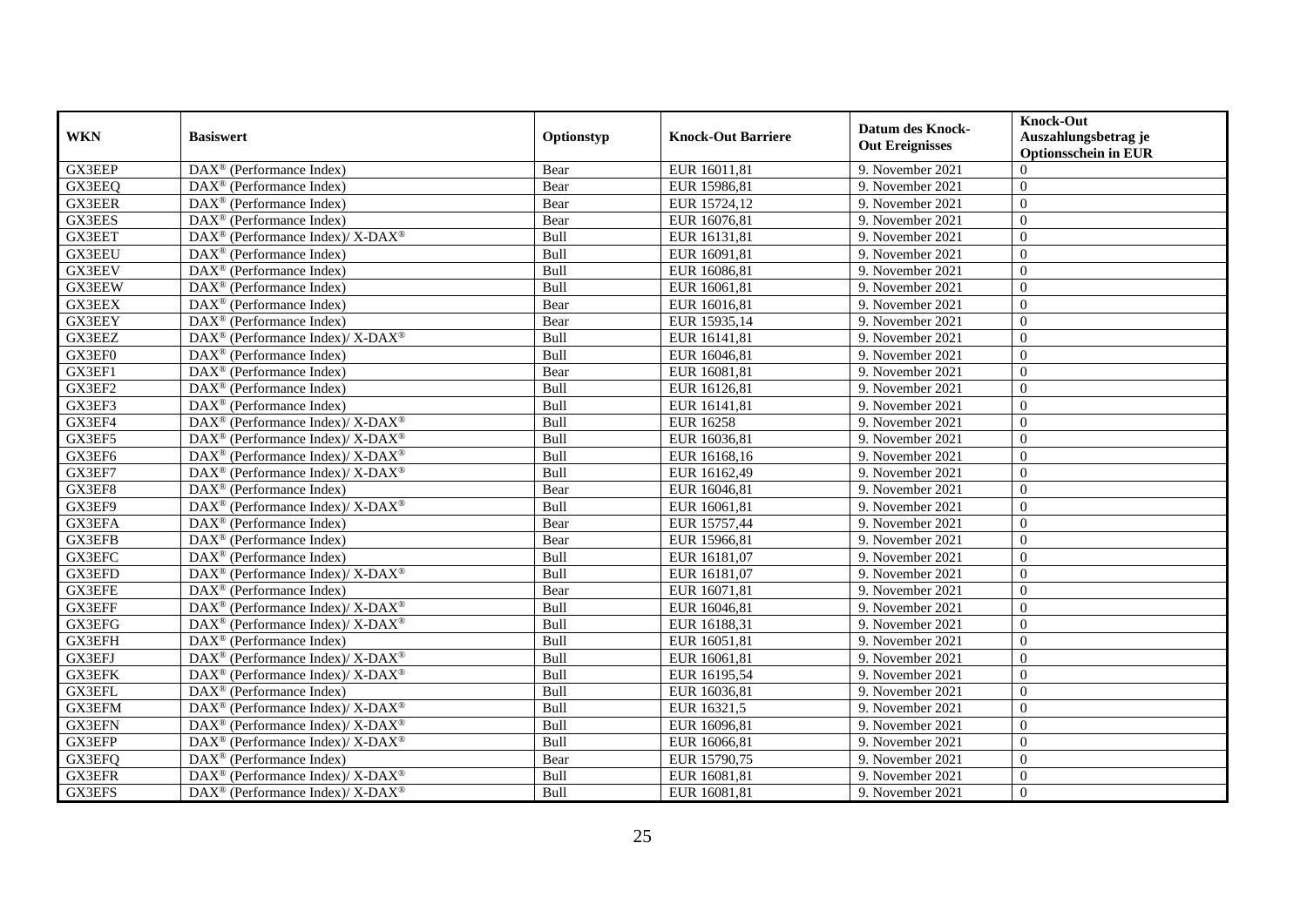| <b>WKN</b>    | <b>Basiswert</b>                                                         | Optionstyp | <b>Knock-Out Barriere</b> | <b>Datum des Knock-</b><br><b>Out Ereignisses</b> | <b>Knock-Out</b><br>Auszahlungsbetrag je<br><b>Optionsschein in EUR</b> |
|---------------|--------------------------------------------------------------------------|------------|---------------------------|---------------------------------------------------|-------------------------------------------------------------------------|
| GX3EFT        | $\text{DAX}^{\circledR}$ (Performance Index)/ X-DAX <sup>®</sup>         | Bull       | EUR 16086,81              | 9. November 2021                                  | $\Omega$                                                                |
| GX3EFU        | DAX <sup>®</sup> (Performance Index)/ X-DAX <sup>®</sup>                 | Bull       | EUR 16071,81              | 9. November 2021                                  | $\Omega$                                                                |
| GX3EFV        | $DAX^{\circledast}$ (Performance Index)/ X-DAX <sup>®</sup>              | Bull       | EUR 16076,81              | 9. November 2021                                  | $\Omega$                                                                |
| GX3EFW        | DAX <sup>®</sup> (Performance Index)/ X-DAX <sup>®</sup>                 | Bear       | EUR 15886,53              | 9. November 2021                                  | $\overline{0}$                                                          |
| GX3EFX        | DAX <sup>®</sup> (Performance Index)/ X-DAX <sup>®</sup>                 | Bear       | EUR 15757,44              | 9. November 2021                                  | $\overline{0}$                                                          |
| GX3EFY        | $DAX^{\circledast}$ (Performance Index)                                  | Bear       | EUR 15956,81              | 9. November 2021                                  | $\Omega$                                                                |
| GX3EFZ        | DAX <sup>®</sup> (Performance Index)/ X-DAX <sup>®</sup>                 | Bear       | EUR 16011,81              | 9. November 2021                                  | $\overline{0}$                                                          |
| GX3EG0        | DAX <sup>®</sup> (Performance Index)/X-DAX <sup>®</sup>                  | Bear       | EUR 16006,81              | 9. November 2021                                  | $\Omega$                                                                |
| GX3EG1        | $DAX^{\circledast}$ (Performance Index)/ X-DAX <sup>®</sup>              | Bull       | EUR 16051,81              | 9. November 2021                                  | $\theta$                                                                |
| GX3EG2        | DAX <sup>®</sup> (Performance Index)/X-DAX <sup>®</sup>                  | Bear       | EUR 15876,15              | 9. November 2021                                  | $\overline{0}$                                                          |
| GX3EG3        | DAX <sup>®</sup> (Performance Index)/ X-DAX <sup>®</sup>                 | Bull       | EUR 16121,81              | 9. November 2021                                  | $\Omega$                                                                |
| GX3EG4        | DAX <sup>®</sup> (Performance Index)/ X-DAX <sup>®</sup>                 | Bull       | EUR 16126,81              | 9. November 2021                                  | $\Omega$                                                                |
| GX3EG5        | DAX <sup>®</sup> (Performance Index)/X-DAX <sup>®</sup>                  | Bear       | EUR 16056,81              | 9. November 2021                                  | $\theta$                                                                |
| GX3EG6        | DAX <sup>®</sup> (Performance Index)/ X-DAX <sup>®</sup>                 | Bear       | EUR 16046,81              | 9. November 2021                                  | $\Omega$                                                                |
| GX3EG7        | DAX <sup>®</sup> (Performance Index)/ X-DAX <sup>®</sup>                 | Bull       | EUR 16101,81              | 9. November 2021                                  | $\overline{0}$                                                          |
| GX3EG8        | DAX <sup>®</sup> (Performance Index)/X-DAX <sup>®</sup>                  | Bear       | EUR 15790,75              | 9. November 2021                                  | $\overline{0}$                                                          |
| GX3EG9        | DAX <sup>®</sup> (Performance Index)/ X-DAX <sup>®</sup>                 | Bear       | EUR 16051,81              | 9. November 2021                                  | $\Omega$                                                                |
| GX3EGA        | DAX <sup>®</sup> (Performance Index)/X-DAX <sup>®</sup>                  | Bear       | EUR 16001,81              | 9. November 2021                                  | $\Omega$                                                                |
| <b>GX3EGB</b> | $DAX^{\circledast}$ (Performance Index)/ X-DAX <sup>®</sup>              | Bull       | EUR 16116,81              | 9. November 2021                                  | $\Omega$                                                                |
| GX3EGC        | $DAX^{\circledast}$ (Performance Index)/ X-DAX <sup>®</sup>              | Bear       | EUR 16036,81              | 9. November 2021                                  | $\overline{0}$                                                          |
| GX3EGD        | DAX <sup>®</sup> (Performance Index)/ X-DAX <sup>®</sup>                 | Bear       | EUR 15914,63              | 9. November 2021                                  | $\overline{0}$                                                          |
| GX3EGE        | DAX <sup>®</sup> (Performance Index)/ X-DAX <sup>®</sup>                 | Bear       | EUR 16041,81              | 9. November 2021                                  | $\Omega$                                                                |
| GX3EGF        | DAX <sup>®</sup> (Performance Index)/ X-DAX <sup>®</sup>                 | Bull       | EUR 16106,81              | 9. November 2021                                  | $\Omega$                                                                |
| GX3EGG        | DAX <sup>®</sup> (Performance Index)/ X-DAX <sup>®</sup>                 | Bear       | EUR 16026,81              | 9. November 2021                                  | $\Omega$                                                                |
| GX3EGH        | DAX <sup>®</sup> (Performance Index)/ X-DAX <sup>®</sup>                 | Bear       | EUR 15896,91              | 9. November 2021                                  | $\overline{0}$                                                          |
| GX3EGJ        | DAX <sup>®</sup> (Performance Index)/ X-DAX <sup>®</sup>                 | Bear       | EUR 16021,81              | 9. November 2021                                  | $\overline{0}$                                                          |
| <b>GX3EGK</b> | $DAX^{\circledast}$ (Performance Index)/ X-DAX <sup>®</sup>              | Bear       | EUR 15824,07              | 9. November 2021                                  | $\overline{0}$                                                          |
| GX3EGL        | $DAX^{\circledcirc}$ (Performance Index)/ X-DAX <sup>®</sup>             | Bear       | EUR 16016,81              | 9. November 2021                                  | $\Omega$                                                                |
| GX3EGM        | DAX <sup>®</sup> (Performance Index)/ X-DAX <sup>®</sup>                 | Bear       | EUR 15946,81              | 9. November 2021                                  | $\Omega$                                                                |
| <b>GX3EGN</b> | DAX <sup>®</sup> (Performance Index)/X-DAX <sup>®</sup>                  | Bull       | EUR 16056,81              | 9. November 2021                                  | $\Omega$                                                                |
| GX3EGP        | DAX <sup>®</sup> (Performance Index)/ X-DAX <sup>®</sup>                 | Bear       | EUR 15940,98              | 9. November 2021                                  | $\overline{0}$                                                          |
| GX3EGQ        | DAX <sup>®</sup> (Performance Index)/X-DAX <sup>®</sup>                  | Bear       | EUR 16076,81              | 9. November 2021                                  | $\overline{0}$                                                          |
| GX3EGR        | DAX <sup>®</sup> (Performance Index)/ X-DAX <sup>®</sup>                 | Bull       | EUR 16156,81              | 9. November 2021                                  | $\Omega$                                                                |
| GX3EGS        | DAX <sup>®</sup> (Performance Index)/ X-DAX <sup>®</sup>                 | Bear       | EUR 15935,14              | 9. November 2021                                  | $\overline{0}$                                                          |
| GX3EGT        | $DAX^{\circledast}$ (Performance Index)/ X-DAX <sup>®</sup>              | Bull       | EUR 16041,81              | 9. November 2021                                  | $\overline{0}$                                                          |
| GX3EGU        | $DAX^{\circledast}$ (Performance Index)/ X-DAX <sup>®</sup>              | Bear       | EUR 15951,81              | 9. November 2021                                  | $\overline{0}$                                                          |
| GX3EGV        | $\overline{\text{DAX}^{\otimes}}$ (Performance Index)/X-DAX <sup>®</sup> | Bear       | EUR 15929,3               | 9. November 2021                                  | $\overline{0}$                                                          |
| GX3EGW        | DAX <sup>®</sup> (Performance Index)/ X-DAX <sup>®</sup>                 | Bull       | EUR 16126,81              | 9. November 2021                                  | $\boldsymbol{0}$                                                        |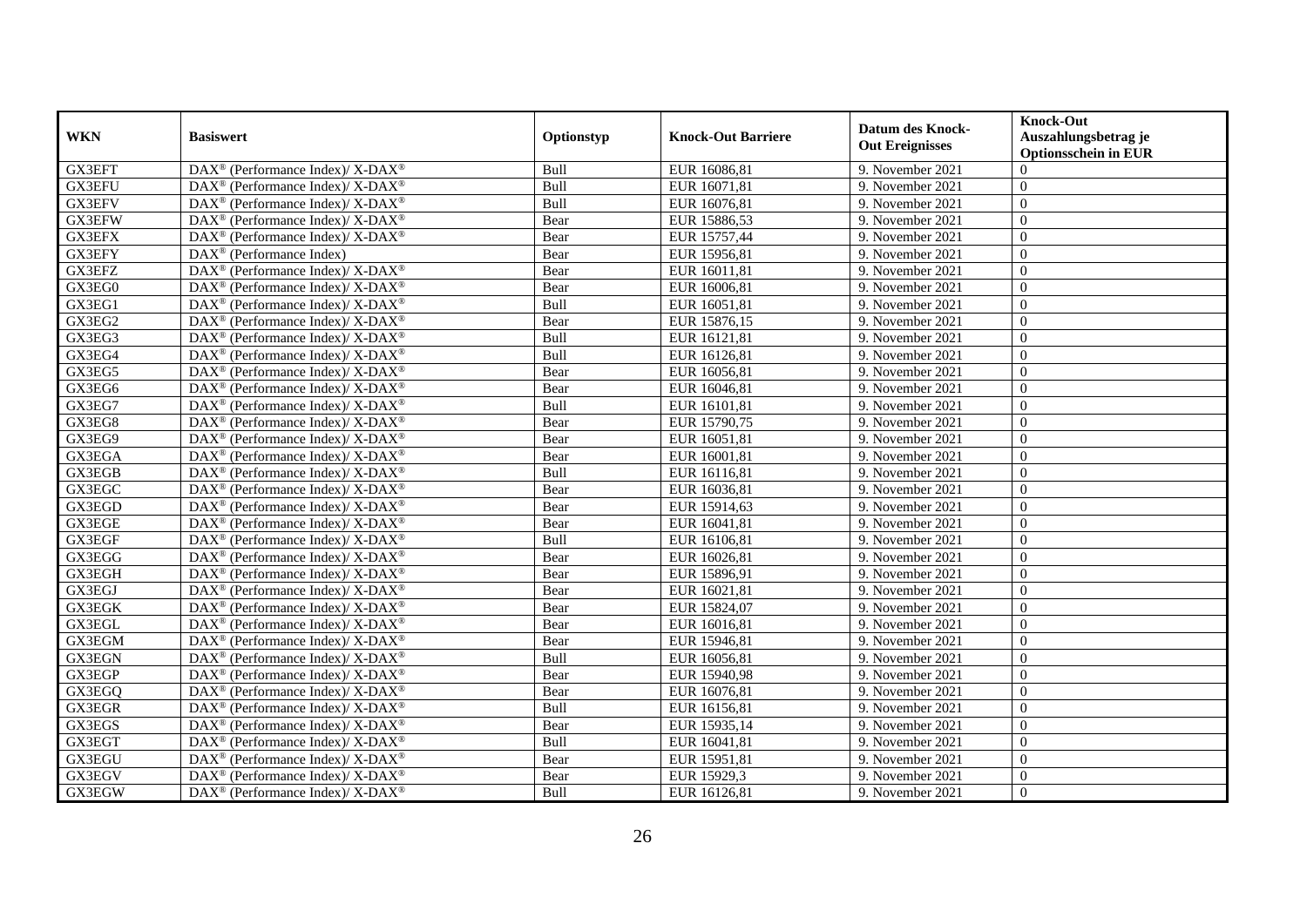| <b>WKN</b>    | <b>Basiswert</b>                                                 | Optionstyp | <b>Knock-Out Barriere</b> | <b>Datum des Knock-</b><br><b>Out Ereignisses</b> | <b>Knock-Out</b><br>Auszahlungsbetrag je<br><b>Optionsschein in EUR</b> |
|---------------|------------------------------------------------------------------|------------|---------------------------|---------------------------------------------------|-------------------------------------------------------------------------|
| <b>GX3EGX</b> | $\text{DAX}^{\circledR}$ (Performance Index)/ X-DAX <sup>®</sup> | Bear       | EUR 16061,81              | 9. November 2021                                  | $\Omega$                                                                |
| GX3EGY        | DAX <sup>®</sup> (Performance Index)/ X-DAX <sup>®</sup>         | Bear       | EUR 15991,81              | 9. November 2021                                  | $\Omega$                                                                |
| GX3EGZ        | $DAX^{\circledast}$ (Performance Index)/ X-DAX <sup>®</sup>      | Bear       | EUR 16066,81              | 9. November 2021                                  | $\Omega$                                                                |
| GX3EH0        | DAX <sup>®</sup> (Performance Index)/ X-DAX <sup>®</sup>         | Bull       | EUR 16111,81              | 9. November 2021                                  | $\overline{0}$                                                          |
| GX3EH1        | DAX <sup>®</sup> (Performance Index)                             | Bull       | EUR 16031,81              | 9. November 2021                                  | $\overline{0}$                                                          |
| GX3EH2        | DAX <sup>®</sup> (Performance Index)/ X-DAX <sup>®</sup>         | Bear       | EUR 15986,81              | 9. November 2021                                  | $\Omega$                                                                |
| GX3EH3        | $DAX^{\circledast}$ (Performance Index)/ X-DAX <sup>®</sup>      | Bear       | EUR 15921,97              | 9. November 2021                                  | $\overline{0}$                                                          |
| GX3EH4        | DAX <sup>®</sup> (Performance Index)/X-DAX <sup>®</sup>          | Bear       | EUR 15981,81              | 9. November 2021                                  | $\Omega$                                                                |
| GX3EH5        | DAX <sup>®</sup> (Performance Index)/X-DAX <sup>®</sup>          | Bear       | EUR 15724,12              | 9. November 2021                                  | $\theta$                                                                |
| GX3EH6        | DAX <sup>®</sup> (Performance Index)/X-DAX <sup>®</sup>          | Bull       | EUR 16226,25              | 9. November 2021                                  | $\overline{0}$                                                          |
| GX3EH7        | DAX <sup>®</sup> (Performance Index)/X-DAX <sup>®</sup>          | Bull       | EUR 16091,81              | 9. November 2021                                  | $\Omega$                                                                |
| GX3EH8        | DAX <sup>®</sup> (Performance Index)/ X-DAX <sup>®</sup>         | Bear       | EUR 15907,3               | 9. November 2021                                  | $\Omega$                                                                |
| GX3EH9        | $DAX^{\circledast}$ (Performance Index)/ X-DAX <sup>®</sup>      | Bear       | EUR 15976,81              | 9. November 2021                                  | $\theta$                                                                |
| GX3EHA        | DAX <sup>®</sup> (Performance Index)/ X-DAX <sup>®</sup>         | Bear       | EUR 15971,81              | 9. November 2021                                  | $\Omega$                                                                |
| GX3EHB        | $DAX^{\circledast}$ (Performance Index)                          | Bear       | EUR 15991,81              | 9. November 2021                                  | $\overline{0}$                                                          |
| GX3EHC        | DAX <sup>®</sup> (Performance Index)/X-DAX <sup>®</sup>          | Bear       | EUR 16071,81              | 9. November 2021                                  | $\theta$                                                                |
| GX3EHD        | DAX <sup>®</sup> (Performance Index)/ X-DAX <sup>®</sup>         | Bear       | EUR 15841,43              | 9. November 2021                                  | $\Omega$                                                                |
| <b>GX3EHE</b> | $DAX^{\circledcirc}$ (Performance Index)/X-DAX <sup>®</sup>      | Bear       | EUR 15961,81              | 9. November 2021                                  | $\Omega$                                                                |
| <b>GX3EHF</b> | DAX <sup>®</sup> (Performance Index)                             | Bear       | EUR 16001,81              | 9. November 2021                                  | $\Omega$                                                                |
| GX3EHG        | DAX <sup>®</sup> (Performance Index)/ X-DAX <sup>®</sup>         | Bear       | EUR 16086,81              | 9. November 2021                                  | $\overline{0}$                                                          |
| GX3EHH        | DAX <sup>®</sup> (Performance Index)/ X-DAX <sup>®</sup>         | Bear       | EUR 16081,81              | 9. November 2021                                  | $\overline{0}$                                                          |
| GX3EHJ        | DAX <sup>®</sup> (Performance Index)                             | Bear       | EUR 16061,81              | 9. November 2021                                  | $\Omega$                                                                |
| <b>GX3EHK</b> | NASDAQ-100 Index®                                                | Bear       | USD 16149,28              | 9. November 2021                                  | $\Omega$                                                                |
| <b>GX3EHL</b> | DAX <sup>®</sup> (Performance Index)/ X-DAX <sup>®</sup>         | Bear       | EUR 15956,81              | 9. November 2021                                  | $\Omega$                                                                |
| GX3EHM        | DAX <sup>®</sup> (Performance Index)/ X-DAX <sup>®</sup>         | Bear       | EUR 16061,81              | 9. November 2021                                  | $\overline{0}$                                                          |
| <b>GX3EHN</b> | DAX <sup>®</sup> (Performance Index)/ X-DAX <sup>®</sup>         | Bear       | EUR 16081,81              | 9. November 2021                                  | $\overline{0}$                                                          |
| GX3EHP        | $DAX^{\circledast}$ (Performance Index)                          | Bear       | EUR 15886,53              | 9. November 2021                                  | $\theta$                                                                |
| GX3EHQ        | NASDAQ-100 Index®                                                | Bear       | <b>USD 16157,1</b>        | 9. November 2021                                  | $\Omega$                                                                |
| <b>GX3EHR</b> | NASDAQ-100 Index®                                                | Bear       | USD 16286,68              | 9. November 2021                                  | $\Omega$                                                                |
| <b>GX3EHS</b> | DAX <sup>®</sup> (Performance Index)/ X-DAX <sup>®</sup>         | Bear       | EUR 15996,81              | 9. November 2021                                  | $\Omega$                                                                |
| GX3EHT        | DAX <sup>®</sup> (Performance Index)/ X-DAX <sup>®</sup>         | Bear       | EUR 15966,81              | 9. November 2021                                  | $\overline{0}$                                                          |
| GX3EHV        | NASDAQ-100 Index®                                                | Bear       | USD 16141,46              | 9. November 2021                                  | $\overline{0}$                                                          |
| <b>GX3EHW</b> | NASDAQ-100 Index®                                                | Bear       | USD 16261,68              | 9. November 2021                                  | $\Omega$                                                                |
| <b>GX3EHX</b> | NASDAQ-100 Index®                                                | Bear       | USD 16391,68              | 9. November 2021                                  | $\overline{0}$                                                          |
| GX3EHY        | NASDAQ-100 Index®                                                | Bear       | USD 16009,38              | 9. November 2021                                  | $\overline{0}$                                                          |
| GX3EJ0        | NASDAQ-100 Index®                                                | Bear       | USD 16133,63              | 9. November 2021                                  | $\overline{0}$                                                          |
| GX3EJ2        | NASDAQ-100 Index®                                                | Bear       | USD 16271,68              | 9. November 2021                                  | $\theta$                                                                |
| GX3EJ3        | DAX <sup>®</sup> (Performance Index)/ X-DAX <sup>®</sup>         | Bear       | EUR 15858,79              | 9. November 2021                                  | $\boldsymbol{0}$                                                        |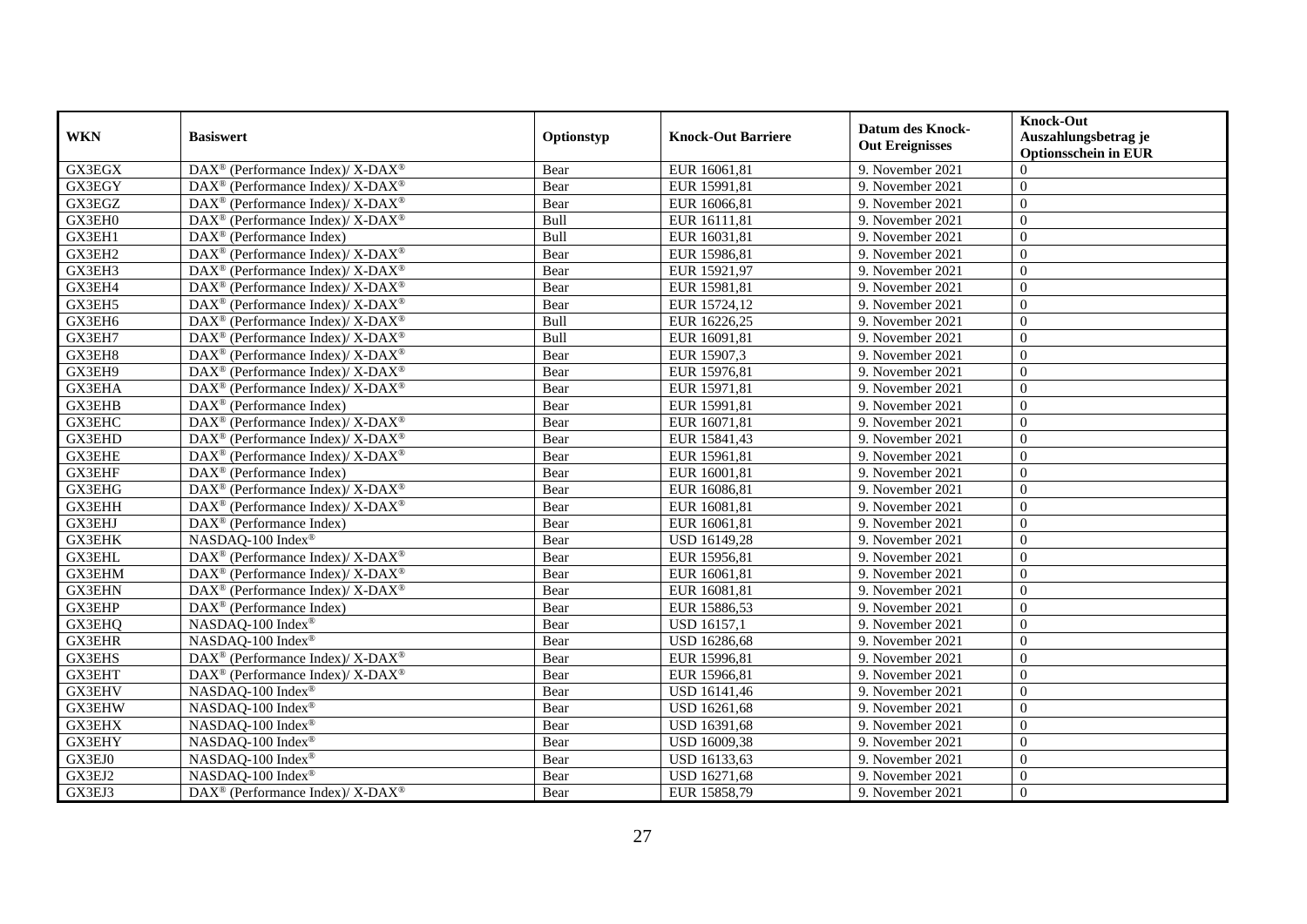| <b>WKN</b>    | <b>Basiswert</b>                                                         | Optionstyp | <b>Knock-Out Barriere</b> | <b>Datum des Knock-</b> | <b>Knock-Out</b><br>Auszahlungsbetrag je |
|---------------|--------------------------------------------------------------------------|------------|---------------------------|-------------------------|------------------------------------------|
|               |                                                                          |            |                           | <b>Out Ereignisses</b>  | <b>Optionsschein in EUR</b>              |
| GX3EJ4        | NASDAQ-100 Index <sup>®</sup>                                            | Bear       | <b>USD 16256,68</b>       | 9. November 2021        | $\Omega$                                 |
| GX3EJ6        | DAX <sup>®</sup> (Performance Index)/ X-DAX <sup>®</sup>                 | Bear       | EUR 16031,81              | 9. November 2021        | $\Omega$                                 |
| GX3EJ7        | NASDAQ-100 Index®                                                        | Bear       | USD 16296,68              | 9. November 2021        | $\Omega$                                 |
| GX3EJ8        | NASDAQ-100 Index®                                                        | Bear       | USD 16044,83              | 9. November 2021        | $\theta$                                 |
| GX3EJA        | DAX <sup>®</sup> (Performance Index)/ X-DAX <sup>®</sup>                 | Bull       | EUR 16173,84              | 9. November 2021        | $\theta$                                 |
| <b>GX3EJB</b> | NASDAQ-100 Index®                                                        | Bear       | USD 16291,68              | 9. November 2021        | $\Omega$                                 |
| GX3EJC        | NASDAQ-100 Index®                                                        | Bear       | USD 16163,32              | 9. November 2021        | $\theta$                                 |
| GX3EJD        | NASDAQ-100 Index®                                                        | Bear       | USD 16326,68              | 9. November 2021        | $\Omega$                                 |
| GX3EJG        | NASDAQ-100 Index®                                                        | Bear       | USD 16201,68              | 9. November 2021        | $\theta$                                 |
| <b>GX3EJH</b> | NASDAQ-100 Index®                                                        | Bear       | USD 15938,49              | 9. November 2021        | $\Omega$                                 |
| <b>GX3EJJ</b> | NASDAQ-100 Index®                                                        | Bear       | <b>USD 16281,68</b>       | 9. November 2021        | $\Omega$                                 |
| <b>GX3EJK</b> | $\overline{\text{DAX}^{\otimes}}$ (Performance Index)/X-DAX <sup>®</sup> | Bull       | EUR 16216,01              | 9. November 2021        | $\Omega$                                 |
| <b>GX3EJL</b> | NASDAQ-100 Index®                                                        | Bear       | <b>USD 16276,68</b>       | 9. November 2021        | $\Omega$                                 |
| GX3EJM        | DAX <sup>®</sup> (Performance Index)/ X-DAX <sup>®</sup>                 | Bull       | EUR 16205,78              | 9. November 2021        | $\theta$                                 |
| GX3EJP        | $NASDAQ-100$ Index <sup>®</sup>                                          | Bear       | USD 16321,68              | 9. November 2021        | $\theta$                                 |
| GX3EJQ        | NASDAQ-100 Index®                                                        | Bear       | USD 16316,68              | 9. November 2021        | $\overline{0}$                           |
| <b>GX3EJR</b> | NASDAQ-100 Index®                                                        | Bear       | USD 16063,35              | 9. November 2021        | $\theta$                                 |
| <b>GX3EJS</b> | NASDAQ-100 Index®                                                        | Bear       | USD 16331,68              | 9. November 2021        | $\Omega$                                 |
| GX3EJT        | NASDAQ-100 Index®                                                        | Bear       | USD 16191,68              | 9. November 2021        | $\Omega$                                 |
| GX3EJU        | NASDAQ-100 Index®                                                        | Bear       | USD 16196,68              | 9. November 2021        | $\theta$                                 |
| <b>GX3EJV</b> | NASDAQ-100 Index®                                                        | Bear       | USD 16266,68              | 9. November 2021        | $\overline{0}$                           |
| <b>GX3EJW</b> | DAX <sup>®</sup> (Performance Index)                                     | Bull       | EUR 16081,81              | 9. November 2021        | $\Omega$                                 |
| GX3EJY        | NASDAQ-100 Index®                                                        | Bear       | <b>USD 16311,68</b>       | 9. November 2021        | $\Omega$                                 |
| GX3EJZ        | DAX <sup>®</sup> (Performance Index)                                     | Bull       | EUR 16173,84              | 9. November 2021        | $\overline{0}$                           |
| GX3EK0        | NASDAQ-100 Index®                                                        | Bear       | USD 16186,37              | 9. November 2021        | $\theta$                                 |
| GX3EK1        | NASDAQ-100 Index®                                                        | Bear       | USD 16386,68              | 9. November 2021        | $\Omega$                                 |
| GX3EK2        | NASDAQ-100 Index®                                                        | Bear       | USD 16181,06              | 9. November 2021        | $\theta$                                 |
| GX3EK3        | NASDAQ-100 Index®                                                        | Bear       | <b>USD 16356,68</b>       | 9. November 2021        | $\theta$                                 |
| GX3EK4        | NASDAQ-100 Index®                                                        | Bear       | USD 16231,68              | 9. November 2021        | $\Omega$                                 |
| GX3EK5        | NASDAQ-100 Index®                                                        | Bear       | USD 15973,93              | 9. November 2021        | $\Omega$                                 |
| GX3EK6        | NASDAQ-100 Index®                                                        | Bear       | USD 16396,81              | 9. November 2021        | $\mathbf{0}$                             |
| GX3EK7        | NASDAQ-100 Index®                                                        | Bear       | <b>USD 16226,68</b>       | 9. November 2021        | $\overline{0}$                           |
| GX3EK8        | NASDAQ-100 Index®                                                        | Bear       | USD 16100,39              | 9. November 2021        | $\Omega$                                 |
| GX3EK9        | NASDAQ-100 Index®                                                        | Bear       | USD 16296,68              | 9. November 2021        | $\Omega$                                 |
| GX3EKA        | NASDAQ-100 Index®                                                        | Bear       | USD 16301,68              | 9. November 2021        | $\Omega$                                 |
| <b>GX3EKB</b> | NASDAQ-100 Index®                                                        | Bear       | USD 16175,75              | 9. November 2021        | $\overline{0}$                           |
| GX3EKC        | NASDAQ-100 Index®                                                        | Bear       | USD 16306,68              | 9. November 2021        | $\mathbf{0}$                             |
| GX3EKD        | NASDAQ-100 Index®                                                        | Bear       | USD 16351,68              | 9. November 2021        | $\theta$                                 |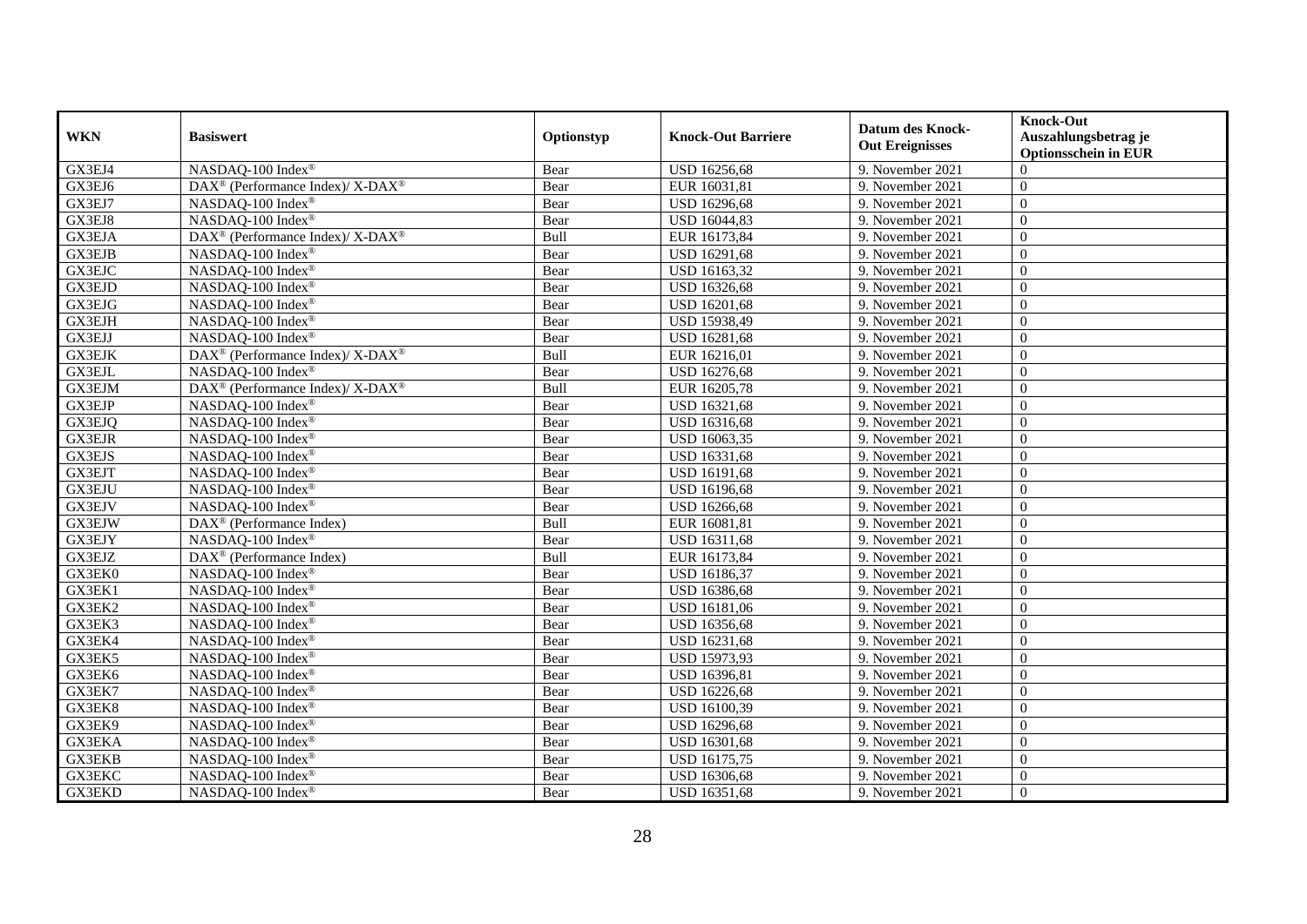| <b>WKN</b>    | <b>Basiswert</b>                                  | Optionstyp | <b>Knock-Out Barriere</b> | <b>Datum des Knock-</b><br><b>Out Ereignisses</b> | <b>Knock-Out</b><br>Auszahlungsbetrag je |
|---------------|---------------------------------------------------|------------|---------------------------|---------------------------------------------------|------------------------------------------|
|               |                                                   |            |                           |                                                   | <b>Optionsschein in EUR</b>              |
| <b>GX3EKE</b> | NASDAQ-100 Index®                                 | Bear       | <b>USD 16346,68</b>       | 9. November 2021                                  | $\Omega$                                 |
| <b>GX3EKF</b> | NASDAQ-100 Index®                                 | Bear       | USD 16221,68              | 9. November 2021                                  | $\Omega$                                 |
| <b>GX3EKG</b> | NASDAQ-100 Index®                                 | Bear       | USD 16169,54              | 9. November 2021                                  | $\Omega$                                 |
| GX3EKH        | NASDAQ-100 Index®                                 | Bear       | USD 16216,68              | 9. November 2021                                  | $\theta$                                 |
| GX3EKJ        | NASDAQ-100 Index®                                 | Bear       | USD 16081,87              | 9. November 2021                                  | $\theta$                                 |
| <b>GX3EKK</b> | NASDAQ-100 Index®                                 | Bear       | USD 16211,68              | 9. November 2021                                  | $\Omega$                                 |
| <b>GX3EKL</b> | NASDAQ-100 Index®                                 | Bear       | USD 16206,68              | 9. November 2021                                  | $\theta$                                 |
| GX3EKM        | NASDAQ-100 Index®                                 | Bear       | USD 16381,68              | 9. November 2021                                  | $\theta$                                 |
| <b>GX3EKN</b> | NASDAQ-100 Index®                                 | Bear       | USD 16251,68              | 9. November 2021                                  | $\theta$                                 |
| GX3EKP        | NASDAQ-100 Index®                                 | Bear       | USD 16336,68              | 9. November 2021                                  | $\overline{0}$                           |
| GX3EKQ        | NASDAQ-100 Index®                                 | Bear       | <b>USD 16122,55</b>       | 9. November 2021                                  | $\Omega$                                 |
| <b>GX3EKR</b> | NASDAQ-100 Index®                                 | Bear       | USD 16376,68              | 9. November 2021                                  | $\Omega$                                 |
| <b>GX3EKS</b> | NASDAQ-100 Index®                                 | Bear       | USD 16111,47              | 9. November 2021                                  | $\Omega$                                 |
| GX3EKT        | NASDAQ-100 Index®                                 | Bear       | <b>USD 16371,68</b>       | 9. November 2021                                  | $\Omega$                                 |
| <b>GX3EKU</b> | NASDAQ-100 Index®                                 | Bear       | USD 16366,68              | 9. November 2021                                  | $\Omega$                                 |
| <b>GX3EKV</b> | NASDAQ-100 Index®                                 | Bear       | <b>USD 16246,68</b>       | 9. November 2021                                  | $\Omega$                                 |
| <b>GX3EKW</b> | NASDAQ-100 Index®                                 | Bear       | <b>USD 16241,68</b>       | 9. November 2021                                  | $\Omega$                                 |
| <b>GX3EKX</b> | NASDAQ-100 Index®                                 | Bear       | USD 16361,68              | 9. November 2021                                  | $\Omega$                                 |
| <b>GX3EKY</b> | NASDAQ-100 Index®                                 | Bear       | USD 16236,68              | 9. November 2021                                  | $\theta$                                 |
| GX3EKZ        | NASDAQ-100 Index®                                 | Bear       | USD 16341,68              | 9. November 2021                                  | $\theta$                                 |
| GX3FX3        | DAX <sup>®</sup> (Performance Index)              | Bull       | EUR 16163,69              | 10. November 2021                                 | $\theta$                                 |
| GX3FX4        | DAX <sup>®</sup> (Performance Index)              | Bear       | EUR 16007,74              | 10. November 2021                                 | $\theta$                                 |
| GX3FX5        | $DAX^{\circledast}$ (Performance Index)           | Bear       | EUR 15972,74              | 10. November 2021                                 | $\theta$                                 |
| GX3FX6        | $\text{DAX}^{\textcircled{}}$ (Performance Index) | Bull       | EUR 16017,74              | 10. November 2021                                 | $\theta$                                 |
| GX3FX7        | DAX <sup>®</sup> (Performance Index)              | Bull       | EUR 16127,74              | 10. November 2021                                 | $\Omega$                                 |
| GX3FX8        | $DAX^{\circledR}$ (Performance Index)             | Bear       | EUR 15932,49              | 10. November 2021                                 | $\Omega$                                 |
| GX3FX9        | $\text{DAX}^{\textcircled{}}$ (Performance Index) | Bear       | EUR 15952,74              | 10. November 2021                                 | $\Omega$                                 |
| GX3FXA        | $\text{DAX}^{\textcircled{}}$ (Performance Index) | Bull       | EUR 16107,74              | 10. November 2021                                 | $\Omega$                                 |
| <b>GX3FXB</b> | DAX <sup>®</sup> (Performance Index)              | Bear       | EUR 16032,74              | 10. November 2021                                 | $\theta$                                 |
| GX3FXC        | $\text{DAX}^{\textcircled{}}$ (Performance Index) | Bear       | EUR 16072,74              | 10. November 2021                                 | $\Omega$                                 |
| GX3FXD        | $DAX^{\circledR}$ (Performance Index)             | Bull       | EUR 16062,74              | 10. November 2021                                 | $\theta$                                 |
| <b>GX3FXE</b> | DAX <sup>®</sup> (Performance Index)              | Bull       | EUR 16097,74              | 10. November 2021                                 | $\Omega$                                 |
| <b>GX3FXF</b> | DAX <sup>®</sup> (Performance Index)              | Bear       | EUR 15854,6               | 10. November 2021                                 | $\theta$                                 |
| GX3FXG        | DAX <sup>®</sup> (Performance Index)              | Bear       | EUR 15818,84              | 10. November 2021                                 | $\Omega$                                 |
| GX3FXH        | $\text{DAX}^{\textcircled{}}$ (Performance Index) | Bear       | EUR 16067,74              | 10. November 2021                                 | $\theta$                                 |
| GX3FXJ        | $DAX^{\circledast}$ (Performance Index)           | Bear       | EUR 15957,74              | 10. November 2021                                 | $\theta$                                 |
| <b>GX3FXL</b> | $DAX^{\circledast}$ (Performance Index)           | Bear       | EUR 16002,74              | 10. November 2021                                 | $\mathbf{0}$                             |
| GX3FXN        | $\text{DAX}^{\textcircled{}}$ (Performance Index) | Bear       | EUR 16027,74              | 10. November 2021                                 | $\mathbf{0}$                             |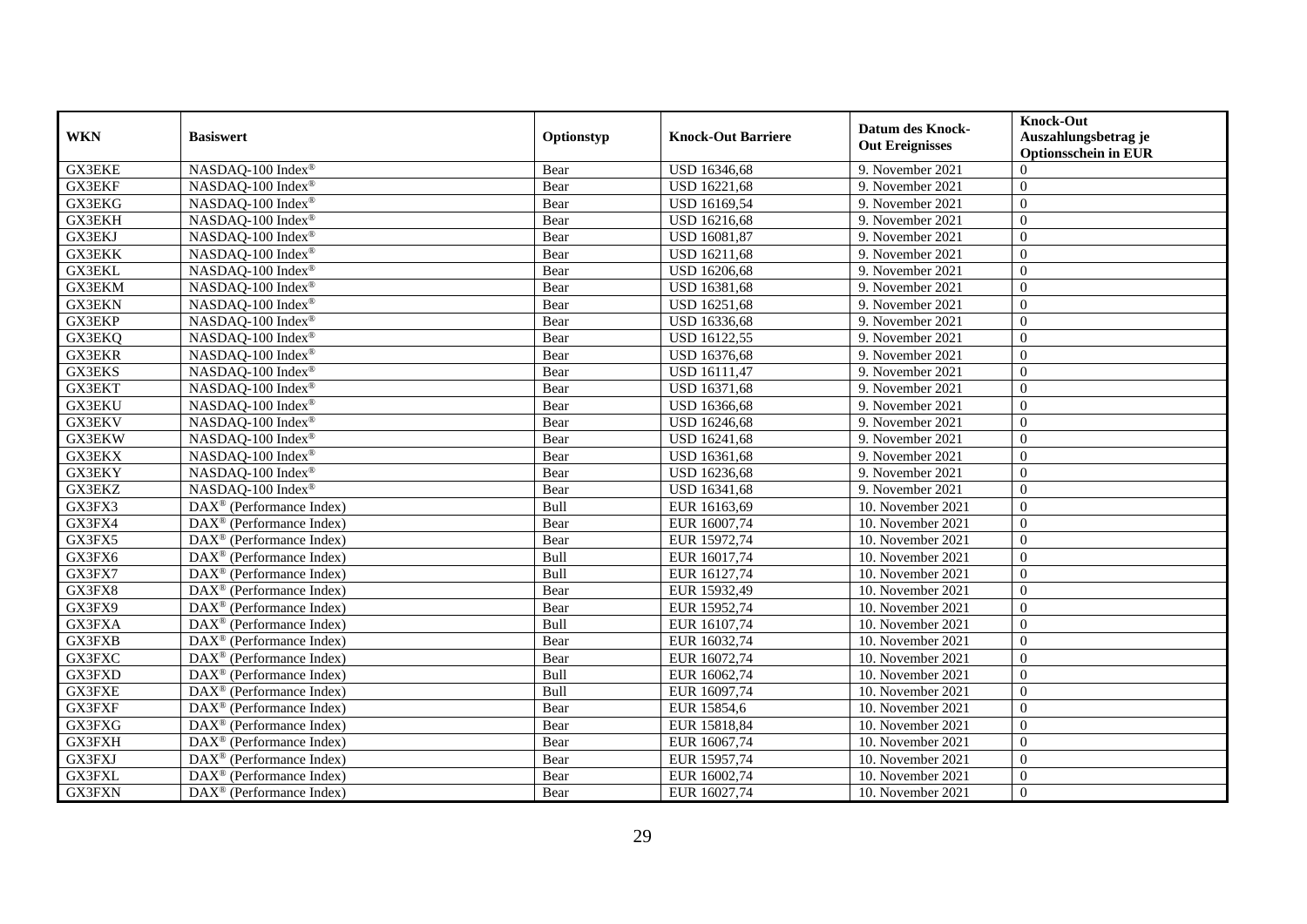| <b>WKN</b>    | <b>Basiswert</b>                                         | Optionstyp | <b>Knock-Out Barriere</b> | <b>Datum des Knock-</b><br><b>Out Ereignisses</b> | <b>Knock-Out</b><br>Auszahlungsbetrag je<br><b>Optionsschein in EUR</b> |
|---------------|----------------------------------------------------------|------------|---------------------------|---------------------------------------------------|-------------------------------------------------------------------------|
| GX3FXP        | $\overline{\text{DAX}^{\otimes}}$ (Performance Index)    | Bear       | EUR 15962,74              | 10. November 2021                                 | $\Omega$                                                                |
| GX3FXQ        | $DAX^{\circledR}$ (Performance Index)                    | Bull       | EUR 16097,74              | 10. November 2021                                 | $\Omega$                                                                |
| <b>GX3FXR</b> | DAX <sup>®</sup> (Performance Index)                     | Bull       | EUR 16027,74              | 10. November 2021                                 | $\theta$                                                                |
| GX3FXS        | DAX <sup>®</sup> (Performance Index)                     | Bear       | EUR 15927,36              | 10. November 2021                                 | $\overline{0}$                                                          |
| GX3FXT        | DAX <sup>®</sup> (Performance Index)                     | Bear       | EUR 15865,3               | 10. November 2021                                 | $\overline{0}$                                                          |
| GX3FXU        | $\overline{\text{DAX}^{\otimes}}$ (Performance Index)    | Bear       | EUR 15992,74              | 10. November 2021                                 | $\overline{0}$                                                          |
| GX3FXV        | DAX <sup>®</sup> (Performance Index)/ X-DAX <sup>®</sup> | Bull       | EUR 16132,74              | 10. November 2021                                 | $\Omega$                                                                |
| GX3FXW        | $DAX^{\circledR}$ (Performance Index)                    | Bear       | EUR 15997,74              | 10. November 2021                                 | $\theta$                                                                |
| GX3FXX        | DAX <sup>®</sup> (Performance Index)                     | Bull       | EUR 16152,74              | 10. November 2021                                 | $\overline{0}$                                                          |
| GX3FXY        | DAX <sup>®</sup> (Performance Index)                     | Bull       | EUR 16112,74              | 10. November 2021                                 | $\theta$                                                                |
| GX3FXZ        | $DAX^{\circledR}$ (Performance Index)                    | Bear       | EUR 15732,51              | 10. November 2021                                 | $\theta$                                                                |
| GX3FY0        | $\overline{\text{DAX}^{\otimes}}$ (Performance Index)    | Bear       | EUR 16042,74              | 10. November 2021                                 | $\overline{0}$                                                          |
| GX3FY1        | $\overline{\text{DAX}^{\otimes}}$ (Performance Index)    | Bear       | EUR 16052,74              | 10. November 2021                                 | $\theta$                                                                |
| GX3FY2        | $DAX^{\circledR}$ (Performance Index)                    | Bull       | EUR 16212,25              | 10. November 2021                                 | $\Omega$                                                                |
| GX3FY3        | DAX <sup>®</sup> (Performance Index)                     | Bear       | EUR 16047,74              | 10. November 2021                                 | $\theta$                                                                |
| GX3FY4        | $\overline{\text{DAX}^{\otimes}}$ (Performance Index)    | Bull       | EUR 16042,74              | 10. November 2021                                 | $\overline{0}$                                                          |
| GX3FY5        | DAX <sup>®</sup> (Performance Index)                     | Bear       | EUR 16012,74              | 10. November 2021                                 | $\overline{0}$                                                          |
| GX3FY6        | $\overline{\text{DAX}^{\otimes}}$ (Performance Index)    | Bear       | EUR 15967,74              | 10. November 2021                                 | $\theta$                                                                |
| GX3FY7        | $DAX^{\circledast}$ (Performance Index)                  | Bear       | EUR 16057,74              | 10. November 2021                                 | $\theta$                                                                |
| GX3FY8        | DAX <sup>®</sup> (Performance Index)                     | Bull       | EUR 16022,74              | 10. November 2021                                 | $\overline{0}$                                                          |
| GX3FY9        | $\overline{\text{DAX}}^{\textcirc}$ (Performance Index)  | Bull       | EUR 16137,74              | 10. November 2021                                 | $\overline{0}$                                                          |
| GX3FYA        | $DAX^{\circledR}$ (Performance Index)                    | Bear       | EUR 16017,74              | 10. November 2021                                 | $\Omega$                                                                |
| <b>GX3FYB</b> | $\overline{\text{DAX}^{\otimes}}$ (Performance Index)    | Bull       | EUR 16037,74              | 10. November 2021                                 | $\theta$                                                                |
| GX3FYD        | $DAX^{\circledast}$ (Performance Index)                  | Bull       | EUR 16107,74              | 10. November 2021                                 | $\overline{0}$                                                          |
| GX3FYE        | $DAX^{\circledast}$ (Performance Index)                  | Bull       | EUR 16062,74              | 10. November 2021                                 | $\overline{0}$                                                          |
| GX3FYF        | DAX <sup>®</sup> (Performance Index)                     | Bear       | EUR 15987,74              | 10. November 2021                                 | $\Omega$                                                                |
| GX3FYG        | $\overline{\text{DAX}^{\otimes}}$ (Performance Index)    | Bull       | EUR 16158,21              | 10. November 2021                                 | $\overline{0}$                                                          |
| GX3FYH        | $\text{DAX}^{\textcircled{}}$ (Performance Index)        | Bear       | EUR 16062,74              | 10. November 2021                                 | $\overline{0}$                                                          |
| GX3FYJ        | $DAX^{\circledast}$ (Performance Index)                  | Bull       | EUR 16222,77              | 10. November 2021                                 | $\theta$                                                                |
| <b>GX3FYK</b> | $DAX^{\circledR}$ (Performance Index)                    | Bull       | EUR 16052,74              | 10. November 2021                                 | $\theta$                                                                |
| GX3FYL        | DAX <sup>®</sup> (Performance Index)                     | Bear       | EUR 15698,28              | 10. November 2021                                 | $\overline{0}$                                                          |
| <b>GX3FYM</b> | $DAX^{\circledR}$ (Performance Index)                    | Bull       | EUR 16042,74              | 10. November 2021                                 | $\overline{0}$                                                          |
| <b>GX3FYN</b> | $\overline{\text{DAX}^{\otimes}}$ (Performance Index)    | Bull       | EUR 16320,14              | 10. November 2021                                 | $\Omega$                                                                |
| GX3FYP        | $\overline{\text{DAX}^{\otimes}}$ (Performance Index)    | Bull       | EUR 16147,74              | 10. November 2021                                 | $\theta$                                                                |
| GX3FYQ        | $DAX^{\circledast}$ (Performance Index)                  | Bull       | EUR 16117,74              | 10. November 2021                                 | $\theta$                                                                |
| GX3FYR        | $DAX^{\circledast}$ (Performance Index)                  | Bull       | EUR 16122,74              | 10. November 2021                                 | $\overline{0}$                                                          |
| GX3FYS        | DAX <sup>®</sup> (Performance Index)                     | Bull       | EUR 16072,74              | 10. November 2021                                 | $\mathbf{0}$                                                            |
| GX3FYT        | $DAX^{\circledast}$ (Performance Index)                  | Bear       | EUR 15894,25              | 10. November 2021                                 | $\overline{0}$                                                          |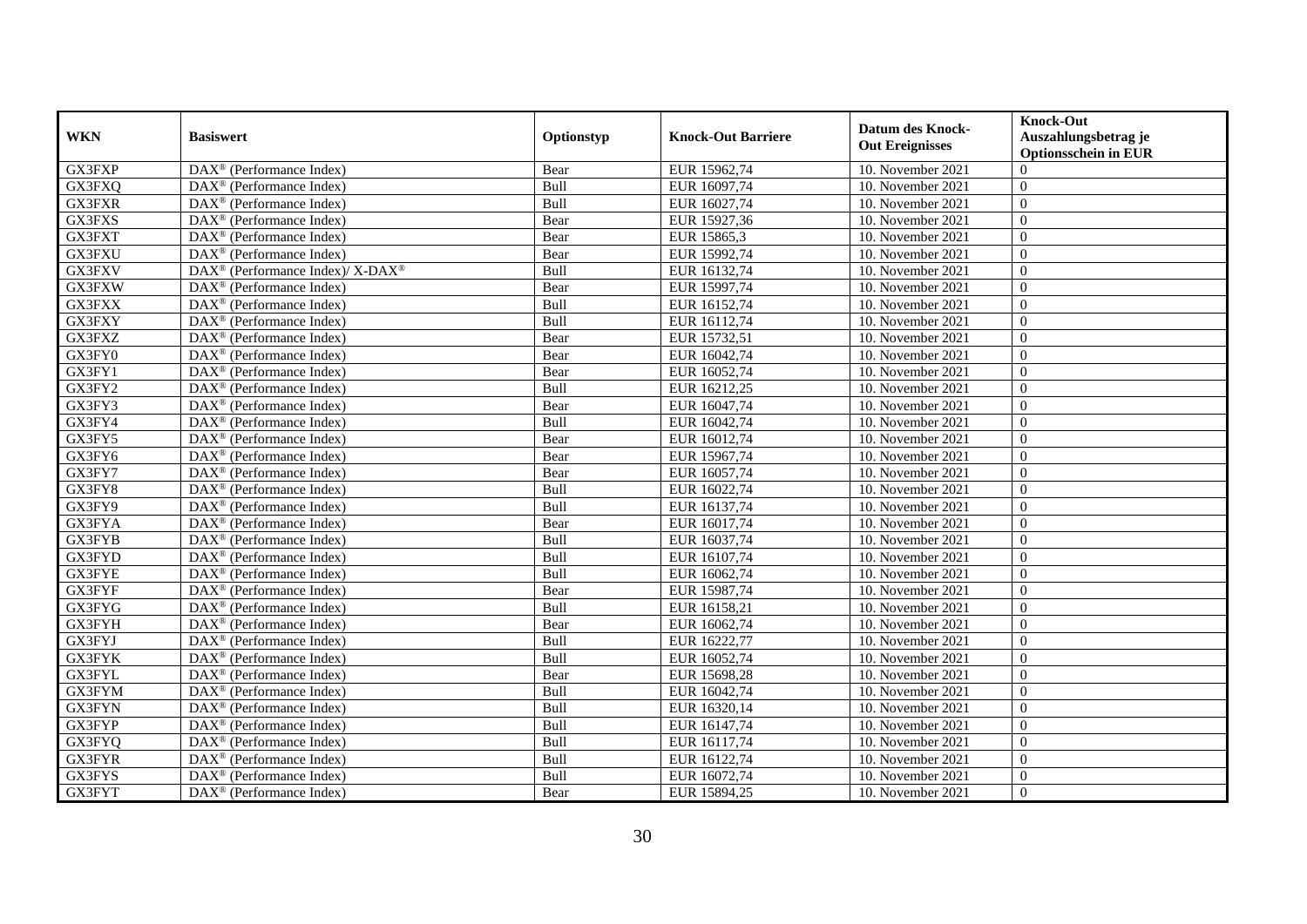| <b>WKN</b>    | <b>Basiswert</b>                                                         | Optionstyp | <b>Knock-Out Barriere</b> | <b>Datum des Knock-</b><br><b>Out Ereignisses</b> | <b>Knock-Out</b><br>Auszahlungsbetrag je<br><b>Optionsschein in EUR</b> |
|---------------|--------------------------------------------------------------------------|------------|---------------------------|---------------------------------------------------|-------------------------------------------------------------------------|
| <b>GX3FYU</b> | $\overline{\text{DAX}^{\otimes}}$ (Performance Index)                    | Bear       | EUR 16042,74              | 10. November 2021                                 | $\Omega$                                                                |
| GX3FYW        | $DAX^{\circledR}$ (Performance Index)                                    | Bull       | EUR 16047,74              | 10. November 2021                                 | $\Omega$                                                                |
| GX3FYX        | DAX <sup>®</sup> (Performance Index)                                     | Bull       | EUR 16052,74              | 10. November 2021                                 | $\Omega$                                                                |
| GX3FYY        | $DAX^{\circledast}$ (Performance Index)                                  | Bear       | EUR 15982,74              | 10. November 2021                                 | $\overline{0}$                                                          |
| GX3FYZ        | DAX <sup>®</sup> (Performance Index)                                     | Bear       | EUR 15942,74              | 10. November 2021                                 | $\overline{0}$                                                          |
| GX3FZ0        | $DAX^{\circledast}$ (Performance Index)                                  | Bull       | EUR 16092,74              | 10. November 2021                                 | $\Omega$                                                                |
| GX3FZ1        | $DAX^{\circledast}$ (Performance Index)                                  | Bear       | EUR 15901,8               | 10. November 2021                                 | $\theta$                                                                |
| GX3FZ2        | $DAX^{\circledast}$ (Performance Index)                                  | Bear       | EUR 15836,72              | 10. November 2021                                 | $\Omega$                                                                |
| GX3FZ3        | $DAX^{\circledR}$ (Performance Index)                                    | Bull       | EUR 16191,22              | 10. November 2021                                 | $\theta$                                                                |
| GX3FZ4        | DAX <sup>®</sup> (Performance Index)                                     | Bear       | EUR 15800,96              | 10. November 2021                                 | $\overline{0}$                                                          |
| GX3FZ5        | $\overline{\text{DAX}}^{\textcirc}$ (Performance Index)                  | Bull       | EUR 16191,22              | 10. November 2021                                 | $\Omega$                                                                |
| GX3FZ6        | $\overline{\text{DAX}^{\otimes}}$ (Performance Index)                    | Bear       | EUR 16037,74              | 10. November 2021                                 | $\overline{0}$                                                          |
| GX3FZ7        | $DAX^{\circledast}$ (Performance Index)                                  | Bear       | EUR 15886,7               | 10. November 2021                                 | $\theta$                                                                |
| GX3FZ8        | DAX <sup>®</sup> (Performance Index)                                     | Bear       | EUR 15947,74              | 10. November 2021                                 | $\Omega$                                                                |
| GX3FZ9        | $DAX^{\circledast}$ (Performance Index)                                  | Bull       | EUR 16077,74              | 10. November 2021                                 | $\overline{0}$                                                          |
| GX3FZA        | $DAX^{\circledast}$ (Performance Index)                                  | Bull       | EUR 16287,68              | 10. November 2021                                 | $\theta$                                                                |
| GX3FZB        | DAX <sup>®</sup> (Performance Index)                                     | Bear       | EUR 16062,74              | 10. November 2021                                 | $\Omega$                                                                |
| GX3FZC        | $DAX^{\circledast}$ (Performance Index)                                  | Bull       | EUR 16032,74              | 10. November 2021                                 | $\Omega$                                                                |
| GX3FZD        | $\overline{\text{DAX}}^{\textcirc}$ (Performance Index)                  | Bear       | EUR 15977,74              | 10. November 2021                                 | $\Omega$                                                                |
| GX3FZE        | $\overline{\text{DAX}^{\otimes}}$ (Performance Index)                    | Bull       | EUR 16255,22              | 10. November 2021                                 | $\overline{0}$                                                          |
| GX3FZF        | $DAX^{\circledast}$ (Performance Index)                                  | Bear       | EUR 15915,36              | 10. November 2021                                 | $\overline{0}$                                                          |
| GX3FZG        | DAX <sup>®</sup> (Performance Index)/X-DAX <sup>®</sup>                  | Bull       | EUR 16022,74              | 10. November 2021                                 | $\Omega$                                                                |
| GX3FZH        | $\overline{\text{DAX}^{\otimes}}$ (Performance Index)                    | Bear       | EUR 15766,74              | 10. November 2021                                 | $\Omega$                                                                |
| GX3FZJ        | DAX <sup>®</sup> (Performance Index)/ X-DAX <sup>®</sup>                 | Bull       | EUR 16017,74              | 10. November 2021                                 | $\overline{0}$                                                          |
| GX3FZK        | DAX <sup>®</sup> (Performance Index)/ X-DAX <sup>®</sup>                 | Bull       | EUR 16142,74              | 10. November 2021                                 | $\overline{0}$                                                          |
| GX3FZL        | $DAX^{\circledast}$ (Performance Index)                                  | Bear       | EUR 16052,74              | 10. November 2021                                 | $\overline{0}$                                                          |
| GX3FZM        | DAX <sup>®</sup> (Performance Index)/X-DAX <sup>®</sup>                  | Bull       | EUR 16137,74              | 10. November 2021                                 | $\theta$                                                                |
| GX3FZN        | $DAX^{\circledast}$ (Performance Index)/ X-DAX <sup>®</sup>              | Bull       | EUR 16163,69              | 10. November 2021                                 | $\theta$                                                                |
| GX3FZP        | DAX <sup>®</sup> (Performance Index)/ X-DAX <sup>®</sup>                 | Bull       | EUR 16158,21              | 10. November 2021                                 | $\Omega$                                                                |
| GX3FZQ        | $DAX^{\circledast}$ (Performance Index)                                  | Bear       | EUR 15937,61              | 10. November 2021                                 | $\Omega$                                                                |
| GX3FZR        | DAX <sup>®</sup> (Performance Index)/ X-DAX <sup>®</sup>                 | Bull       | EUR 16052,74              | 10. November 2021                                 | $\overline{0}$                                                          |
| GX3FZS        | DAX <sup>®</sup> (Performance Index)/X-DAX <sup>®</sup>                  | Bull       | EUR 16287,68              | 10. November 2021                                 | $\overline{0}$                                                          |
| GX3FZT        | DAX <sup>®</sup> (Performance Index)/ X-DAX <sup>®</sup>                 | Bull       | EUR 16032,74              | 10. November 2021                                 | $\Omega$                                                                |
| GX3FZU        | DAX <sup>®</sup> (Performance Index)/ X-DAX <sup>®</sup>                 | Bull       | EUR 16027,74              | 10. November 2021                                 | $\overline{0}$                                                          |
| GX3FZV        | $DAX^{\circledast}$ (Performance Index)/ X-DAX <sup>®</sup>              | Bull       | EUR 16062,74              | 10. November 2021                                 | $\overline{0}$                                                          |
| GX3FZW        | $DAX^{\circledast}$ (Performance Index)/ X-DAX <sup>®</sup>              | Bull       | EUR 16176,52              | 10. November 2021                                 | $\overline{0}$                                                          |
| GX3FZX        | $\overline{\text{DAX}^{\otimes}}$ (Performance Index)/X-DAX <sup>®</sup> | Bull       | EUR 16183,87              | 10. November 2021                                 | $\overline{0}$                                                          |
| GX3FZY        | DAX <sup>®</sup> (Performance Index)/ X-DAX <sup>®</sup>                 | Bull       | EUR 16042,74              | 10. November 2021                                 | $\boldsymbol{0}$                                                        |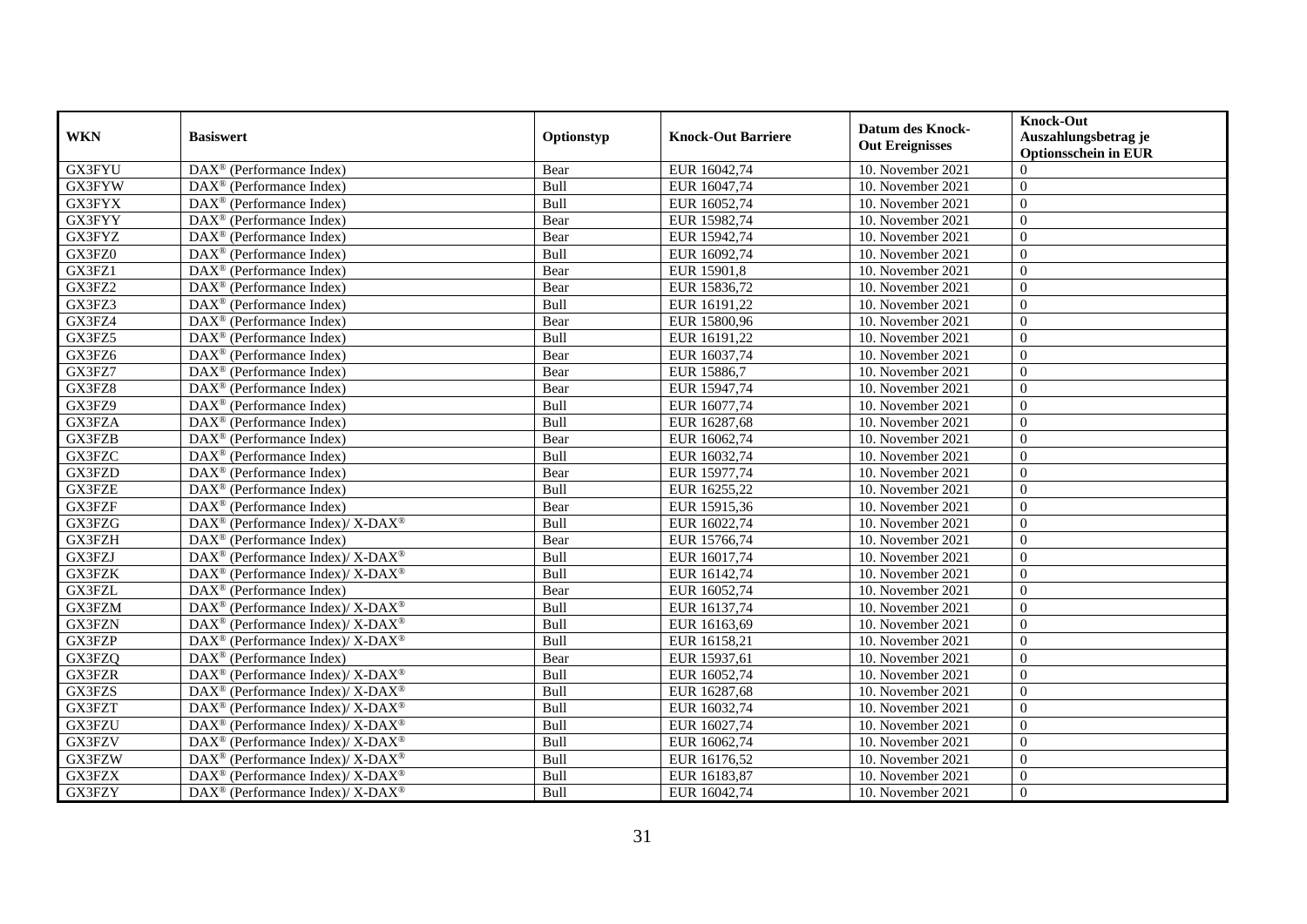| <b>WKN</b>          | <b>Basiswert</b>                                            | Optionstyp | <b>Knock-Out Barriere</b> | <b>Datum des Knock-</b><br><b>Out Ereignisses</b> | <b>Knock-Out</b><br>Auszahlungsbetrag je<br><b>Optionsschein in EUR</b> |
|---------------------|-------------------------------------------------------------|------------|---------------------------|---------------------------------------------------|-------------------------------------------------------------------------|
| GX3FZZ              | DAX <sup>®</sup> (Performance Index)/ X-DAX <sup>®</sup>    | Bull       | EUR 16152,74              | 10. November 2021                                 | $\Omega$                                                                |
| GX3G00              | DAX <sup>®</sup> (Performance Index)/ X-DAX <sup>®</sup>    | Bull       | EUR 16047,74              | 10. November 2021                                 | $\Omega$                                                                |
| GX3G01              | DAX <sup>®</sup> (Performance Index)/ X-DAX <sup>®</sup>    | Bull       | EUR 16087,74              | 10. November 2021                                 | $\Omega$                                                                |
| GX3G02              | DAX <sup>®</sup> (Performance Index)/ X-DAX <sup>®</sup>    | Bull       | EUR 16169,16              | 10. November 2021                                 | $\overline{0}$                                                          |
| GX3G03              | $DAX^{\circledast}$ (Performance Index)                     | Bull       | EUR 16057,74              | 10. November 2021                                 | $\overline{0}$                                                          |
| GX3G04              | DAX <sup>®</sup> (Performance Index)/ X-DAX <sup>®</sup>    | Bull       | EUR 16212,25              | 10. November 2021                                 | $\Omega$                                                                |
| GX3G05              | DAX <sup>®</sup> (Performance Index)/ X-DAX <sup>®</sup>    | Bull       | EUR 16042,74              | 10. November 2021                                 | $\Omega$                                                                |
| GX3G06              | DAX <sup>®</sup> (Performance Index)/ X-DAX <sup>®</sup>    | Bull       | EUR 16147,74              | 10. November 2021                                 | $\overline{0}$                                                          |
| GX3G07              | $DAX^{\circledast}$ (Performance Index)/ X-DAX <sup>®</sup> | Bull       | EUR 16077,74              | 10. November 2021                                 | $\overline{0}$                                                          |
| GX3G08              | DAX <sup>®</sup> (Performance Index)/ X-DAX <sup>®</sup>    | Bull       | EUR 16191,22              | 10. November 2021                                 | $\overline{0}$                                                          |
| GX3G09              | DAX <sup>®</sup> (Performance Index)/X-DAX <sup>®</sup>     | Bull       | EUR 16067,74              | 10. November 2021                                 | $\Omega$                                                                |
| GX3G0A              | DAX <sup>®</sup> (Performance Index)/ X-DAX <sup>®</sup>    | Bear       | EUR 16002,74              | 10. November 2021                                 | $\overline{0}$                                                          |
| GX3G0B              | DAX <sup>®</sup> (Performance Index)/ X-DAX <sup>®</sup>    | Bull       | EUR 16072,74              | 10. November 2021                                 | $\overline{0}$                                                          |
| GX3G0C              | $DAX^{\circledR}$ (Performance Index)                       | Bear       | EUR 16022,74              | 10. November 2021                                 | $\Omega$                                                                |
| GX3G0D              | DAX <sup>®</sup> (Performance Index)/ X-DAX <sup>®</sup>    | Bull       | EUR 16062,74              | 10. November 2021                                 | $\theta$                                                                |
| GX3G0E              | $\overline{\text{DAX}^{\otimes}}$ (Performance Index)       | Bear       | <b>EUR 15876</b>          | 10. November 2021                                 | $\Omega$                                                                |
| GX3G0F              | DAX <sup>®</sup> (Performance Index)/ X-DAX <sup>®</sup>    | Bull       | EUR 16320,14              | 10. November 2021                                 | $\Omega$                                                                |
| GX3G0G              | DAX <sup>®</sup> (Performance Index)                        | Bull       | EUR 16102,74              | 10. November 2021                                 | $\overline{0}$                                                          |
| $GX3\overline{G0H}$ | $DAX^{\circledast}$ (Performance Index)                     | Bull       | EUR 16082,74              | 10. November 2021                                 | $\Omega$                                                                |
| GX3G0J              | DAX <sup>®</sup> (Performance Index)                        | Bull       | EUR 16169,16              | 10. November 2021                                 | $\overline{0}$                                                          |
| GX3G0K              | DAX <sup>®</sup> (Performance Index)/ X-DAX <sup>®</sup>    | Bull       | EUR 16191,22              | 10. November 2021                                 | $\overline{0}$                                                          |
| GX3G0L              | $DAX^{\circledcirc}$ (Performance Index)/X-DAX <sup>®</sup> | Bear       | EUR 16032,74              | 10. November 2021                                 | $\Omega$                                                                |
| GX3G0M              | DAX <sup>®</sup> (Performance Index)/ X-DAX <sup>®</sup>    | Bull       | EUR 16107,74              | 10. November 2021                                 | $\Omega$                                                                |
| GX3G0N              | DAX <sup>®</sup> (Performance Index)/ X-DAX <sup>®</sup>    | Bear       | EUR 16022,74              | 10. November 2021                                 | $\Omega$                                                                |
| GX3G0P              | $DAX^{\circledast}$ (Performance Index)/ X-DAX <sup>®</sup> | Bull       | EUR 16102,74              | 10. November 2021                                 | $\theta$                                                                |
| GX3G0Q              | DAX <sup>®</sup> (Performance Index)/ X-DAX <sup>®</sup>    | Bull       | EUR 16107,74              | 10. November 2021                                 | $\overline{0}$                                                          |
| GX3G0R              | DAX <sup>®</sup> (Performance Index)/ X-DAX <sup>®</sup>    | Bull       | EUR 16097,74              | 10. November 2021                                 | $\overline{0}$                                                          |
| GX3G0S              | DAX <sup>®</sup> (Performance Index)/ X-DAX <sup>®</sup>    | Bull       | EUR 16122,74              | 10. November 2021                                 | $\overline{0}$                                                          |
| GX3G0T              | DAX <sup>®</sup> (Performance Index)/X-DAX <sup>®</sup>     | Bull       | EUR 16255,22              | 10. November 2021                                 | $\overline{0}$                                                          |
| GX3G0U              | DAX <sup>®</sup> (Performance Index)/X-DAX <sup>®</sup>     | Bull       | EUR 16222,77              | 10. November 2021                                 | $\overline{0}$                                                          |
| GX3G0V              | DAX <sup>®</sup> (Performance Index)/X-DAX <sup>®</sup>     | Bear       | EUR 15766,74              | 10. November 2021                                 | $\overline{0}$                                                          |
| GX3G0W              | DAX <sup>®</sup> (Performance Index)/ X-DAX <sup>®</sup>    | Bear       | EUR 15894,25              | 10. November 2021                                 | $\overline{0}$                                                          |
| GX3G0X              | DAX <sup>®</sup> (Performance Index)/ X-DAX <sup>®</sup>    | Bear       | EUR 16017,74              | 10. November 2021                                 | $\Omega$                                                                |
| GX3G0Y              | DAX <sup>®</sup> (Performance Index)/ X-DAX <sup>®</sup>    | Bear       | EUR 15886,7               | 10. November 2021                                 | $\overline{0}$                                                          |
| GX3G0Z              | $DAX^{\circledast}$ (Performance Index)/ X-DAX <sup>®</sup> | Bull       | EUR 16097,74              | 10. November 2021                                 | $\overline{0}$                                                          |
| GX3G10              | DAX <sup>®</sup> (Performance Index)/ X-DAX <sup>®</sup>    | Bear       | EUR 16012,74              | 10. November 2021                                 | $\overline{0}$                                                          |
| GX3G11              | DAX <sup>®</sup> (Performance Index)/ X-DAX <sup>®</sup>    | Bear       | EUR 16067,74              | 10. November 2021                                 | $\overline{0}$                                                          |
| GX3G12              | DAX <sup>®</sup> (Performance Index)/ X-DAX <sup>®</sup>    | Bear       | EUR 16062,74              | 10. November 2021                                 | $\boldsymbol{0}$                                                        |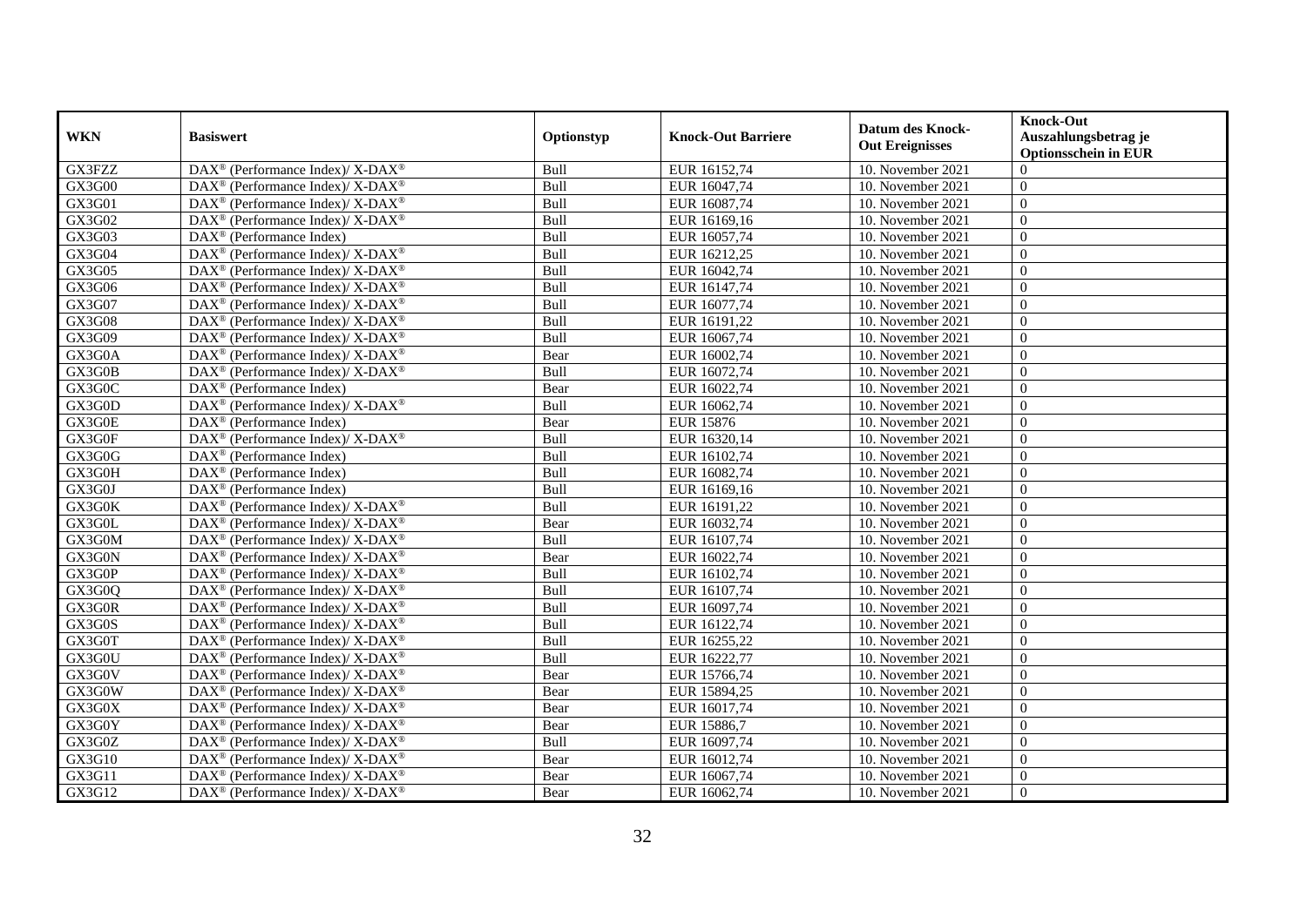| <b>WKN</b>          | <b>Basiswert</b>                                                         | Optionstyp | <b>Knock-Out Barriere</b> | <b>Datum des Knock-</b><br><b>Out Ereignisses</b> | <b>Knock-Out</b><br>Auszahlungsbetrag je<br><b>Optionsschein in EUR</b> |
|---------------------|--------------------------------------------------------------------------|------------|---------------------------|---------------------------------------------------|-------------------------------------------------------------------------|
| GX3G13              | DAX <sup>®</sup> (Performance Index)/ X-DAX <sup>®</sup>                 | Bull       | EUR 16037,74              | 10. November 2021                                 | $\Omega$                                                                |
| $G\overline{X}3G14$ | DAX <sup>®</sup> (Performance Index)/ X-DAX <sup>®</sup>                 | Bear       | EUR 15937,61              | 10. November 2021                                 | $\Omega$                                                                |
| GX3G15              | $DAX^{\circledast}$ (Performance Index)                                  | Bull       | EUR 16067,74              | 10. November 2021                                 | $\theta$                                                                |
| GX3G16              | DAX <sup>®</sup> (Performance Index)/ X-DAX <sup>®</sup>                 | Bear       | EUR 16062,74              | 10. November 2021                                 | $\overline{0}$                                                          |
| GX3G17              | $\text{DAX}^{\circledast}$ (Performance Index)/ X-DAX <sup>®</sup>       | Bear       | EUR 16007,74              | 10. November 2021                                 | $\overline{0}$                                                          |
| GX3G18              | DAX <sup>®</sup> (Performance Index)/ X-DAX <sup>®</sup>                 | Bear       | EUR 15932,49              | 10. November 2021                                 | $\Omega$                                                                |
| GX3G19              | DAX <sup>®</sup> (Performance Index)/X-DAX <sup>®</sup>                  | Bear       | <b>EUR 15876</b>          | 10. November 2021                                 | $\overline{0}$                                                          |
| GX3G1A              | $DAX^{\circledR}$ (Performance Index)                                    | Bear       | EUR 15921,36              | 10. November 2021                                 | $\theta$                                                                |
| GX3G1B              | DAX <sup>®</sup> (Performance Index)/ X-DAX <sup>®</sup>                 | Bull       | EUR 16087,74              | 10. November 2021                                 | $\theta$                                                                |
| GX3G1C              | DAX <sup>®</sup> (Performance Index)/X-DAX <sup>®</sup>                  | Bull       | EUR 16052,74              | 10. November 2021                                 | $\Omega$                                                                |
| GX3G1D              | DAX <sup>®</sup> (Performance Index)/X-DAX <sup>®</sup>                  | Bear       | EUR 15927,36              | 10. November 2021                                 | $\Omega$                                                                |
| GX3G1E              | DAX <sup>®</sup> (Performance Index)/ X-DAX <sup>®</sup>                 | Bull       | EUR 16082,74              | 10. November 2021                                 | $\overline{0}$                                                          |
| GX3G1F              | DAX <sup>®</sup> (Performance Index)/ X-DAX <sup>®</sup>                 | Bull       | EUR 16057,74              | 10. November 2021                                 | $\overline{0}$                                                          |
| GX3G1G              | $DAX^{\circledcirc}$ (Performance Index)/X-DAX <sup>®</sup>              | Bear       | EUR 16042,74              | 10. November 2021                                 | $\overline{0}$                                                          |
| GX3G1H              | DAX <sup>®</sup> (Performance Index)                                     | Bull       | EUR 16087,74              | 10. November 2021                                 | $\overline{0}$                                                          |
| GX3G1J              | DAX <sup>®</sup> (Performance Index)/X-DAX <sup>®</sup>                  | Bear       | EUR 16052,74              | 10. November 2021                                 | $\overline{0}$                                                          |
| GX3G1K              | DAX <sup>®</sup> (Performance Index)/X-DAX <sup>®</sup>                  | Bear       | EUR 15962,74              | 10. November 2021                                 | $\overline{0}$                                                          |
| GX3G1L              | $DAX^{\circledast}$ (Performance Index)/ X-DAX <sup>®</sup>              | Bear       | EUR 15915,36              | 10. November 2021                                 | $\Omega$                                                                |
| GX3G1N              | DAX <sup>®</sup> (Performance Index)/ X-DAX <sup>®</sup>                 | Bear       | EUR 15909,36              | 10. November 2021                                 | $\Omega$                                                                |
| GX3G1P              | DAX <sup>®</sup> (Performance Index)/ X-DAX <sup>®</sup>                 | Bear       | EUR 16037,74              | 10. November 2021                                 | $\overline{0}$                                                          |
| GX3G1Q              | DAX <sup>®</sup> (Performance Index)/ X-DAX <sup>®</sup>                 | Bear       | EUR 16042,74              | 10. November 2021                                 | $\overline{0}$                                                          |
| GX3G1R              | DAX <sup>®</sup> (Performance Index)/ X-DAX <sup>®</sup>                 | Bear       | EUR 15836,72              | 10. November 2021                                 | $\Omega$                                                                |
| GX3G1S              | DAX <sup>®</sup> (Performance Index)/ X-DAX <sup>®</sup>                 | Bear       | EUR 15800,96              | 10. November 2021                                 | $\overline{0}$                                                          |
| GX3G1T              | $DAX^{\circledast}$ (Performance Index)/ X-DAX <sup>®</sup>              | Bear       | EUR 15957,74              | 10. November 2021                                 | $\overline{0}$                                                          |
| GX3G1U              | $DAX^{\circledast}$ (Performance Index)/ X-DAX <sup>®</sup>              | Bull       | EUR 16112,74              | 10. November 2021                                 | $\overline{0}$                                                          |
| GX3G1V              | DAX <sup>®</sup> (Performance Index)/ X-DAX <sup>®</sup>                 | Bear       | EUR 16052,74              | 10. November 2021                                 | $\overline{0}$                                                          |
| GX3G1W              | $\text{DAX}^{\circledast}$ (Performance Index)/ X-DAX <sup>®</sup>       | Bull       | EUR 16117,74              | 10. November 2021                                 | $\overline{0}$                                                          |
| GX3G1X              | $\overline{\text{DAX}^{\otimes}}$ (Performance Index)/X-DAX <sup>®</sup> | Bear       | EUR 16057,74              | 10. November 2021                                 | $\overline{0}$                                                          |
| GX3G1Y              | DAX <sup>®</sup> (Performance Index)/ X-DAX <sup>®</sup>                 | Bear       | EUR 15698,28              | 10. November 2021                                 | $\Omega$                                                                |
| GX3G1Z              | DAX <sup>®</sup> (Performance Index)/X-DAX <sup>®</sup>                  | Bear       | EUR 16027,74              | 10. November 2021                                 | $\Omega$                                                                |
| GX3G20              | DAX <sup>®</sup> (Performance Index)/ X-DAX <sup>®</sup>                 | Bear       | EUR 15901,8               | 10. November 2021                                 | $\overline{0}$                                                          |
| GX3G21              | DAX <sup>®</sup> (Performance Index)/X-DAX <sup>®</sup>                  | Bear       | EUR 15952,74              | 10. November 2021                                 | $\overline{0}$                                                          |
| GX3G22              | NASDAQ-100 Index®                                                        | Bull       | USD 16526,12              | 10. November 2021                                 | $\Omega$                                                                |
| GX3G23              | DAX <sup>®</sup> (Performance Index)/ X-DAX <sup>®</sup>                 | Bear       | EUR 16072,74              | 10. November 2021                                 | $\overline{0}$                                                          |
| GX3G24              | NASDAQ-100 Index®                                                        | Bull       | USD 16767,78              | 10. November 2021                                 | $\Omega$                                                                |
| GX3G25              | DAX <sup>®</sup> (Performance Index)/ X-DAX <sup>®</sup>                 | Bear       | EUR 15818,84              | 10. November 2021                                 | $\overline{0}$                                                          |
| GX3G26              | DAX <sup>®</sup> (Performance Index)                                     | Bull       | EUR 16087,74              | 10. November 2021                                 | $\mathbf{0}$                                                            |
| GX3G28              | NASDAQ-100 Index®                                                        | Bull       | USD 16651,91              | 10. November 2021                                 | $\theta$                                                                |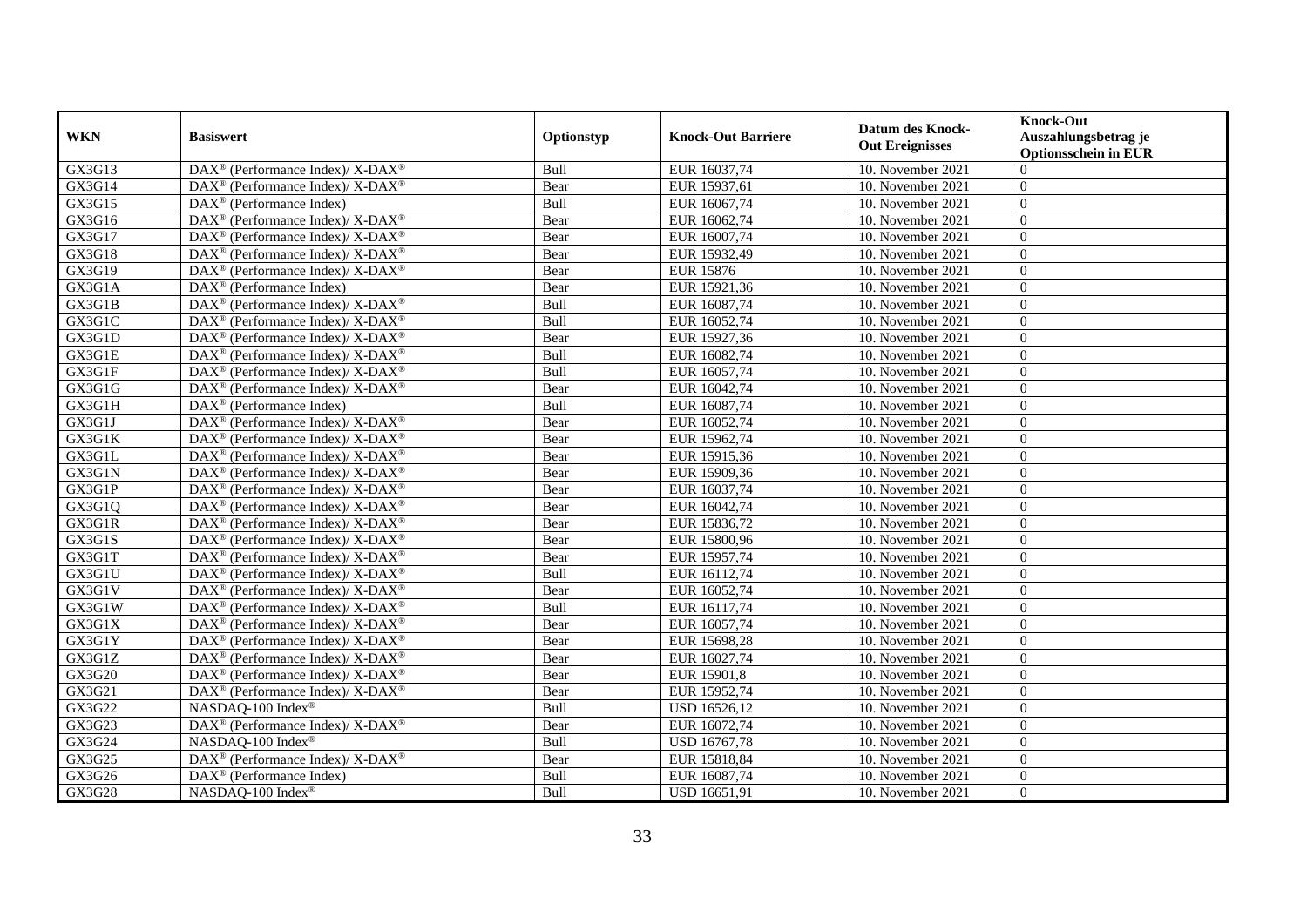| <b>WKN</b> | <b>Basiswert</b>                                                  | Optionstyp | <b>Knock-Out Barriere</b> | <b>Datum des Knock-</b><br><b>Out Ereignisses</b> | <b>Knock-Out</b><br>Auszahlungsbetrag je<br><b>Optionsschein in EUR</b> |
|------------|-------------------------------------------------------------------|------------|---------------------------|---------------------------------------------------|-------------------------------------------------------------------------|
| GX3G29     | NASDAQ-100 Index®                                                 | Bull       | USD 16519,01              | 10. November 2021                                 | $\Omega$                                                                |
| GX3G2A     | DAX <sup>®</sup> (Performance Index)/ X-DAX <sup>®</sup>          | Bear       | EUR 15942,74              | 10. November 2021                                 | $\Omega$                                                                |
| GX3G2B     | NASDAQ-100 Index®                                                 | Bull       | USD 16387,81              | 10. November 2021                                 | $\theta$                                                                |
| GX3G2C     | DAX <sup>®</sup> (Performance Index)/ X-DAX <sup>®</sup>          | Bear       | EUR 15987,74              | 10. November 2021                                 | $\overline{0}$                                                          |
| GX3G2D     | DAX <sup>®</sup> (Performance Index)/ X-DAX <sup>®</sup>          | Bear       | EUR 15982,74              | 10. November 2021                                 | $\theta$                                                                |
| GX3G2E     | DAX <sup>®</sup> (Performance Index)/ X-DAX <sup>®</sup>          | Bear       | EUR 15865,3               | 10. November 2021                                 | $\Omega$                                                                |
| GX3G2F     | DAX <sup>®</sup> (Performance Index)/ X-DAX <sup>®</sup>          | Bear       | EUR 15997,74              | 10. November 2021                                 | $\Omega$                                                                |
| GX3G2G     | $\text{DAX}^{\circledast}$ (Performance Index)/X-DAX <sup>®</sup> | Bear       | EUR 15992,74              | 10. November 2021                                 | $\theta$                                                                |
| GX3G2H     | DAX <sup>®</sup> (Performance Index)/ X-DAX <sup>®</sup>          | Bear       | EUR 15947,74              | 10. November 2021                                 | $\mathbf{0}$                                                            |
| GX3G2J     | $DAX^{\circledast}$ (Performance Index)/ X-DAX <sup>®</sup>       | Bear       | EUR 15967,74              | 10. November 2021                                 | $\theta$                                                                |
| GX3G2K     | $DAX^{\circledast}$ (Performance Index)/ X-DAX <sup>®</sup>       | Bear       | EUR 15921,36              | 10. November 2021                                 | $\Omega$                                                                |
| GX3G2L     | DAX <sup>®</sup> (Performance Index)/ X-DAX <sup>®</sup>          | Bear       | EUR 15972,74              | 10. November 2021                                 | $\overline{0}$                                                          |
| GX3G2M     | DAX <sup>®</sup> (Performance Index)/ X-DAX <sup>®</sup>          | Bear       | EUR 15977,74              | 10. November 2021                                 | $\Omega$                                                                |
| GX3G2P     | NASDAQ-100 Index®                                                 | Bull       | USD 16398,13              | 10. November 2021                                 | $\theta$                                                                |
| GX3G2R     | NASDAQ-100 Index®                                                 | Bull       | <b>USD 16668,1</b>        | 10. November 2021                                 | $\overline{0}$                                                          |
| GX3G2S     | NASDAQ-100 Index®                                                 | Bull       | USD 16392,96              | 10. November 2021                                 | $\Omega$                                                                |
| GX3G2T     | $\overline{\text{DAX}}^{\textcirc}$ (Performance Index)           | Bull       | EUR 16176,52              | 10. November 2021                                 | $\overline{0}$                                                          |
| GX3G2U     | NASDAQ-100 Index®                                                 | Bull       | USD 16413,73              | 10. November 2021                                 | $\overline{0}$                                                          |
| GX3G2V     | NASDAQ-100 Index®                                                 | Bull       | USD 16418,97              | 10. November 2021                                 | $\overline{0}$                                                          |
| GX3G2W     | DAX <sup>®</sup> (Performance Index)                              | Bull       | EUR 16142,74              | 10. November 2021                                 | $\overline{0}$                                                          |
| GX3G2X     | NASDAQ-100 Index®                                                 | Bull       | USD 16541,2               | 10. November 2021                                 | $\mathbf{0}$                                                            |
| GX3G2Y     | DAX <sup>®</sup> (Performance Index)/ X-DAX <sup>®</sup>          | Bear       | EUR 15854,6               | 10. November 2021                                 | $\theta$                                                                |
| GX3G2Z     | NASDAQ-100 Index®                                                 | Bull       | USD 16403,31              | 10. November 2021                                 | $\theta$                                                                |
| GX3G30     | NASDAQ-100 Index®                                                 | Bull       | <b>USD 16408,48</b>       | 10. November 2021                                 | $\theta$                                                                |
| GX3G31     | NASDAQ-100 Index®                                                 | Bull       | USD 16330,32              | 10. November 2021                                 | $\overline{0}$                                                          |
| GX3G32     | NASDAQ-100 Index®                                                 | Bull       | USD 16584,99              | 10. November 2021                                 | $\Omega$                                                                |
| GX3G33     | NASDAQ-100 Index®                                                 | Bull       | <b>USD 16445,81</b>       | 10. November 2021                                 | $\Omega$                                                                |
| GX3G34     | NASDAQ-100 Index®                                                 | Bull       | <b>USD 16440,28</b>       | 10. November 2021                                 | $\overline{0}$                                                          |
| GX3G35     | NASDAQ-100 Index®                                                 | Bull       | USD 16456,86              | 10. November 2021                                 | $\overline{0}$                                                          |
| GX3G36     | NASDAQ-100 Index®                                                 | Bull       | USD 16533,23              | 10. November 2021                                 | $\Omega$                                                                |
| GX3G37     | NASDAQ-100 Index®                                                 | Bull       | USD 16313,85              | 10. November 2021                                 | $\overline{0}$                                                          |
| GX3G38     | NASDAQ-100 Index®                                                 | Bull       | USD 16319,34              | 10. November 2021                                 | $\theta$                                                                |
| GX3G39     | NASDAQ-100 Index®                                                 | Bull       | USD 16434,92              | 10. November 2021                                 | $\overline{0}$                                                          |
| GX3G3A     | NASDAQ-100 Index®                                                 | Bull       | USD 16324,83              | 10. November 2021                                 | $\overline{0}$                                                          |
| GX3G3B     | DAX <sup>®</sup> (Performance Index)/ X-DAX <sup>®</sup>          | Bear       | EUR 16047,74              | 10. November 2021                                 | $\theta$                                                                |
| GX3G3C     | NASDAQ-100 Index®                                                 | Bull       | USD 16505,39              | 10. November 2021                                 | $\theta$                                                                |
| GX3G3E     | NASDAQ-100 Index®                                                 | Bull       | USD 16308,13              | 10. November 2021                                 | $\mathbf{0}$                                                            |
| GX3G3F     | NASDAQ-100 Index®                                                 | Bull       | USD 16351,54              | 10. November 2021                                 | $\mathbf{0}$                                                            |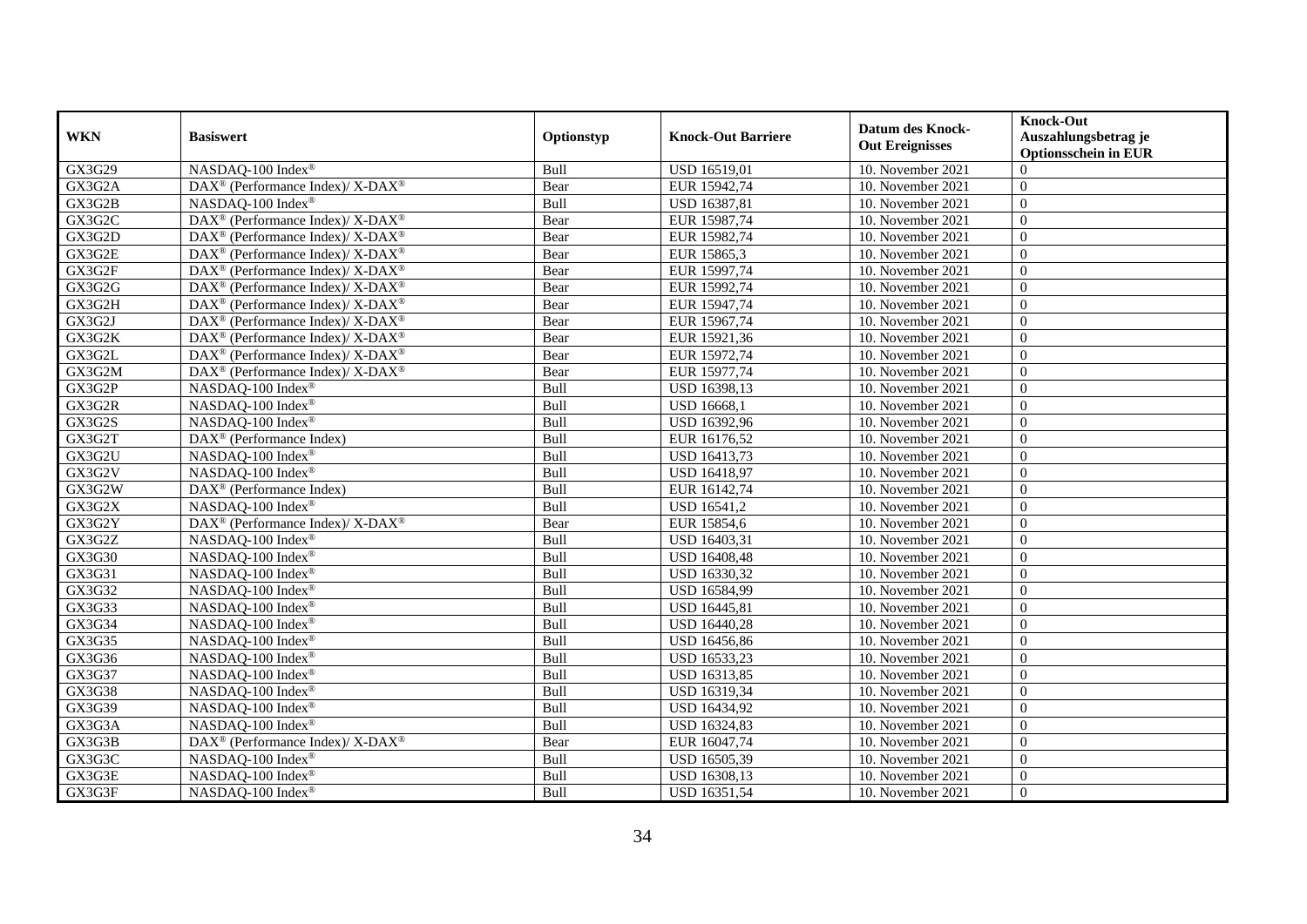| <b>WKN</b> | <b>Basiswert</b>                                                         | Optionstyp | <b>Knock-Out Barriere</b> | <b>Datum des Knock-</b> | <b>Knock-Out</b><br>Auszahlungsbetrag je |
|------------|--------------------------------------------------------------------------|------------|---------------------------|-------------------------|------------------------------------------|
|            |                                                                          |            |                           | <b>Out Ereignisses</b>  | <b>Optionsschein in EUR</b>              |
| GX3G3G     | NASDAQ-100 Index®                                                        | Bull       | USD 16474,13              | 10. November 2021       | $\Omega$                                 |
| GX3G3H     | NASDAQ-100 Index®                                                        | Bull       | <b>USD 16575,71</b>       | 10. November 2021       | $\Omega$                                 |
| GX3G3J     | NASDAQ-100 Index®                                                        | Bull       | USD 16557,14              | 10. November 2021       | $\Omega$                                 |
| GX3G3K     | NASDAQ-100 Index®                                                        | Bull       | USD 16424,21              | 10. November 2021       | $\theta$                                 |
| GX3G3L     | NASDAQ-100 Index®                                                        | Bull       | USD 16451,33              | 10. November 2021       | $\theta$                                 |
| GX3G3M     | NASDAQ-100 Index®                                                        | Bull       | USD 16480,21              | 10. November 2021       | $\Omega$                                 |
| GX3G3N     | NASDAQ-100 Index®                                                        | Bull       | USD 16302,42              | 10. November 2021       | $\theta$                                 |
| GX3G3P     | NASDAQ-100 Index®                                                        | Bull       | <b>USD 16608,01</b>       | 10. November 2021       | $\Omega$                                 |
| GX3G3Q     | NASDAQ-100 Index®                                                        | Bull       | USD 16346,32              | 10. November 2021       | $\theta$                                 |
| GX3G3R     | NASDAQ-100 Index®                                                        | Bull       | <b>USD 16596,5</b>        | 10. November 2021       | $\Omega$                                 |
| GX3G3S     | NASDAQ-100 Index®                                                        | Bull       | USD 16468,37              | 10. November 2021       | $\Omega$                                 |
| GX3G3T     | DAX <sup>®</sup> (Performance Index)/ X-DAX <sup>®</sup>                 | Bull       | EUR 16201,74              | 10. November 2021       | $\Omega$                                 |
| GX3G3U     | DAX <sup>®</sup> (Performance Index)                                     | Bear       | EUR 15909,36              | 10. November 2021       | $\Omega$                                 |
| GX3G3V     | NASDAQ-100 Index®                                                        | Bull       | USD 16717,94              | 10. November 2021       | $\theta$                                 |
| GX3G3W     | NASDAQ-100 Index®                                                        | Bear       | USD 15863,05              | 10. November 2021       | $\theta$                                 |
| GX3G3X     | NASDAQ-100 Index®                                                        | Bull       | USD 16340,98              | 10. November 2021       | $\overline{0}$                           |
| GX3G3Y     | NASDAQ-100 Index®                                                        | Bull       | USD 16635,71              | 10. November 2021       | $\theta$                                 |
| GX3G3Z     | NASDAQ-100 Index®                                                        | Bull       | USD 16549,17              | 10. November 2021       | $\Omega$                                 |
| GX3G40     | NASDAQ-100 Index®                                                        | Bull       | USD 16382,65              | 10. November 2021       | $\Omega$                                 |
| GX3G41     | NASDAQ-100 Index®                                                        | Bear       | USD 15915,59              | 10. November 2021       | $\theta$                                 |
| GX3G42     | NASDAQ-100 Index®                                                        | Bull       | USD 16486,29              | 10. November 2021       | $\overline{0}$                           |
| GX3G43     | NASDAQ-100 Index®                                                        | Bull       | USD 16335,65              | 10. November 2021       | $\Omega$                                 |
| GX3G44     | DAX <sup>®</sup> (Performance Index)/ X-DAX <sup>®</sup>                 | Bull       | EUR 16092,74              | 10. November 2021       | $\Omega$                                 |
| GX3G45     | NASDAQ-100 Index®                                                        | Bull       | <b>USD 16377,5</b>        | 10. November 2021       | $\overline{0}$                           |
| GX3G46     | NASDAQ-100 Index®                                                        | Bull       | <b>USD 16498,88</b>       | 10. November 2021       | $\theta$                                 |
| GX3G47     | $\overline{\text{DAX}^{\otimes}}$ (Performance Index)/X-DAX <sup>®</sup> | Bear       | EUR 15732,51              | 10. November 2021       | $\Omega$                                 |
| GX3G48     | NASDAQ-100 Index®                                                        | Bull       | <b>USD 16362</b>          | 10. November 2021       | $\theta$                                 |
| GX3G49     | NASDAQ-100 Index®                                                        | Bull       | USD 16356,77              | 10. November 2021       | $\theta$                                 |
| GX3G4A     | NASDAQ-100 Index®                                                        | Bull       | USD 16367,17              | 10. November 2021       | $\Omega$                                 |
| GX3G4B     | NASDAO-100 Index®                                                        | Bull       | USD 16619,52              | 10. November 2021       | $\Omega$                                 |
| GX3G4C     | DAX <sup>®</sup> (Performance Index)                                     | Bull       | EUR 16183,87              | 10. November 2021       | $\boldsymbol{0}$                         |
| GX3G4D     | NASDAQ-100 Index®                                                        | Bull       | USD 16566,43              | 10. November 2021       | $\overline{0}$                           |
| GX3G4E     | NASDAQ-100 Index®                                                        | Bull       | <b>USD 16817,62</b>       | 10. November 2021       | $\Omega$                                 |
| GX3G4F     | NASDAQ-100 Index®                                                        | Bull       | <b>USD 16429,57</b>       | 10. November 2021       | $\Omega$                                 |
| GX3G4G     | NASDAQ-100 Index®                                                        | Bull       | USD 16372,33              | 10. November 2021       | $\Omega$                                 |
| GX3G4H     | NASDAQ-100 Index®                                                        | Bull       | USD 16492,37              | 10. November 2021       | $\overline{0}$                           |
| GX3G4J     | NASDAQ-100 Index®                                                        | Bull       | USD 16511,9               | 10. November 2021       | $\mathbf{0}$                             |
| GX3G4K     | $\text{DAX}^{\textcircled{}}$ (Performance Index)                        | Bull       | EUR 16132,74              | 10. November 2021       | $\theta$                                 |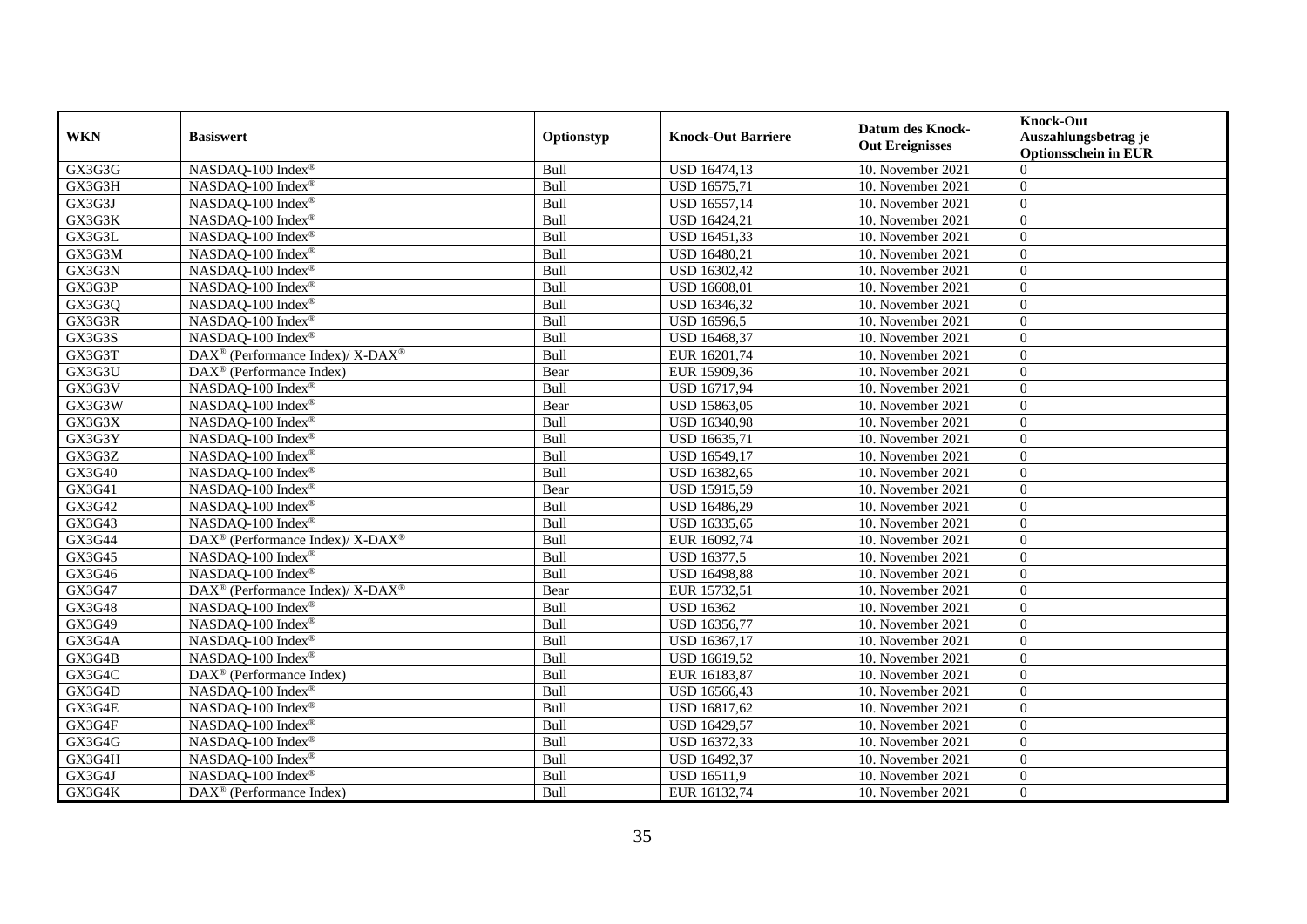| <b>WKN</b>    | <b>Basiswert</b>                                         | Optionstyp | <b>Knock-Out Barriere</b> | <b>Datum des Knock-</b><br><b>Out Ereignisses</b> | <b>Knock-Out</b><br>Auszahlungsbetrag je<br><b>Optionsschein in EUR</b> |
|---------------|----------------------------------------------------------|------------|---------------------------|---------------------------------------------------|-------------------------------------------------------------------------|
| GX3G4L        | DAX <sup>®</sup> (Performance Index)                     | Bull       | EUR 16201,74              | 10. November 2021                                 | $\Omega$                                                                |
| GX3G4M        | NASDAQ-100 Index®                                        | Bull       | USD 16462,62              | 10. November 2021                                 | $\Omega$                                                                |
| GX3G4N        | DAX <sup>®</sup> (Performance Index)/ X-DAX <sup>®</sup> | Bull       | EUR 16127,74              | 10. November 2021                                 | $\Omega$                                                                |
| GX4017        | 1 Feinunze Silber, Feinheit mind. 0,999                  | Bear       | USD 25,11451853           | 10. November 2021                                 | 0,001                                                                   |
| <b>GX40F8</b> | The Walt Disney Company                                  | Bear       | USD 178,51128268          | 8. November 2021                                  | $\Omega$                                                                |
| GX40GH        | The Walt Disney Company                                  | Bear       | USD 177,66260778          | 8. November 2021                                  | $\Omega$                                                                |
| GX40HM        | Fraport AG                                               | Bear       | EUR 69,8932432            | 9. November 2021                                  | $\Omega$                                                                |
| GX40JY        | Mercadolibre Inc.                                        | Bear       | USD 1702,74636234         | 9. November 2021                                  | $\theta$                                                                |
| GX40PH        | Safran S.A.                                              | Bear       | EUR 122,25897536          | 9. November 2021                                  | $\Omega$                                                                |
| GX40QE        | <b>Barclays PLC</b>                                      | Bull       | GBP 1,90427828            | 9. November 2021                                  | $\theta$                                                                |
| GX40QH        | Safran S.A.                                              | Bear       | EUR 120,73821689          | 8. November 2021                                  | $\theta$                                                                |
| GX42T3        | Dow Jones Industrial Average® Index                      | Bear       | <b>USD 36500</b>          | 8. November 2021                                  | 0.001                                                                   |
| GX44QQ        | <b>SMA Solar Technology AG</b>                           | Bull       | EUR 40,57338247           | 8. November 2021                                  | $\Omega$                                                                |
| GX44QY        | SMA Solar Technology AG                                  | Bull       | EUR 40,8341111            | 8. November 2021                                  | $\overline{0}$                                                          |
| GX45CW        | <b>Halliburton Company</b>                               | Bull       | USD 24,00014061           | 10. November 2021                                 | $\Omega$                                                                |
| GX45CX        | The Charles Schwab Corporation                           | Bull       | USD 79,94160146           | 9. November 2021                                  | $\Omega$                                                                |
| GX45EG        | Tenaris SA                                               | Bear       | EUR 10,79665691           | 8. November 2021                                  | $\Omega$                                                                |
| GX45EN        | Ulta Beauty, Inc.                                        | Bear       | USD 397,65424504          | 9. November 2021                                  | $\Omega$                                                                |
| GX4M27        | ABB Ltd                                                  | Bear       | CHF 32,01712929           | 9. November 2021                                  | $\theta$                                                                |
| GX4M2A        | Fortinet, Inc.                                           | Bear       | <b>USD 351,305</b>        | 8. November 2021                                  | $\Omega$                                                                |
| GX4M3Q        | Kimberly-Clark Corporation                               | Bear       | USD 133,70650916          | 10. November 2021                                 | $\theta$                                                                |
| GX4M4M        | Kimberly-Clark Corporation                               | Bear       | USD 134,5555345           | 10. November 2021                                 | $\theta$                                                                |
| GX4M5N        | Zoetis Inc                                               | Bear       | USD 218,57699183          | 9. November 2021                                  | $\Omega$                                                                |
| GX4M8E        | Koninklijke D <sup>SM</sup> N.V.                         | Bear       | EUR 191,24677185          | 10. November 2021                                 | $\theta$                                                                |
| GX4M9U        | Netflix, Inc.                                            | Bull       | USD 643,14115408          | 10. November 2021                                 | $\theta$                                                                |
| GX4ML6        | Advanced Micro Devices, Inc.                             | Bear       | USD 143,43725414          | 8. November 2021                                  | $\Omega$                                                                |
| GX4MMY        | Airbus SE                                                | Bear       | EUR 114,43539115          | 8. November 2021                                  | $\theta$                                                                |
| GX4NDT        | DAX <sup>®</sup> (Performance Index)/X-DAX <sup>®</sup>  | Bear       | <b>EUR 16100</b>          | 9. November 2021                                  | 0,001                                                                   |
| GX4P4S        | 1 Feinunze Silber, Feinheit mind. 0,999                  | Bear       | USD 24,52540848           | 8. November 2021                                  | 0,001                                                                   |
| GX4P4Y        | 1 Feinunze Silber, Feinheit mind. 0,999                  | Bear       | USD 24,64123592           | 10. November 2021                                 | 0,001                                                                   |
| GX4P4Z        | 1 Feinunze Silber, Feinheit mind. 0,999                  | Bear       | USD 24,46511037           | 8. November 2021                                  | 0,001                                                                   |
| GX4P51        | 1 Feinunze Silber, Feinheit mind. 0.999                  | Bear       | USD 24,76174274           | 10. November 2021                                 | 0.001                                                                   |
| GX4P53        | 1 Feinunze Silber, Feinheit mind. 0,999                  | Bear       | USD 24,58093431           | 10. November 2021                                 | 0,001                                                                   |
| GX4P55        | 1 Feinunze Silber, Feinheit mind. 0,999                  | Bear       | USD 24,40486953           | 8. November 2021                                  | 0,001                                                                   |
| <b>GX4P59</b> | 1 Feinunze Silber, Feinheit mind. 0,999                  | Bear       | USD 24,70142907           | 10. November 2021                                 | 0,001                                                                   |
| GX4P5U        | <b>Intel Corporation</b>                                 | Bear       | USD 51,76787886           | 8. November 2021                                  | $\overline{0}$                                                          |